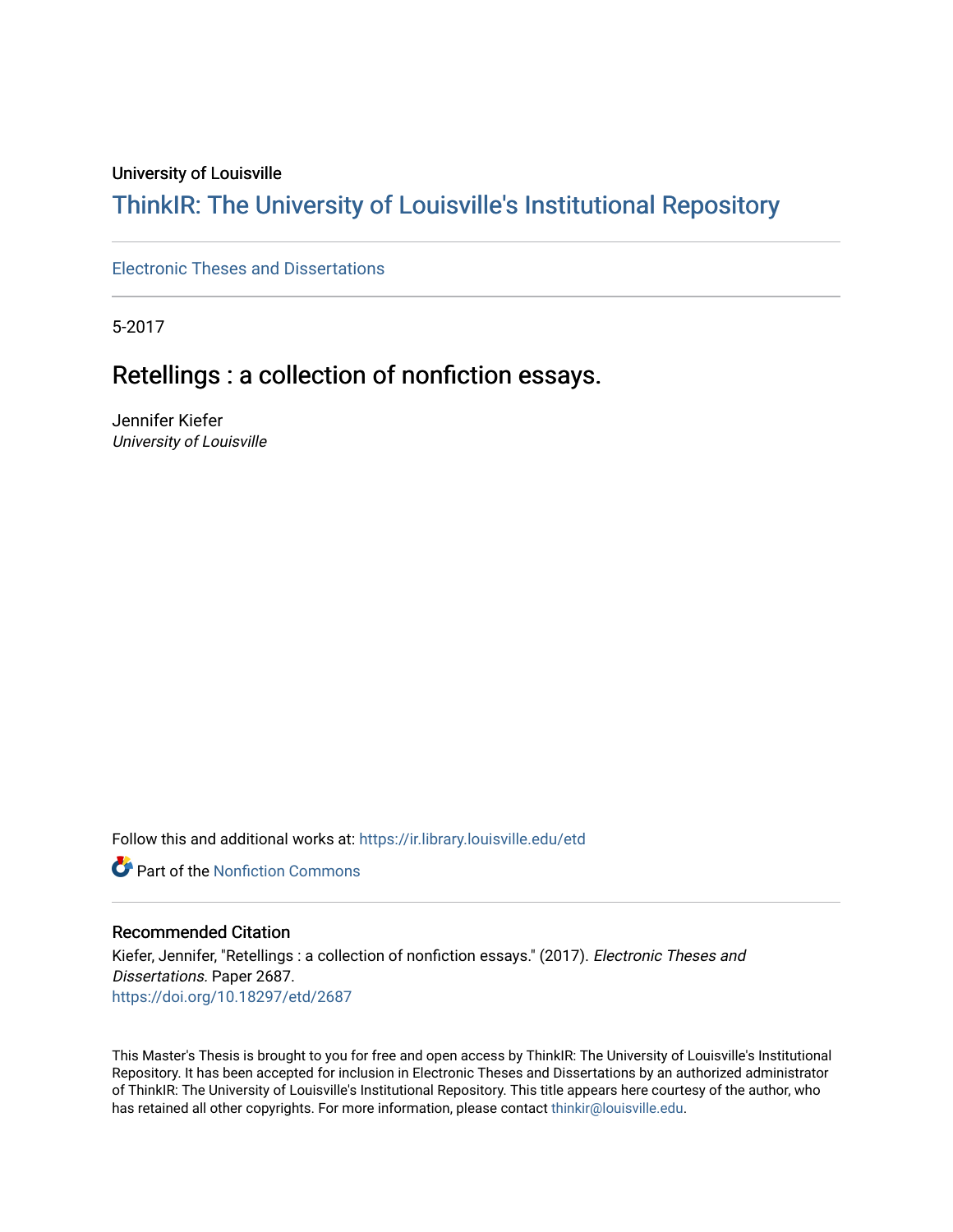## RETELLINGS: A COLLECTION OF NONFICTION ESSAYS

By

Jenny Kiefer B.A., Western Kentucky University, 2011 M.A., University of Louisville, 2017

A Thesis Submitted to the Faculty of the College of Arts and Sciences of the University of Louisville In Partial Fulfillment of the Requirements For the Degrees of

> Master of Arts In English

Department of English University of Louisville Louisville, Kentucky

May 2017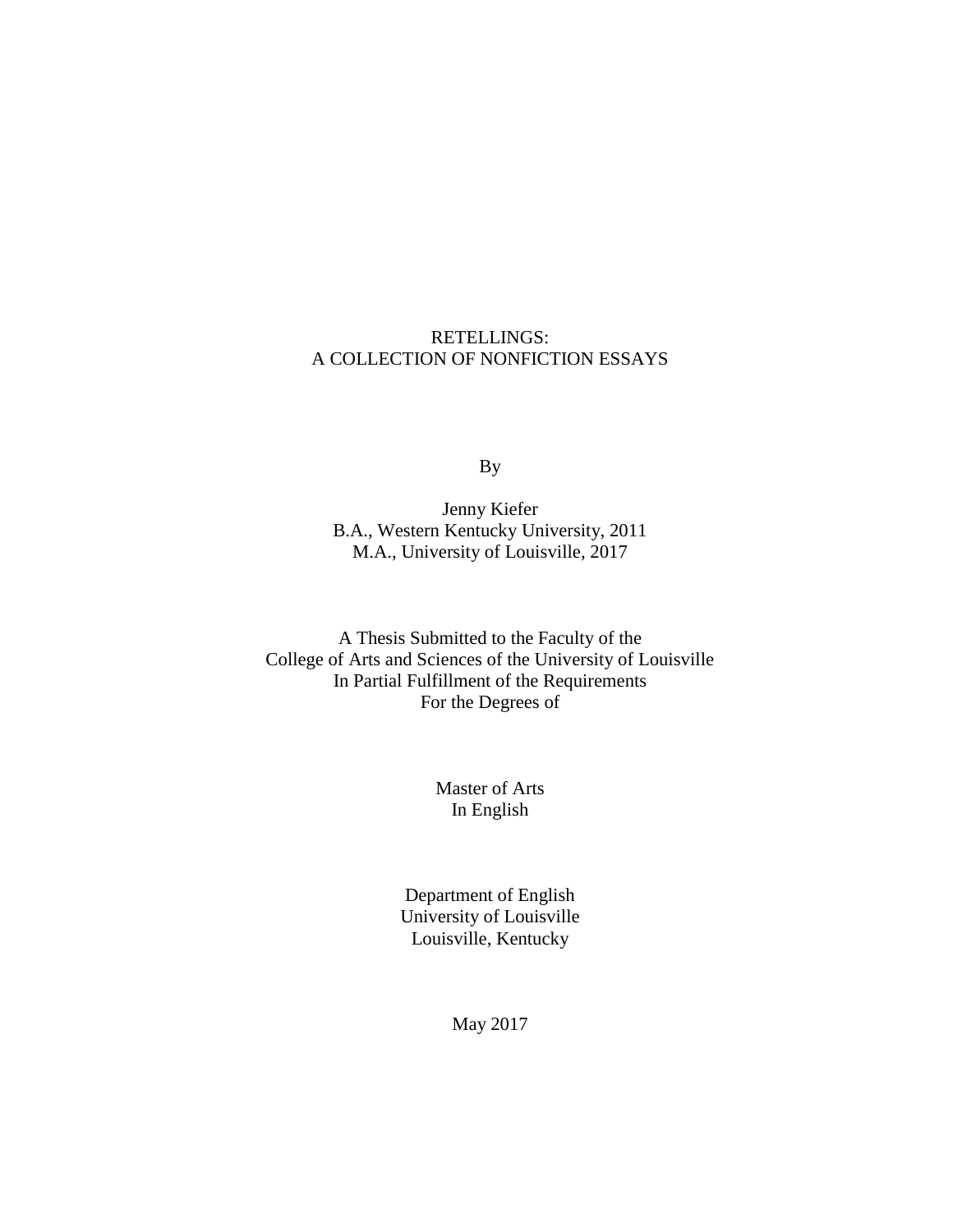Copyright 2017 by Jenny Kiefer

All rights reserved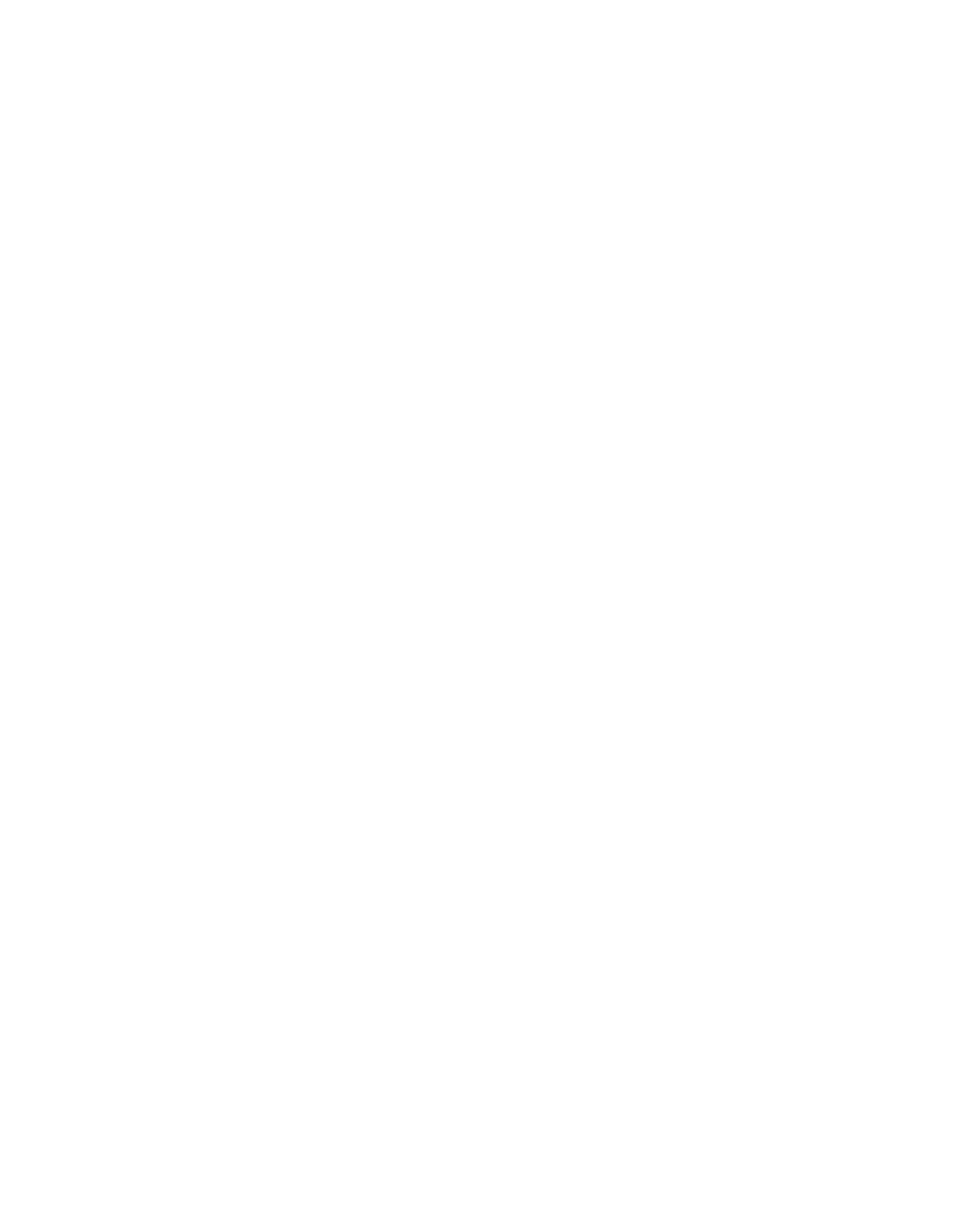RETELLINGS: A COLLECTION OF NONFICTION ESSAYS

By

Jenny Kiefer B.A., Western Kentucky University, 2011 M.A., University of Louisville, 2017

A Thesis Approved on

April 10, 2017

By the following Thesis Committee:

\_\_\_\_\_\_\_\_\_\_\_\_\_\_\_\_\_\_\_\_\_\_\_\_\_\_\_\_\_\_\_\_\_\_\_\_\_\_\_ Paul Griner, Thesis Director

\_\_\_\_\_\_\_\_\_\_\_\_\_\_\_\_\_\_\_\_\_\_\_\_\_\_\_\_\_\_\_\_\_\_\_\_\_\_\_ Kristi Maxwell, Second Reader

\_\_\_\_\_\_\_\_\_\_\_\_\_\_\_\_\_\_\_\_\_\_\_\_\_\_\_\_\_\_\_\_\_\_\_\_\_\_\_ John Gibson, Third Reader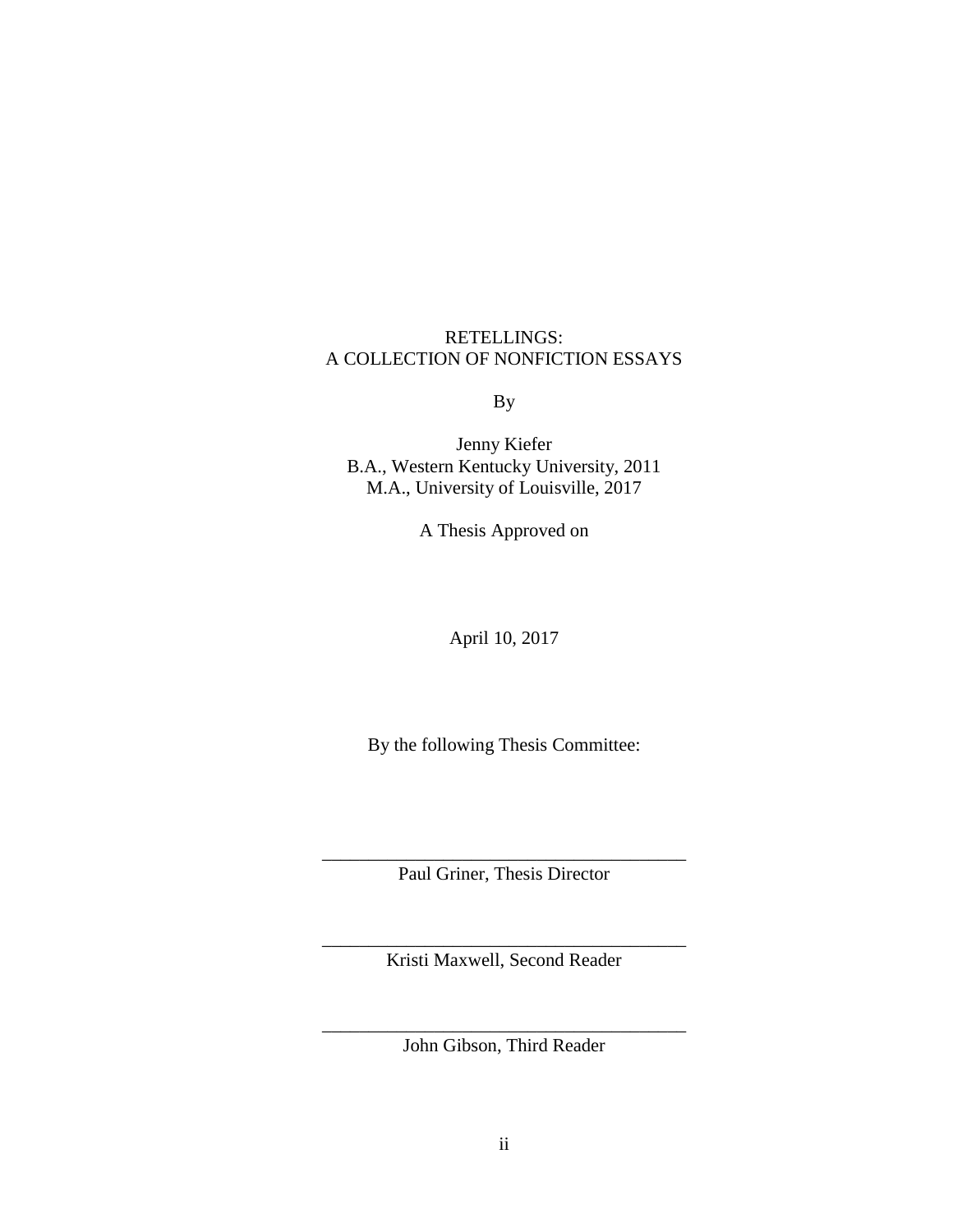## DEDICATION

This thesis is dedicated to my parents, Martha and Mike Kiefer along with my fiancé Robert Day who have supported me through the process of working towards my Master's Degree. It is also dedicated to Reese.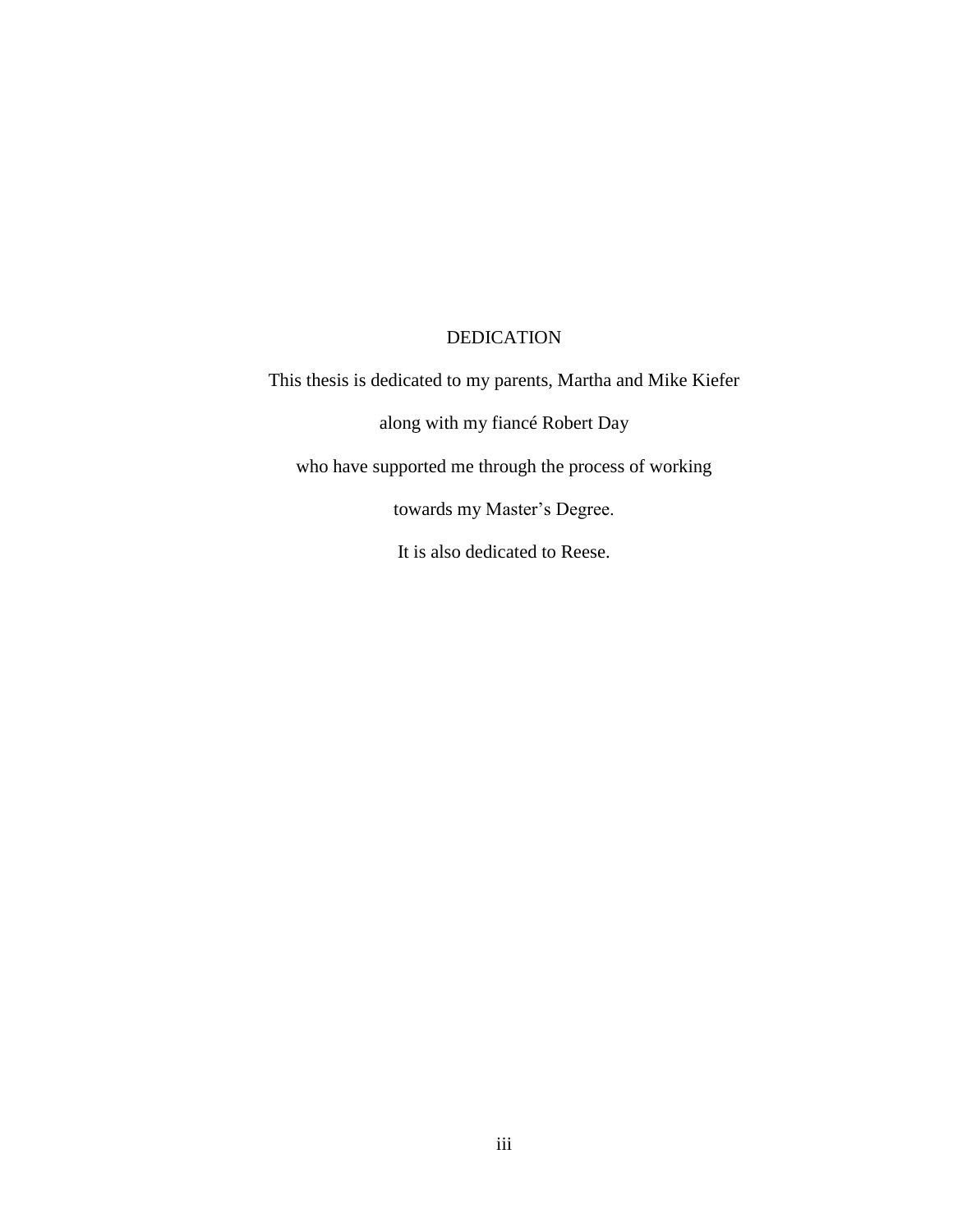### ACKNOWLEDGMENTS

I would like to thank Paul Griner for his direction and guidance through this project. Also in need of acknowledgement are staff members of Louisville Magazine, including Josh Moss, Dylon Jones, Suki Anderson, and Jack Welch, all of whom have assisted my writing and editing in the two feature-length pieces included here. Thanks are also extended to Jon Udelson and Kevin Bailey for their assistance in working through these pieces with me in the Writing Center.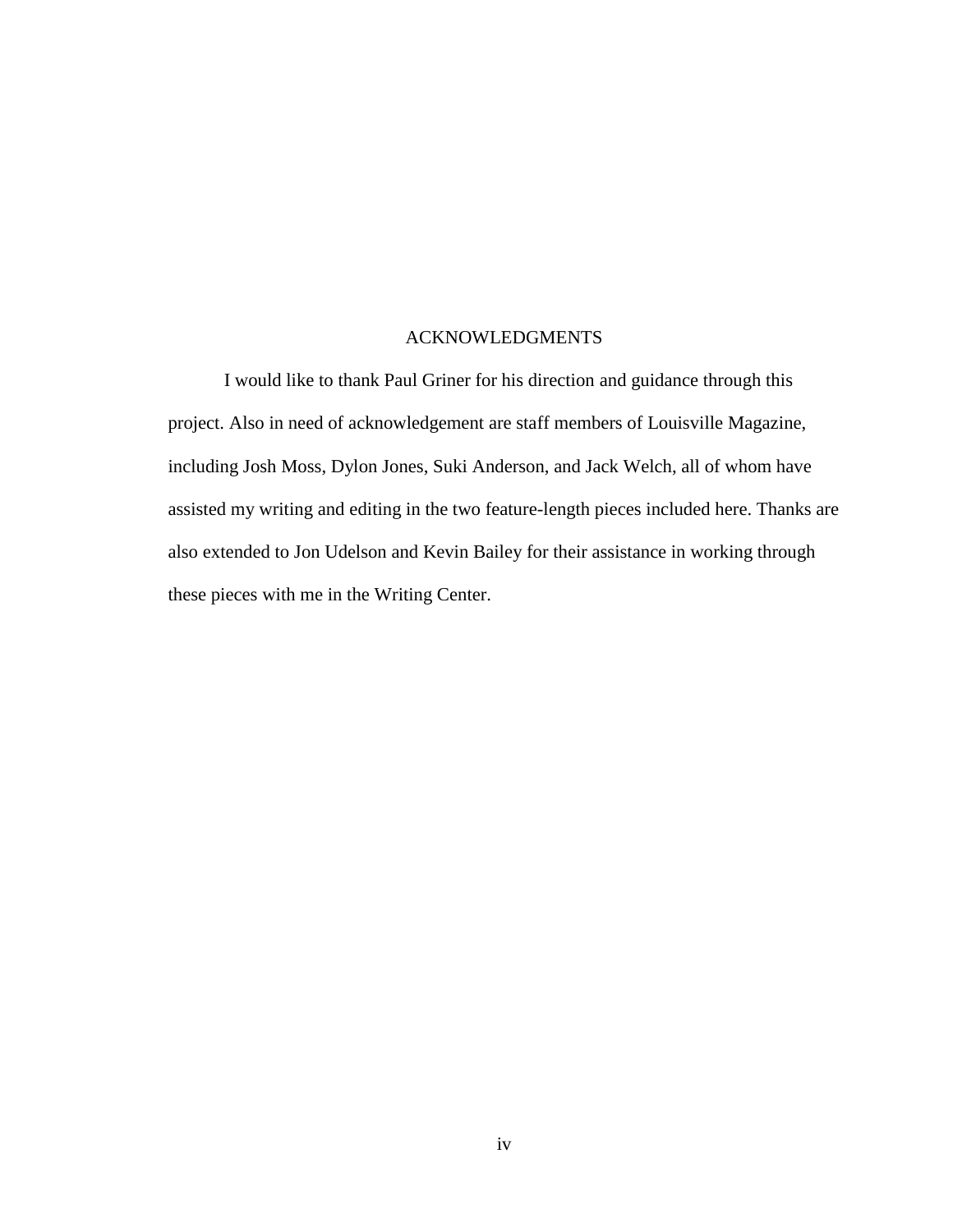#### **ABSTRACT**

#### RETELLINGS: A COLLECTION OF NONFICTION ESSAYS

Jenny Kiefer

May 13, 2017

This thesis is a collection of nonfiction essays, extending both into the realms of journalism as well as into more traditional creative nonfiction essays. While each piece is based in true stories, each piece has its own style. As such, this collection is an exploration of different forms of and takes on the nonfiction essay. It is divided into four chapters, one for each essay. The first half encompasses journalistic pieces previously published in Louisville Magazine, one in the August 2016 issue and one in the February 2017 issue. The first piece is a literal retelling of three medical stories, incorporating both the patients' perspectives as well as their doctors and surgeons. It provides direct, linear storytelling based on interviews. The second piece details the technical production of a bourbon barrel. Although it incorporates some background on a worker at the Cooperage, its main focus is on the production process. The second half of this thesis is composed of more traditional nonfiction essays. The first of the two is written in an explorative second-person perspective, an epistolary exploration of guilt and mourning. The last

v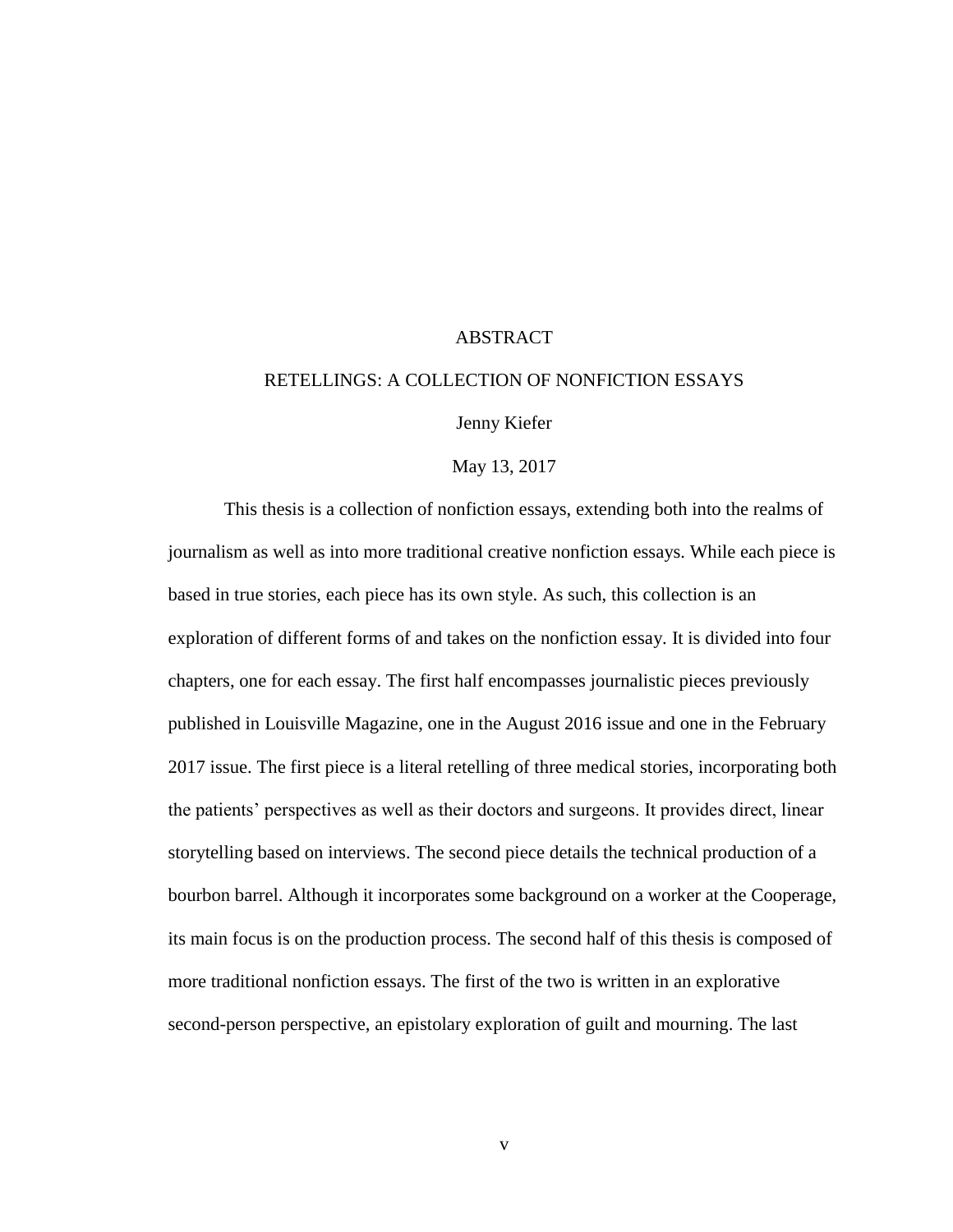essay is modeled after Azar Nafisi's *Reading Lolita in Tehran*, using a framed structure of books to explore a major theme of authority.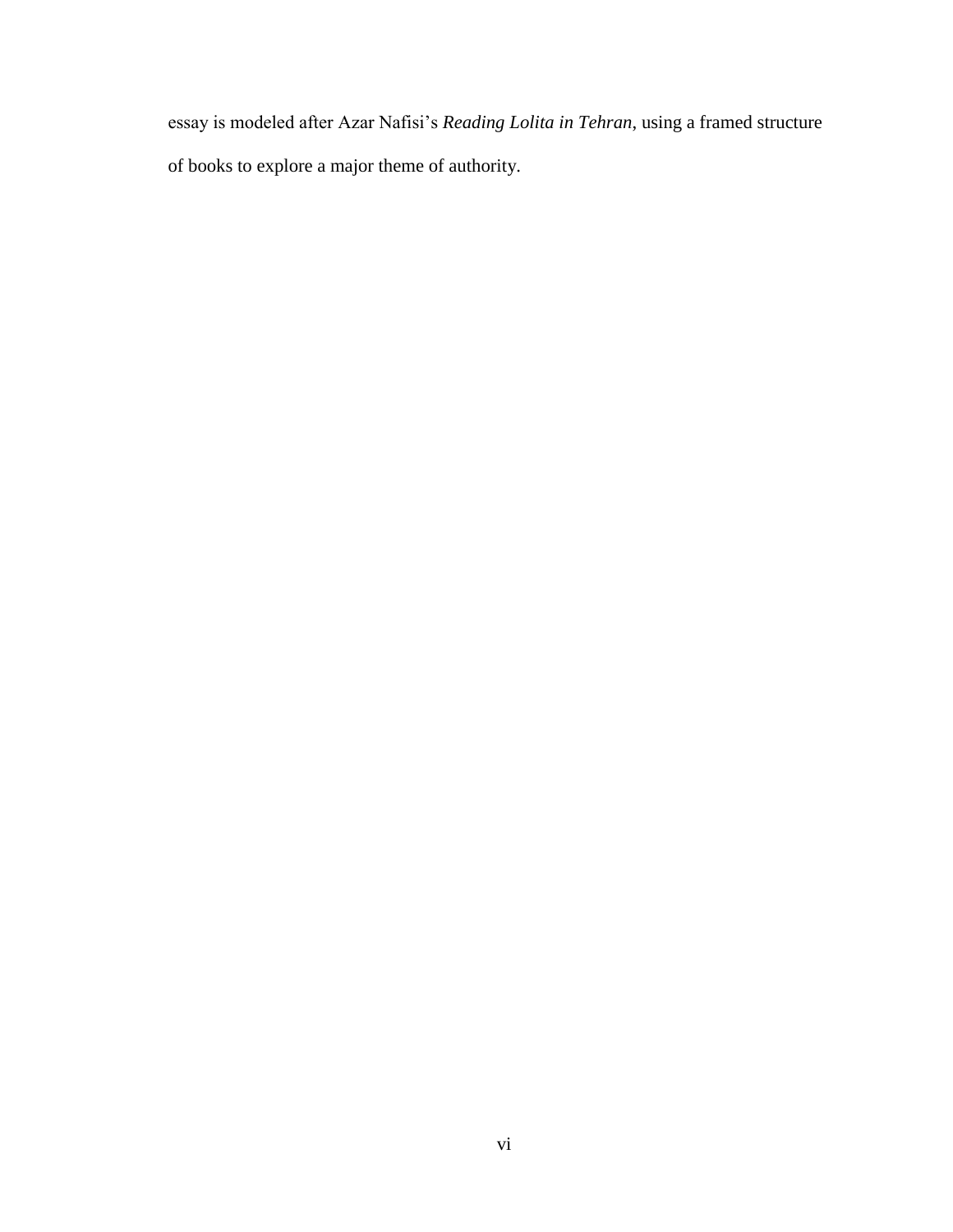# TABLE OF CONTENTS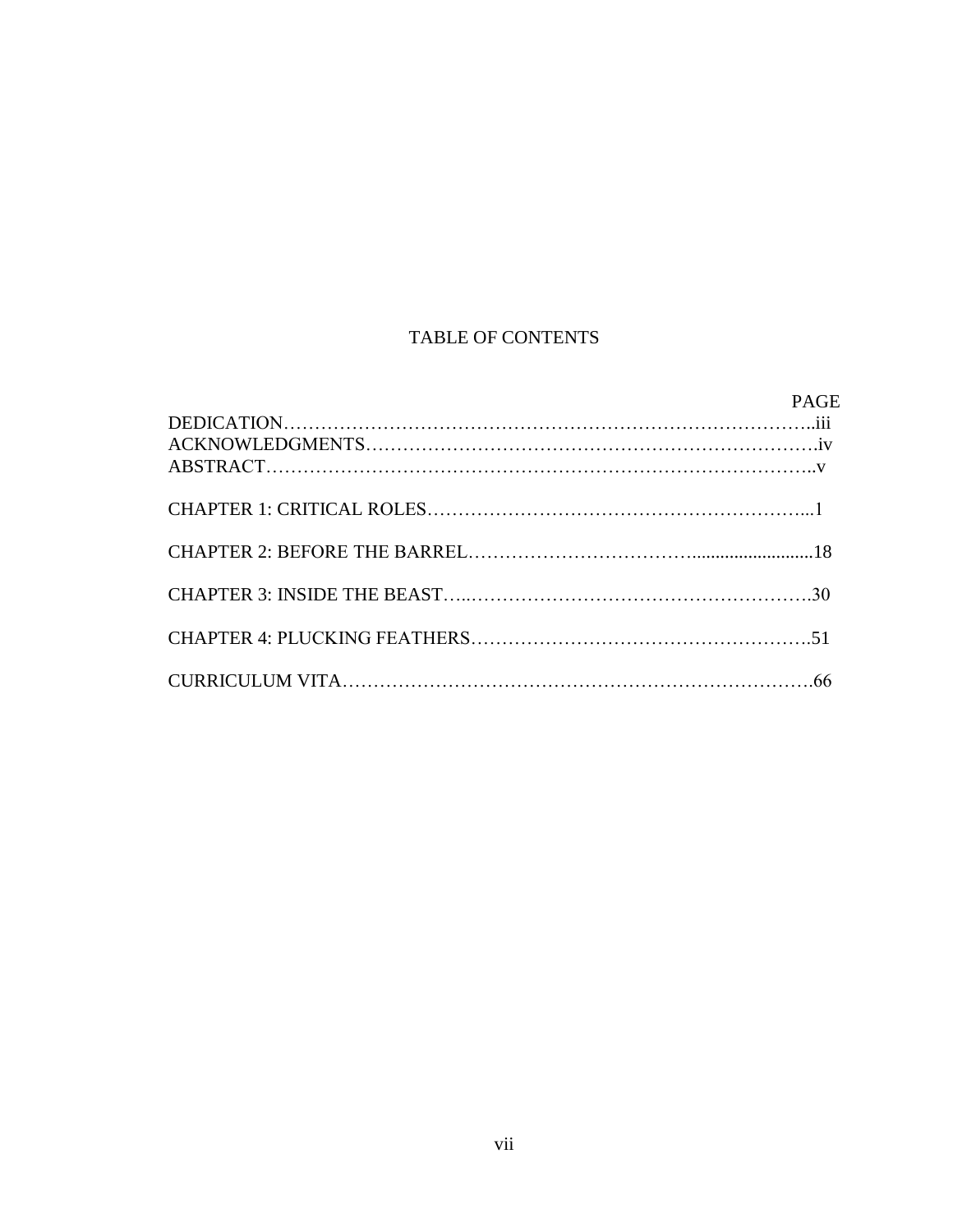## CHAPTER I

### CRITICAL ROLES<sup>1</sup>

The patient: Dr. Dan Garcia, 68

The surgery: heart transplant

"Dr. Garcia, I don't know you," the woman began. Garcia had taken a phone call from a stranger in his home. "I've never met you. I'm in Bible study at Our Lady of Lourdes. Your patients have been praying for you to get a heart transplant for a long time. I know your whole story. I had a dream, and God said you'd get a heart transplant real fast."

"Really? Well, that's great. I really appreciate your prayers," Garcia responded. He had been on the transplant list at the University of Louisville for five years. Now late 2015, he had outlived the complicated implanted device routing blood through his heart.

"You've got to transfer all your care to UK."

"I can't do that to all my faculty at U of L. I love my doctors. I love my hospital. I can't do that."

"I've had a dream," she said. "You're going to get a transplant real fast."

 $\overline{a}$ 

<sup>1</sup> Previously published in *Louisville Magazine*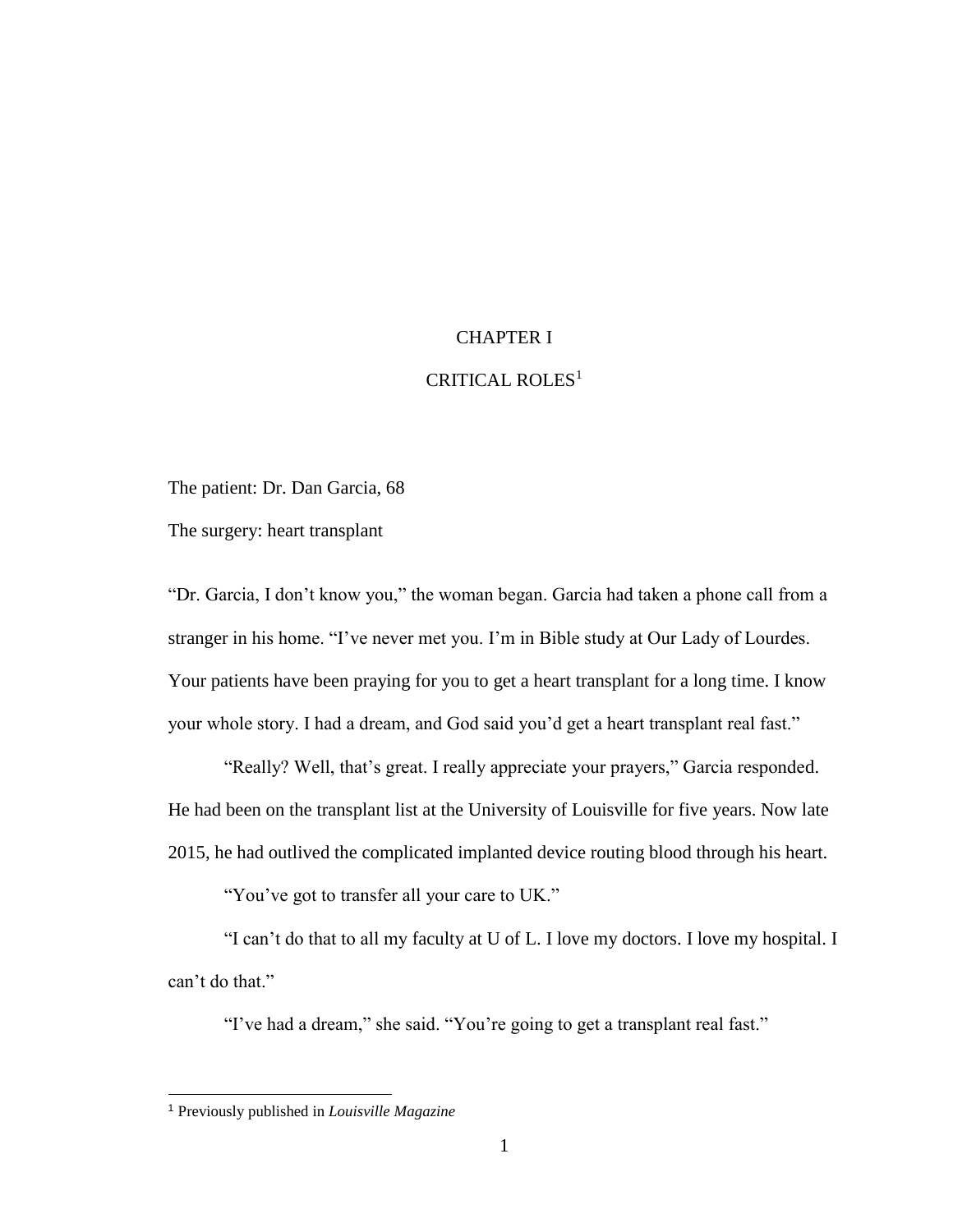A few weeks later, Garcia transferred his care to the University of Kentucky. Eight days after he was placed on the transplant list, he had a donor heart. An exact match.

It was an unusually chilly Sunday in April 1990 when Garcia experienced chest pain. He blamed it on the cold. "That happens sometimes," he says. He and his wife had returned home from church. As he gathered the newspaper from the yard, the knot of pain in his chest expanded, deepened. He tried his inhaler — no go. EMTs drove him to Baptist Hospital, where he had a heart attack, his first. Two days later, surgeons opened his chest, operated on his heart. He had 97 percent blockage. A triple bypass, a cold recovery. A 10-day stay in the hospital, years in rehab.

In the early hours of the morning, the day of his daughter's graduation from Vanderbilt, he woke up in a hotel room with a tight, oppressive pain radiating in his chest. His fingers on his wrist, his pulse erratic. His wife drove him across the street to the emergency room, where he stayed for 11 more days. "My heart was working so hard, it was like a can of worms," he says. "My blood vessels were all shot. They looked like strings."

In an office in the back of his Kentuckiana Allergy practice, Garcia flips a magazine over and draws a diagram. He makes an oval with two tubes at the top, an anatomical heart. He draws a couple of lines to represent the aorta, and a few more to represent arteries on the other side. He draws the left ventricular assist device, or LVAD, the machine that kept him alive for nearly six years. The device is implanted on the left side of the heart,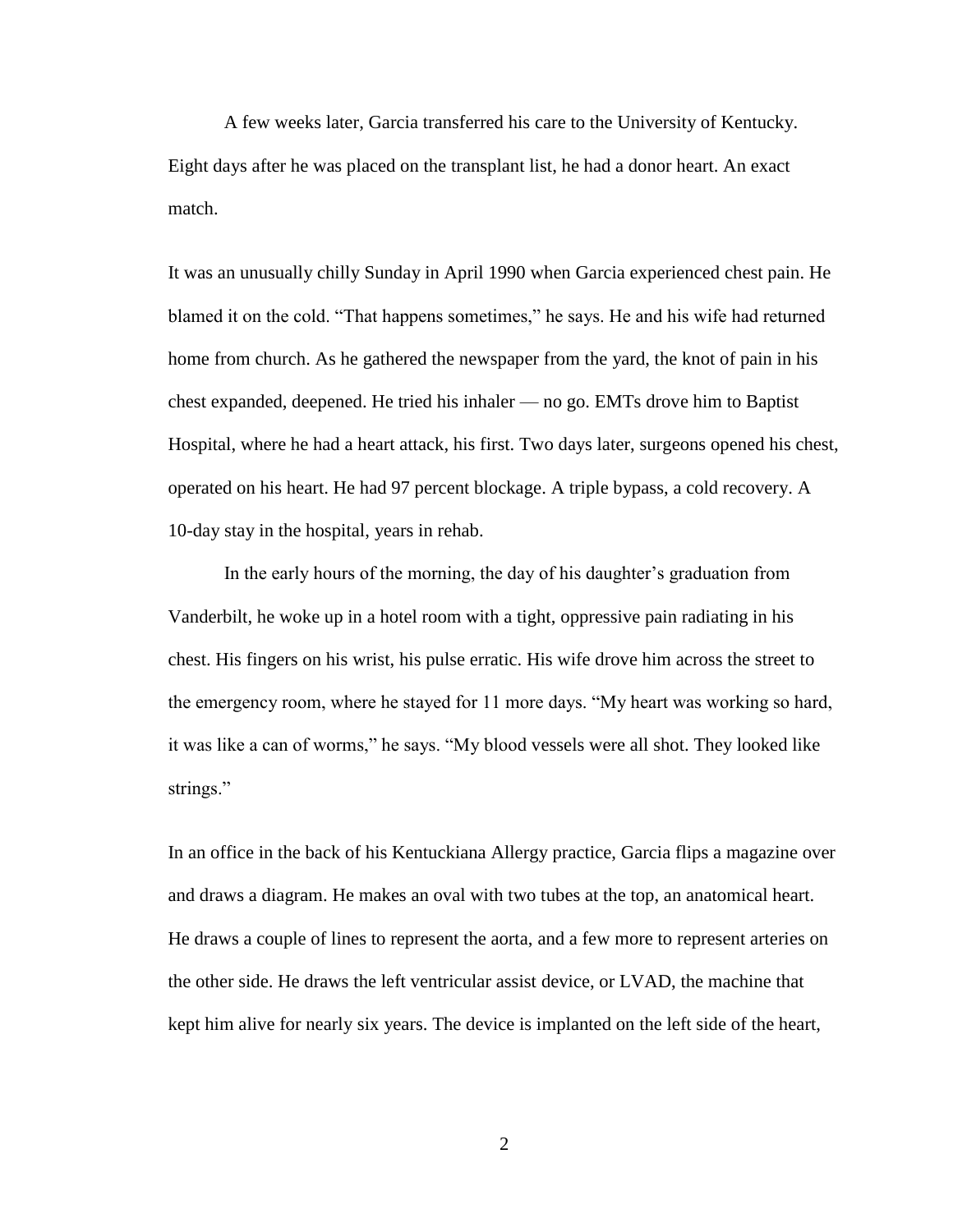where it creates a bypass to move the blood from the heart to the aorta, a detour around a construction zone.

"I knew I was in heart failure," Garcia says. "I couldn't catch a breath to brush my teeth." His heart worked at 8 percent of its normal function at its lowest. He draws a larger circle around his initial drawing, saying that his heart was engorged. "They said my heart was the size of a football. It went from one side of my chest to the next," he says.

He'd had a suspicion he'd eventually need his heart replaced — his mother, father and grandfather all had heart disease. Despite leading a fairly healthy lifestyle — a little extra weight, perhaps — he had his first heart attack at 42, and has had several other heart-related incidents since: A stroke. Cardiac stents. Arrhythmia. Cardiomyopathy after two bouts of pneumonia. A swollen blood vessel from the LVAD, which moves blood but doesn't pulse it. Garcia was put on the transplant list at U of L in 2010. Patients usually wait at least a year before a donor heart becomes available.

Dr. Mark Slaughter implanted the LVAD during a five-hour surgery in May 2010. After the procedure, wires protruded from Garcia's abdomen and attached to heavy lithium batteries — or into the wall at night while he slept, necessitating the installation of a whole-house generator. Garcia cut holes in his pockets, looped the battery connectors behind his shirt and tie. An extra 10 pounds, batteries rotated every few hours, hidden. When he traveled, he made a spectacle at the security stops, sounding the batteries' alarms — which usually warn of low power — and taking them out, proving their use. "My quality of life went like this," he says, pantomiming a rising line on a graph with his flattened hand. "Then it went like this for a number of years." The line evens out,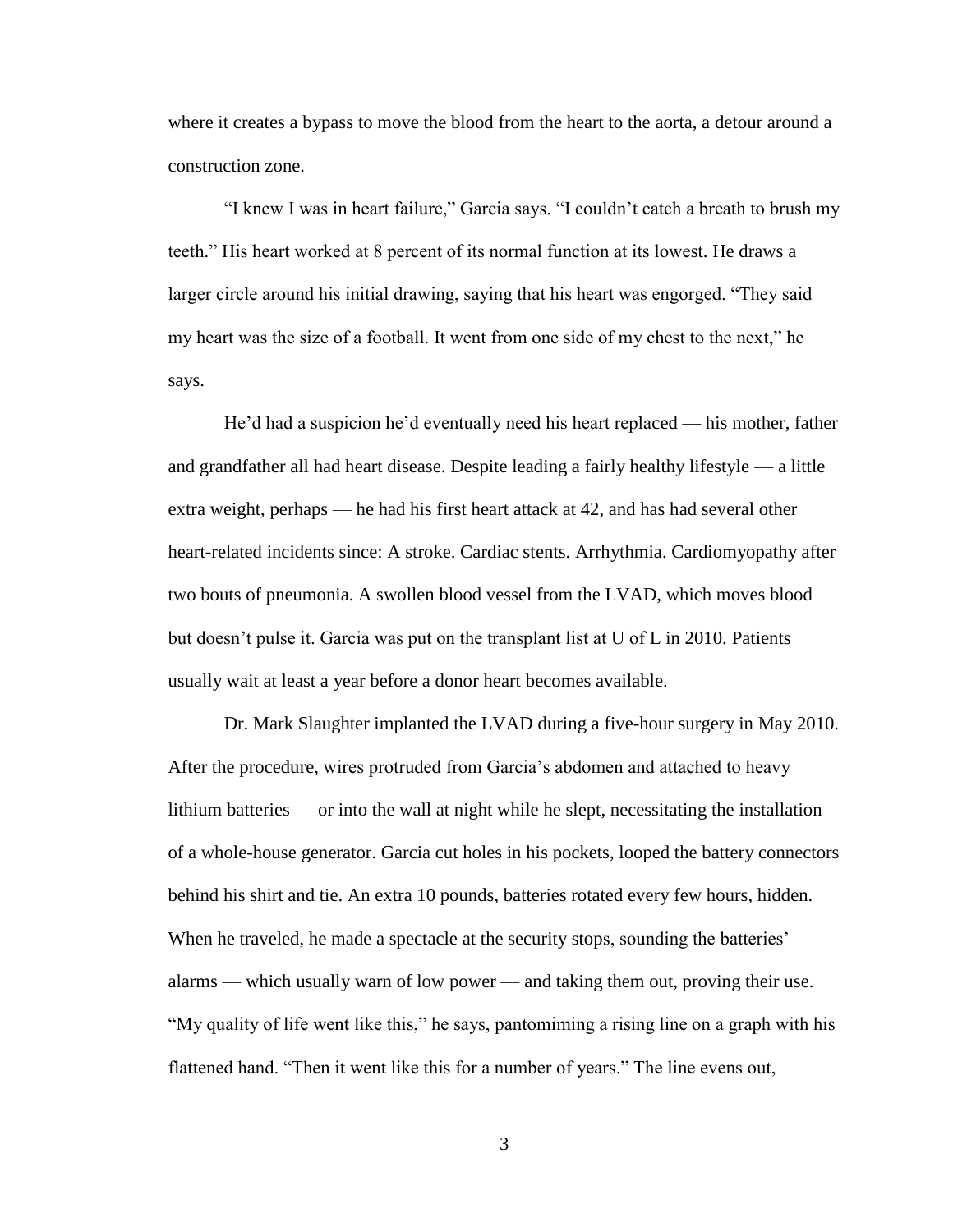horizontal. "Then my right heart failure started and I started going down." His hand drops. His right heart failure caused lung hypertension — another high risk during surgery.

The estimated 12-month waiting period passed — five fold. Two close calls: One heart came up, a match, but when the heart was tested — arteries inflated to check their usage — it was faulty. The next heart was given to Garcia by a family in his church whose grandson had passed. But it was too small. He attempted to switch his care to Vanderbilt, but they rejected his case. "Too old, too tall, too complex," he says. But the device regulating his blood flow was not meant to last six years: There's a 60 percent mortality rate after five years, 90 percent after eight.

Sometimes you have to advocate for yourself. Garcia says this several times. Being a doctor himself, he knows the right questions and when to ask them. He knows the shoptalk, the jargon. He does his research. "If I had not known about the heart-failure clinic, I would probably be pushing tulips right now," he says.

Sometimes advocating for yourself means listening to prophetic calls. After taking the stranger's call, Garcia drove the 75 miles to Lexington on a Friday afternoon in January just to see what they had to say. If they gave the same prognosis as Vanderbilt, he'd live with it. After all, the University of Kentucky and the University of Louisville pull from the same procurement pool. "I had a mindset that I was going to live maybe two or four years, and that's it," he says. "I was trying to get some things in order."

Back at home, after the consultation, Garcia was passing time before a planned movie date with his grandchildren, twins. His wife was sewing. It had been only a week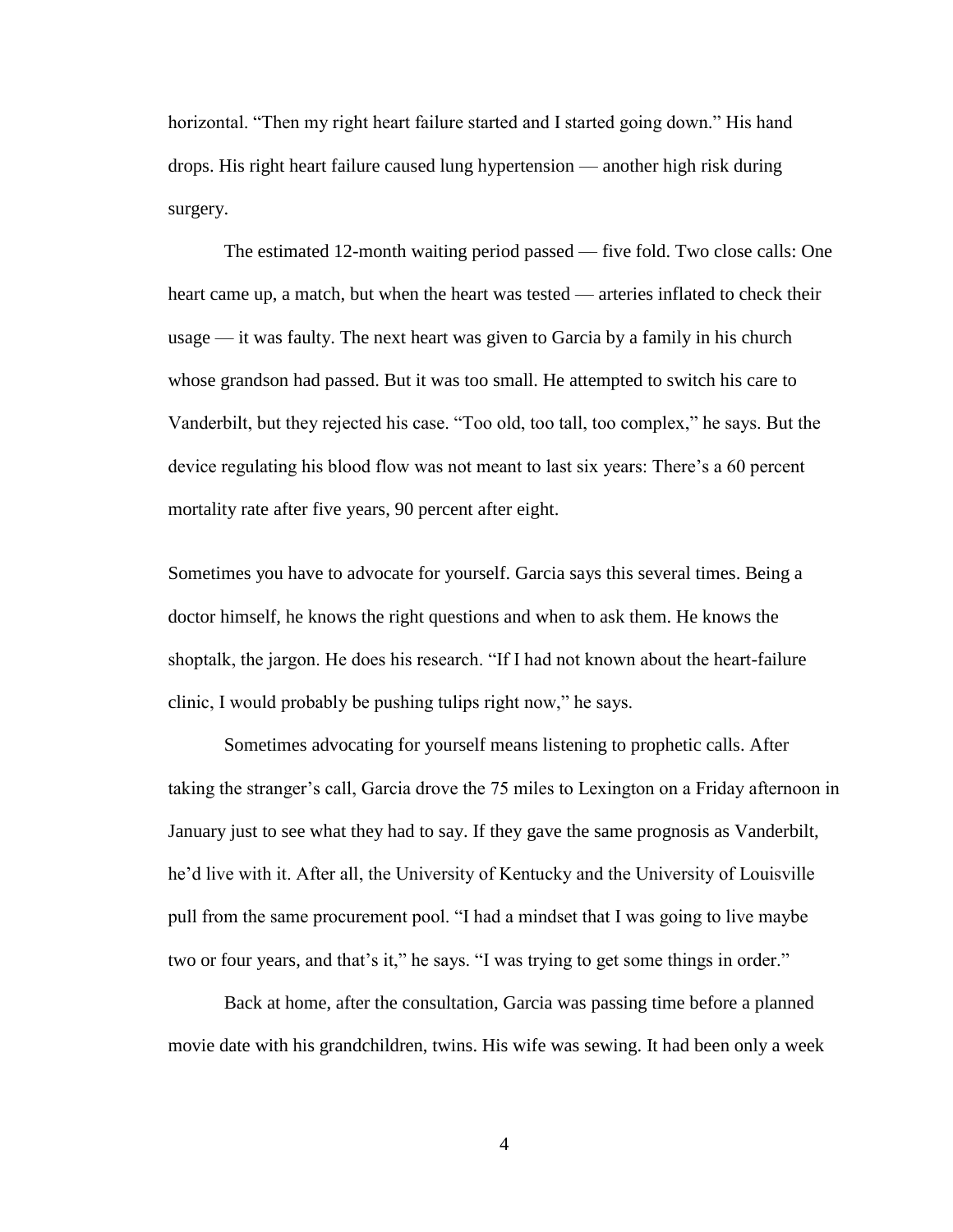since he'd added his name to UK's transplant list when he got the call. "We've got a heart for you," a nurse said on the other line. "We need you here within three hours."

"I wasn't ready for it," Garcia says. "I thought it was going to be another month, or three or four, or another year." They'd had their bags packed, waiting — a change of clothes, toothpaste, deodorant. "And my curling iron," Garcia jokes. Tracing their path from a week earlier, Garcia sent messages to his family while his wife drove — prayers and gratitude, all good vibes. Garcia says he felt confident on the journey. "One way or the other, I was going to win," he says.

The University of Kentucky is aggressive in searching for donors. It will take hearts that might be at the edge of optimal, ones that other places won't accept. "Typically the ones that have been turned down by other people are usable if we have time to manipulate the donor's criteria before the harvest goes on," says Dr. Michael Sekela, the lead surgeon for Garcia's transplant. The donors he's talking about are typically patients declared brain dead. **"**Dr. Garcia was up in years and had other issues that made him high**-**risk, but we had a donor that would fit him that nobody else would use. But it's really not the edge of what you can do with donor (hearts). Those donors work out just fine if you take some time to get them better." The UK heart transplant team has performed nearly 30 operations. Their first year survival rate is above 90 percent, higher than average.

Sekela says Garcia's transplant was fairly standard. "Just the usual stuff. Tough getting in, tough getting out." Blood and nicotine tests, a surgical staph bath, a psychological test, echocardiogram, kidney and pulmonary checks and X-rays before anesthesia. The most complicated part was coordinating the extraction and transport of the donor heart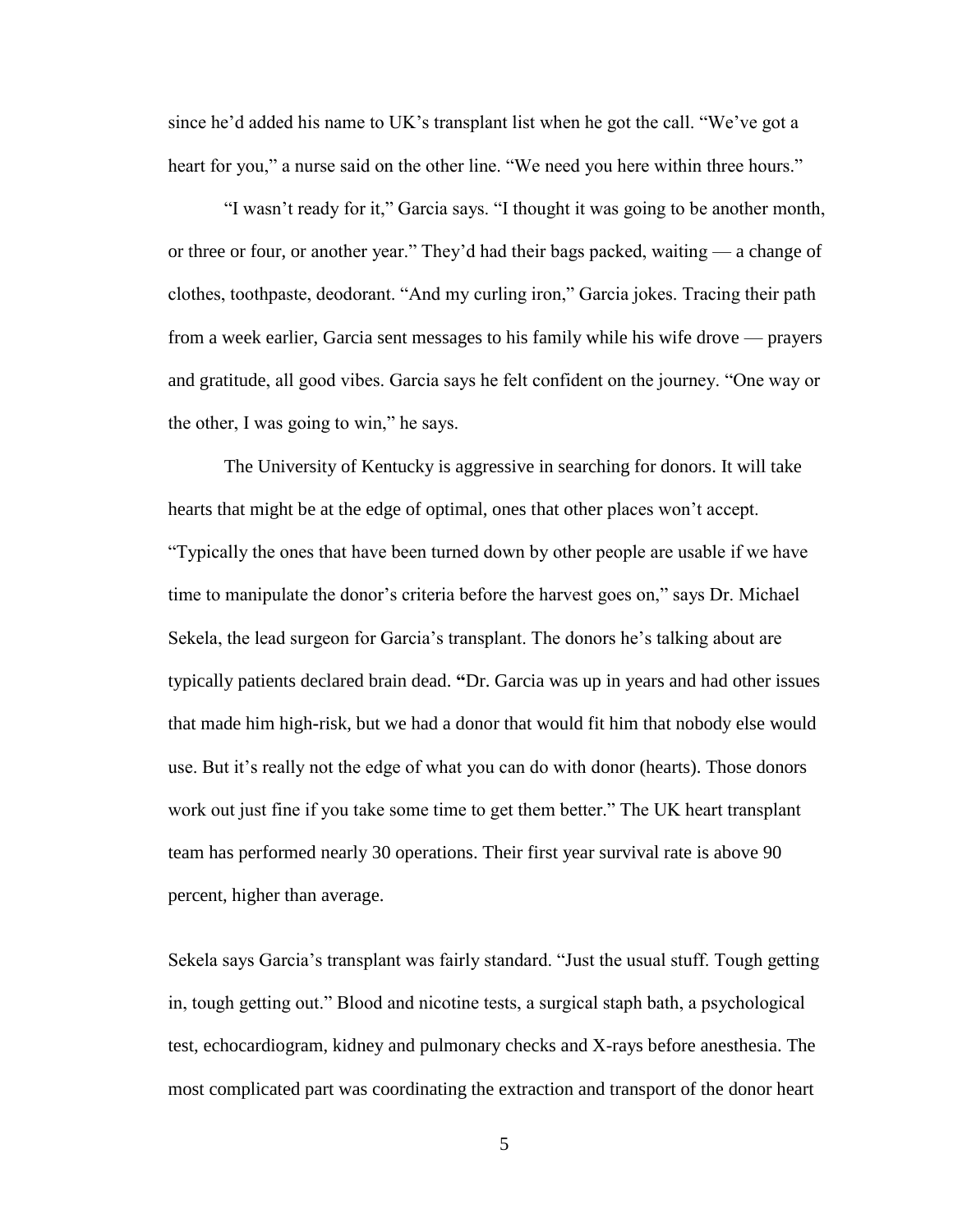with the removal of the assist device and the patient's heart. In a span of 12 hours, the surgical team cracked his sternum, revealing the heart and the LVAD, connected in two places. Scar tissue had built up around the LVAD device, the toughest part of the surgery because scar tissue means bleeding. It took eight hours to remove the LVAD**.**

The surgery is a matter of arrangement: extracting the heart from the donor soon enough to transport — the organ, on ice, traveling by jet with a handler — to the operating room without having the patient waiting on bypass support for too long. But not so soon that the donor heart sits unconnected. From the moment of extraction it begins shutting down. The longer it takes for the heart to reach the recipient, the higher the chances of graft dysfunction, of rejection. But it can't arrive too late into the process of LVAD removal, lest something happen during transport of the donor heart, and the LVAD needs to be replanted. "That's the toughest part of the operation," Sekela says. "Once the heart's in the operating room, putting a heart in is really not technically difficult."

Garcia woke up in Colorado, thinking he was standing in the snow-capped mountains, hearing John Denver, remnants of his honeymoon camping in Yosemite. "I didn't know whether I had died or not," Garcia says. "I thought maybe I had died and I was entering heaven." But his periphery trickled in; his wife, Rita, his children and grandchildren stood next to his bed. On the bed tray was a laptop, a homemade slideshow of Estes Park and the Smoky Mountains. The stranger whose dream pushed Garcia to pursue treatment at UK was in the waiting room.

His fingers found his abdomen — no more LVAD wires. Moving up to his chest, he felt where they had cracked his rib cage. No longer would his pockets be filled with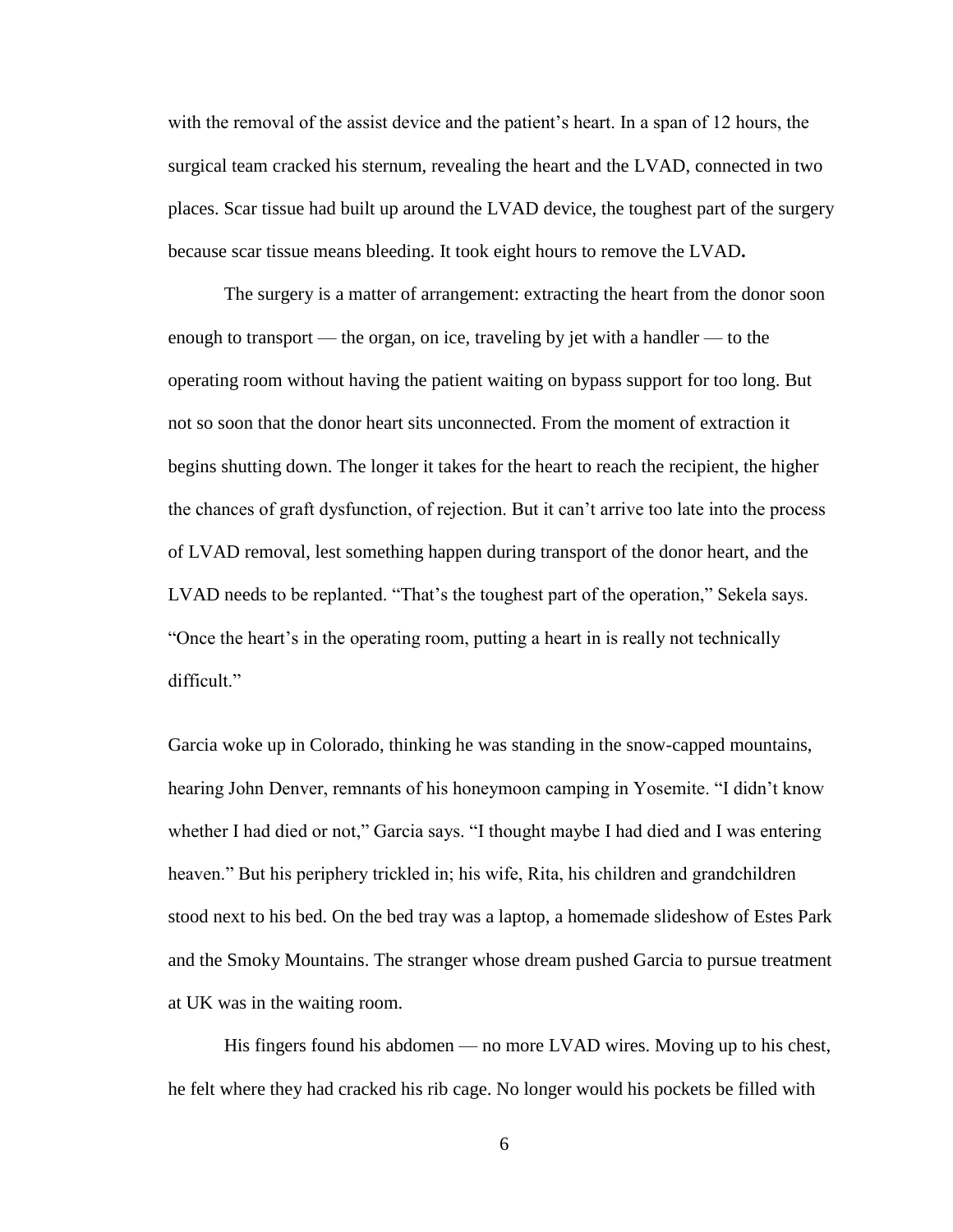the sagging weight of batteries, charging ports scattered throughout the house and office. The generator would become a convenience, a way to keep the fridge running in a power outage.

His first directive: get moving. "Every day you're in bed, it's going to be seven to 10 days recovery," his doctors said. Day two: Twenty steps with a posse of nurses carrying fluid bags, oxygen. "I looked like I had a whole ICU with me," he says. Days later, laps around the nurses' station. Moving was hardest, going from couch to chair, lifting out of bed — always too little breath, too little stamina. But after months of cardiac rehab, Garcia can walk two miles, nonstop.

Seven weeks is the magic number, the goal of recovery. Garcia spent 17 days in the hospital ward. Behind his bed was a mural — painted mountains and calm streams. A couch pulled out into a bed for visitors. His window faced south, catching natural sunshine and students on campus. He rented an Airbnb home five minutes from the hospital to make his frequent outpatient checkups.

After months of cataloging medicines in an organizer, monthly heart catheterizations and drives to Lexington, Garcia says the biggest change is warmth — in his hands, his feet, his bald spot. His muscles aren't achy. "You know the feeling you have before the flu? I always had a touch of that," he says. "Looking back, it's like a whole new chapter for me. They did a good job on me."

Garcia is in the process of writing a letter to the family of his donor. "A lot of people go through guilt or depression (after a transplant)," Garcia says. "I never had any of that. I see it as a great gift. I think it's very generous to give a heart."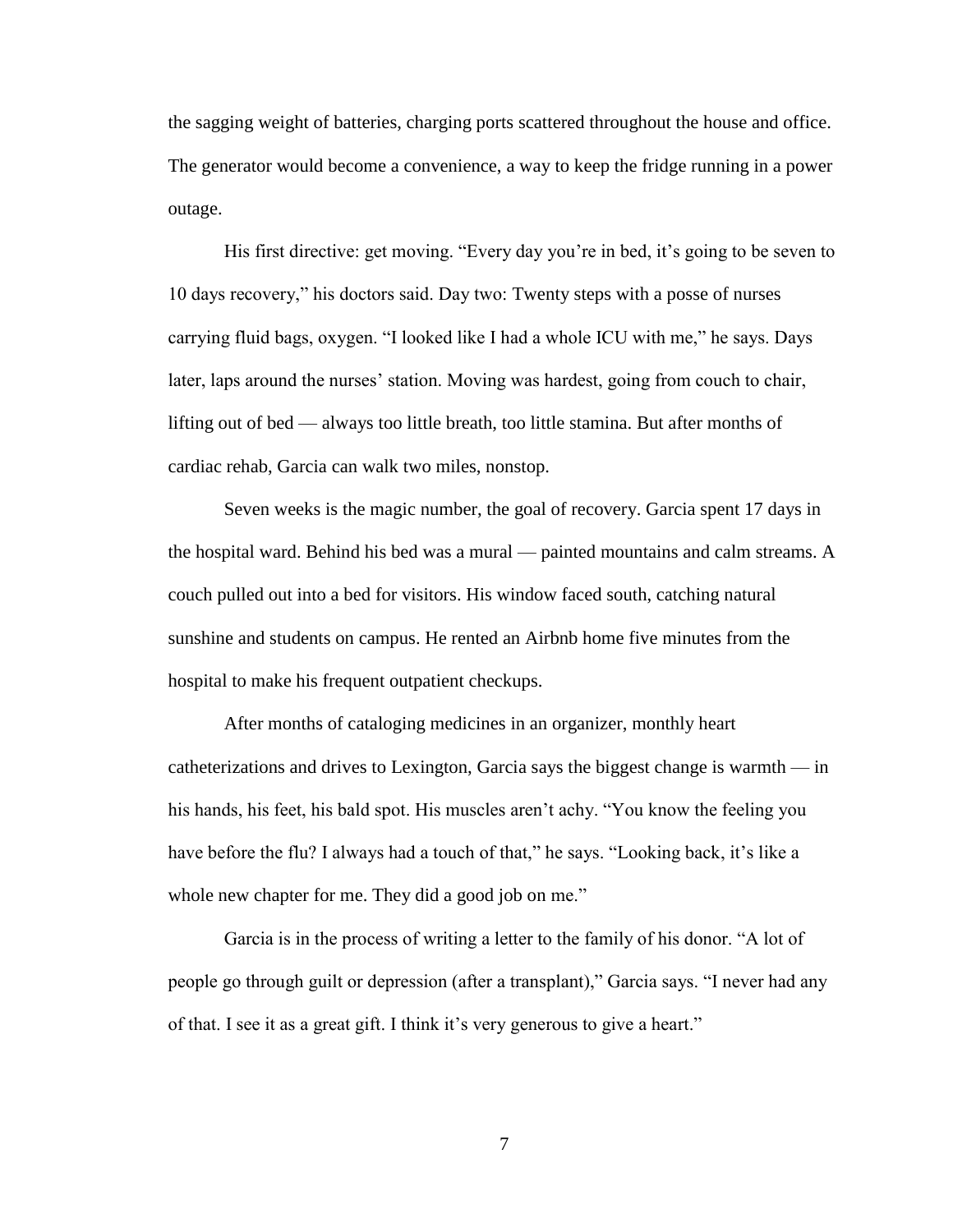The Patient: Nat Maysey, 18

The Surgery: arm replantation

Only slivers of the blue walls in Nat Maysey's room at University Hospital are visible behind the greeting cards — some colorful with cartoons, some inspirational with rolling script, some handmade from construction paper — and purple No. 15 Louisville City FC jersey hiding the walls. A stiff, white brace encases his left arm, which he lifts occasionally. Maysey's mother, Alisa, sits at his bedside.

"I would say there are probably about 115 (cards) now," she says. "I haven't counted. Probably 20 of them are from people we don't know."

It's been just over a month since doctors reattached her son's arm.

There's a spinning machine inside the plant in Glasgow, Kentucky — components inside rotate clockwise, counterclockwise. There are pieces — Alisa, who's more talkative than her son, calls them "baskets" — Maysey manually manipulated at work. On the morning of June 6 **—** 12 days after graduating high school, just his 6th day on the job **—** Maysey reached in to complete his task and got caught. The machine's gears closed around his fingers, twisted against his arm, pulled him in. "I just leaned back," Maysey says. He felt relief only when his arm detached a few inches above the elbow. Better his arm than his whole body. He felt no pain — or can't remember feeling any — until after the surgery.

Other workers reported Maysey running from the site of the accident, yelling for help, but he has no memory of this. A volunteer firefighter yelled for a belt. Another worker handed the firefighter his two-inch-wide leather belt, which the firefighter tightened around the top of Maysey's wound. (The doctors would later call it a perfect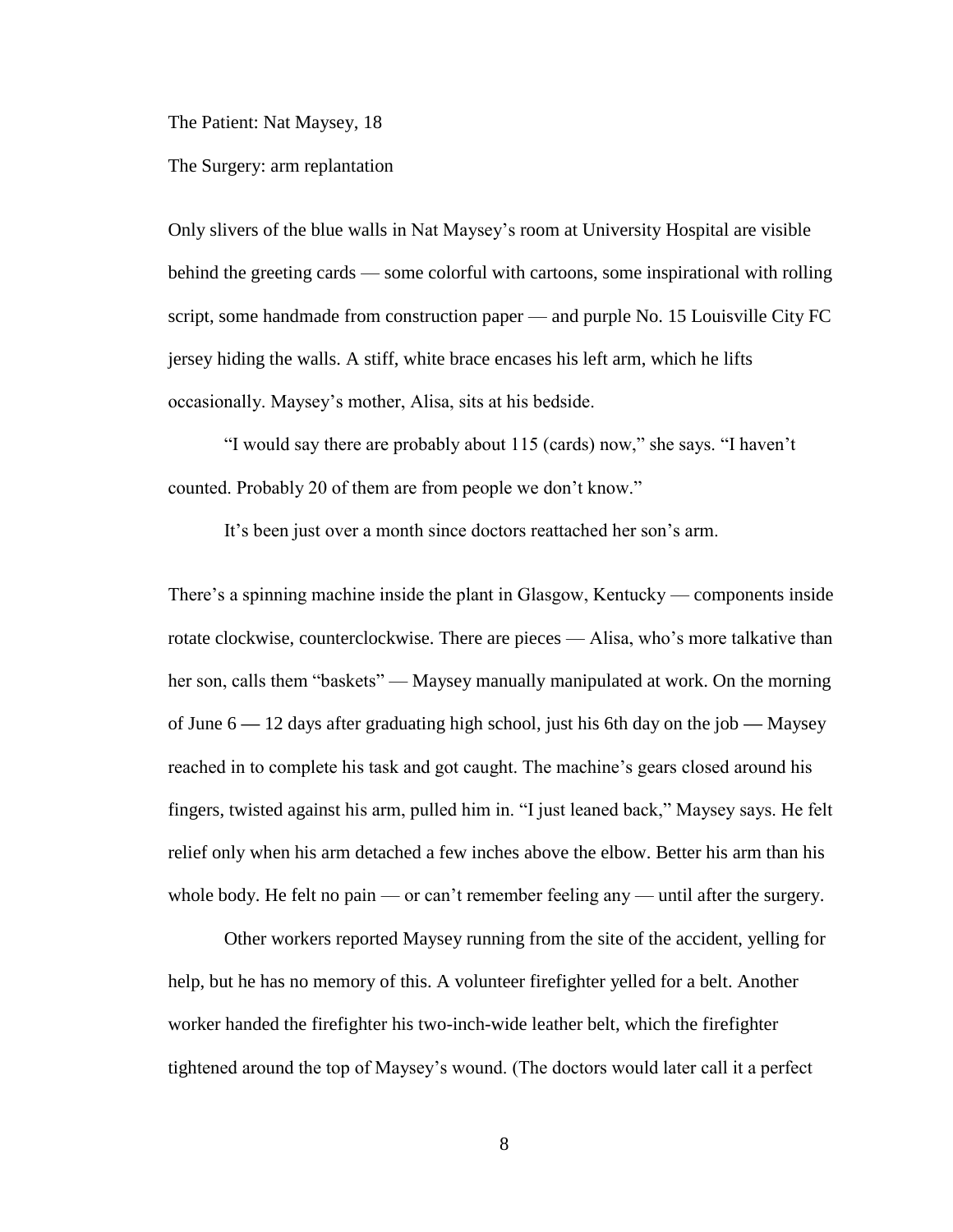tourniquet.) Maysey felt a slight sting — the only discomfort he recalls — and the bleeding ceased almost immediately. Other co-workers piled ice into a barrel while another extracted the teen's arm from the machine.

"From what we're told, everything that happened after the accident, the people responding did everything right to make his replant possible," Alisa says. This includes calling for a helicopter to fly to Louisville instead of rushing to a local hospital less equipped to handle such a severe injury. "My arm probably wouldn't have made it otherwise," Maysey says.

Wide awake after the accident, he called his mother while waiting for an ambulance outside of the plant. "Mom, you need to come here," he said. "I've cut my arm half off."

"I just thought we were going to make a trip to the ER for stitches," Alisa says, thinking exaggeration, maybe a bad cut. Thinking: Mom can fix it with a bandage. But she arrived to fire trucks, police cars, ambulances. She was so frantic that an EMT blocked her path**,** telling her, "Ma'am, there's a lot of blood." She needed to be calm. "When I walked in and saw that there wasn't an arm hanging there," she says, "I just thought about how his life was changed forever."

In the minutes before a helicopter landed on the scene, Alisa sat with Maysey as he was given preliminary treatment in the back of an ambulance. She rubbed her fingers against his forehead, the constant motion calming. As they prayed together, Maysey said, "Mom, I don't want to die."

"You're not going to die," Alisa said. "They've stopped the bleeding. You might lose your arm, but you're not going to die."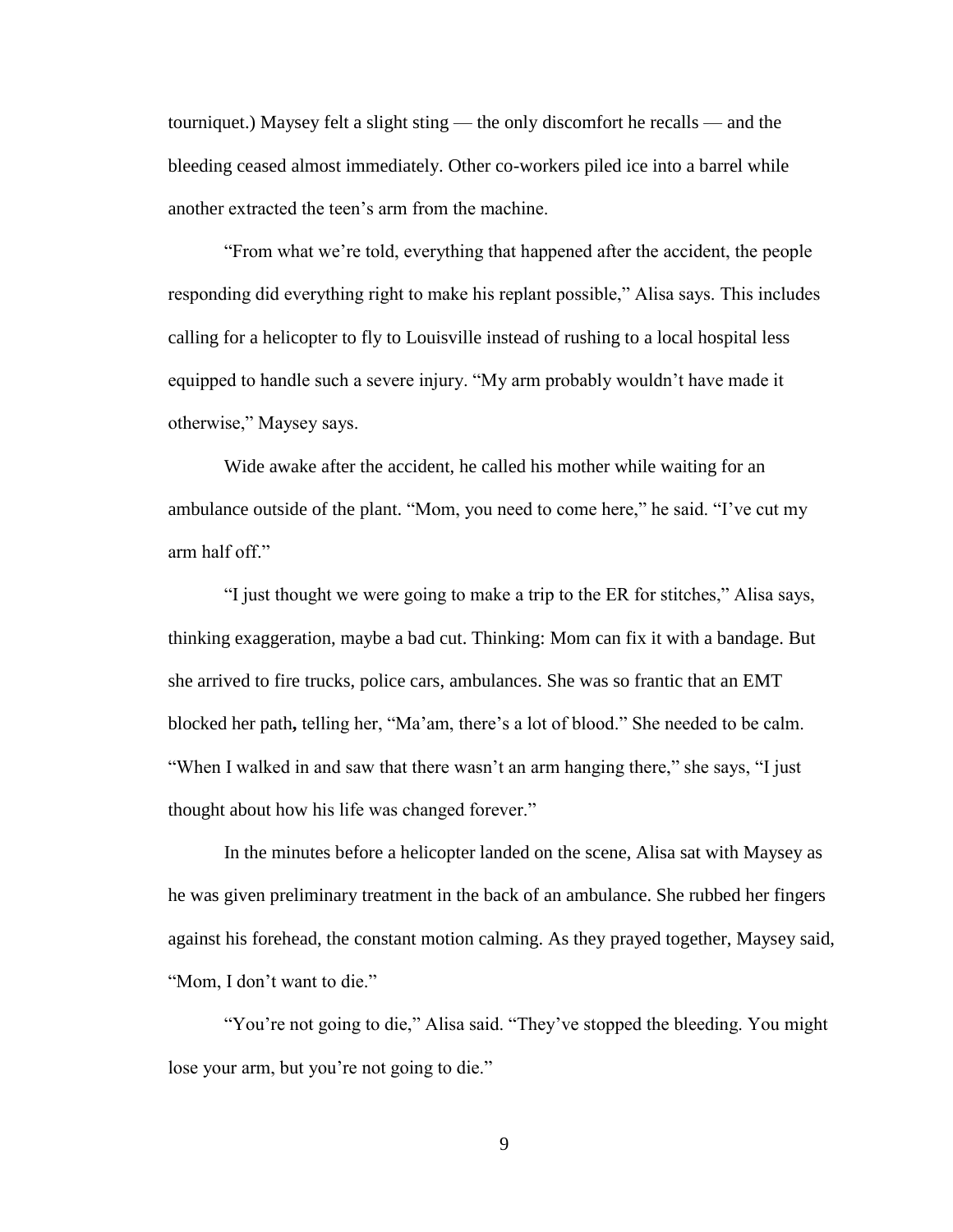Suddenly, panicked: "I'm sweating, Mom! I'm sweating!" "We're all sweating," his mother said. "It's hot in here." Later, she asked him: "Did you think profuse sweating came right before death?" And he said, "Yeah, I kind of did."

Maysey was lucky to be in Glasgow, only a 40-minute helicopter ride from University Hospital. The Kleinert and Kutz Hand Care Center hosts the world's largest fellowship for hand and microsurgery. In 1999, its surgeons performed the first successful hand transplant in the nation. Dr. Elkin Galvis, the lead surgeon on Maysey's case, says there's a time limit for reattachment: "After six hours, you can't try to replant because the muscles start dying." The team had to reject a potential patient from Georgia, an 18-yearold who lost a limb in a mining accident. The timing was wrong, unfortunate; he'd already spent three hours in a local hospital. There was too little time left to transport and reattach.

After transferring Maysey's iced appendage to a garbage bag — no room in the helicopter for the oversized blue barrel — his ride was quick. He was more worried about the view of the ground than what had happened at the factory. "I've made fun of him because he was scared of the helicopter ride," says Alisa, who drove the length of I-65 to the hospital, her phone ringing with worried calls and messages. She arrived at the hospital after the surgery had started.

But her fiancé, who lives in Louisville, made it to the hospital in time to see Maysey surrounded by at least 20 OR team members examining the injury, prepping for surgery. The waiting room was already filled, an entire corner of the ER clustered with familiar faces when Alisa entered, faces she'd known from Lyons Missionary Baptist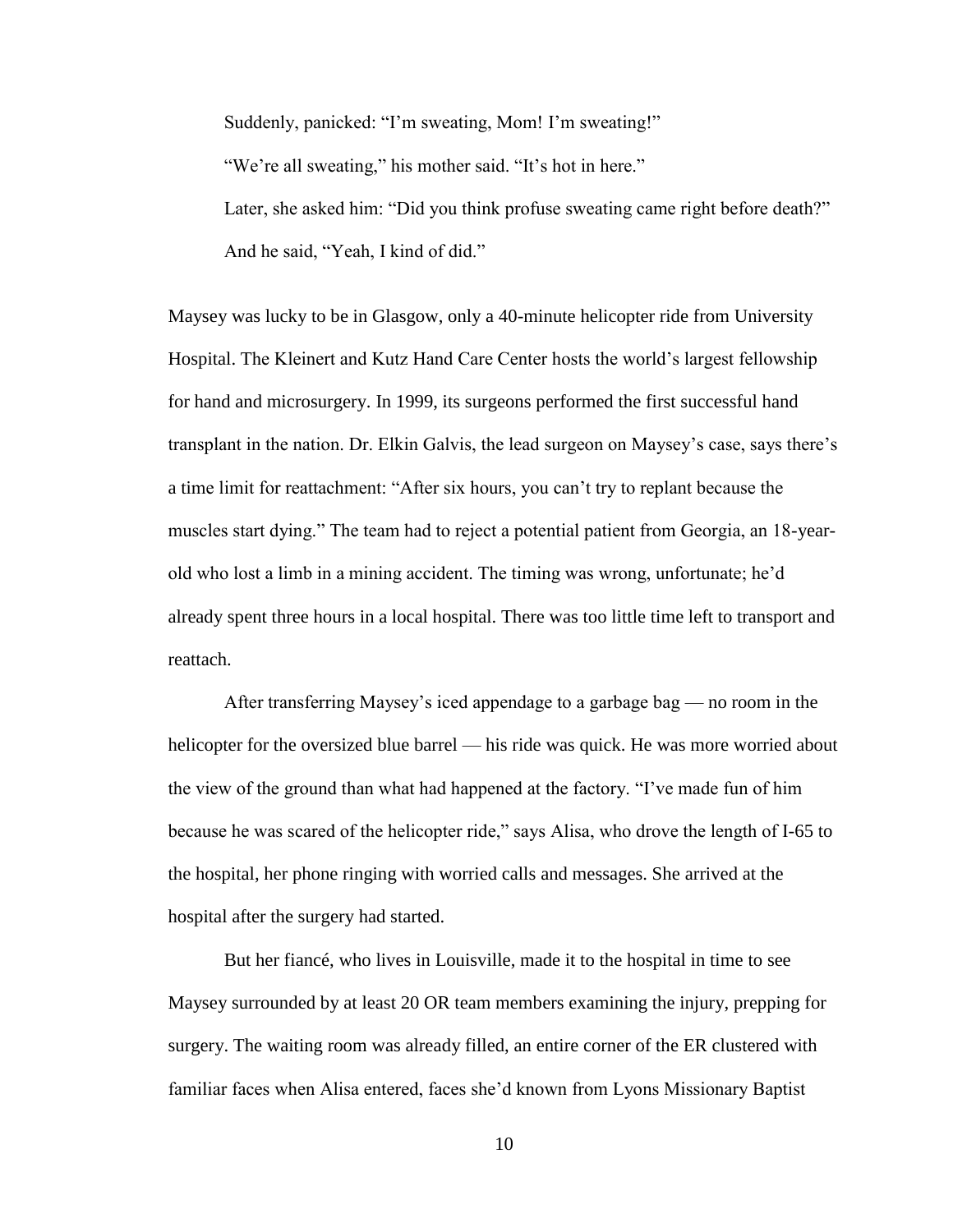Church. She'd yearned for her parents' support and wisdom on the drive up — both passed away in 2014, 45 days apart. She found it in her church community, in older couples who had acted as surrogate grandparents to her children.

"I realized that what I really wanted was just for him to be OK," Alisa says. "When I say OK, I don't just mean not die. I just mean spiritually. A lot of young men would get angry at God for something like this."

The machine had fractured most of the bones in Maysey's arm — in his hand, his forearm, and, obviously, the point of severance was an unclean cut. But first, blood flow. Galvis had never replanted an upper arm. He and two others rejoined the arteries, to continue pumping blood to the limb, racing against that six-hour time frame. They plated the humerus bone, a bar of metal and screws in the bone joining the two halves of the break. The surgeons lacerated the side of Maysey's arm to reduce the swelling that occurred during transport. Even more dangerous, the swelling could have led to compartment syndrome — a condition in which blood flow is impeded, which could have resulted in Maysey losing his arm all over again.

The surgical team had toiled in the operating room from 3 p.m. to 9 p.m., four hours longer than Galvis' shift, when Dr. Huey Tien, another Kleinert and Kutz surgeon, took over the lead, working for another two hours. (Kleinert and Kutz hosts fellows from all over the world, already-practiced surgeons shadowing lead surgeons, learning the trade of microsurgery. Galvis, a former fellow, is a transplant from Colombia; Tien arrived from Taiwan.) After reattaching the veins, Galvis met with Alisa. In 10 minutes, he told her, they would remove the clamp on Maysey's arteries. In 30 minutes they'd know if blood would return to his fingers, an unexpected possibility. The team's main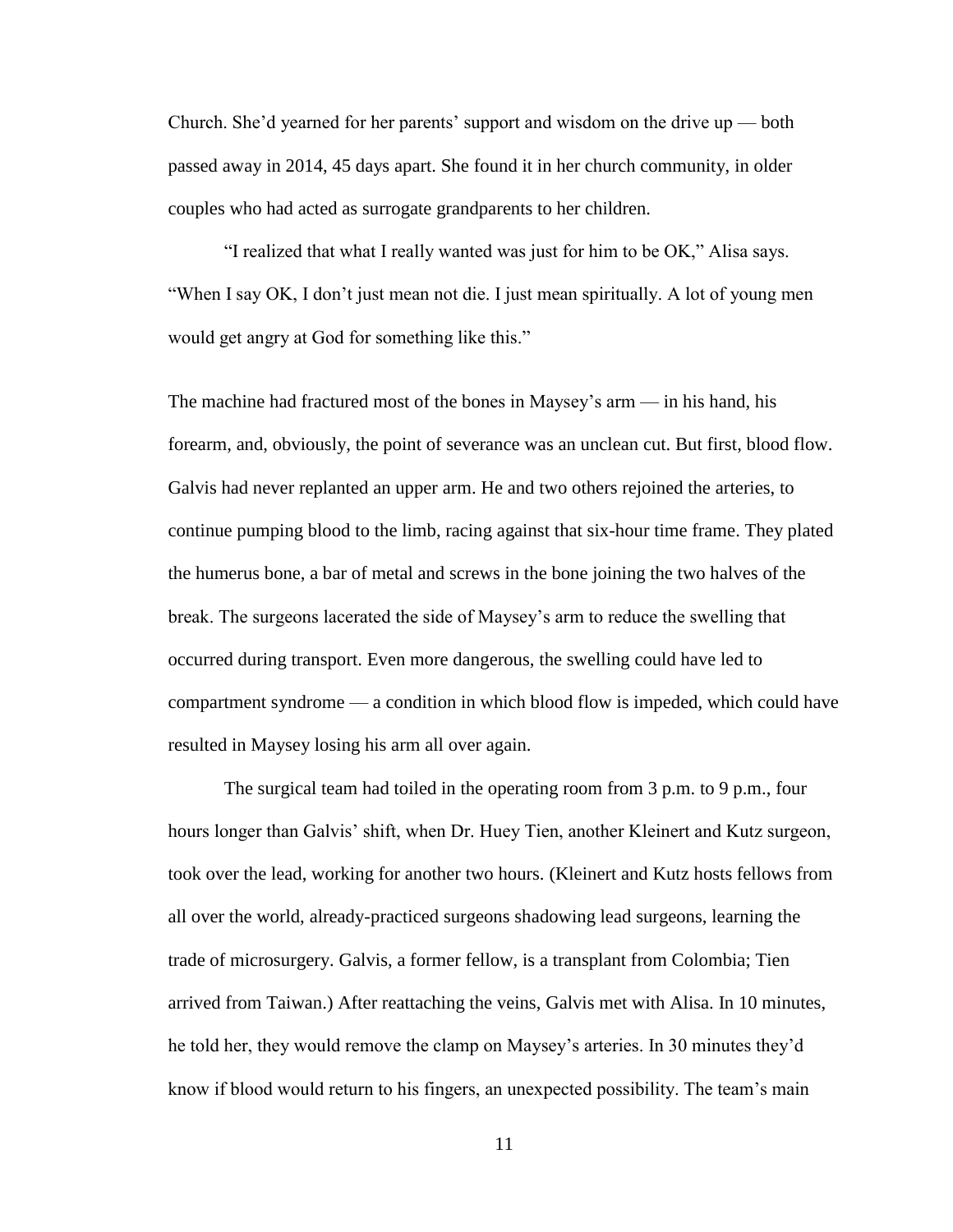goal in reattaching Maysey's arm was to save his elbow, to give him that natural bend. Galvis told Alisa that he expected that blood would not return to the fingers, that they'd amputate as many inches away from the elbow as they could, and fit Maysey with a prosthetic hand. That 30 minutes became two and a half hours. Finally, Galvis relayed the good news. "We did some arterial sutures, and we saved the fingers," he told her.

There are three nerves in the hand that control motion. Galvis and his team discovered that the nerve that controls wrist movement and hand closure was destroyed. But the nerve controlling fine motor functions **—** like pinching or writing cursive **—** was functional. So they made a switch, connecting the fine motor nerve to the end of the other. Since the replanting, Maysey has been in and out of the operating room. "In surgery every third day for the last month," Galvis says. Now, back home in Glasgow, Maysey receives rehab, lucky that a semi-retired hand specialist lives there. Maysey will need to make periodic trips to Louisville. Right now, he's working on moving his fingers, waiting to see if any feeling returns.

The patient: Trinity Goodson, 14

#### The procedure: bone-marrow transplant

"Trinity's rapidly approaching two and a half years post-transplant, and she's still not been back to school," says Laura Goodson, Trinity's mother. "She doesn't go anywhere except the doctor." In the four years since Trinity's diagnosis of Hodgkin's lymphoma in 2012, they've seen a floor nurse at Kosair Children's Hospital — the very first nurse who administered Trinity's chemotherapy — go through promotions; now she's the assistant nurse manager. Trinity hasn't been to school since Nov. 19, 2013.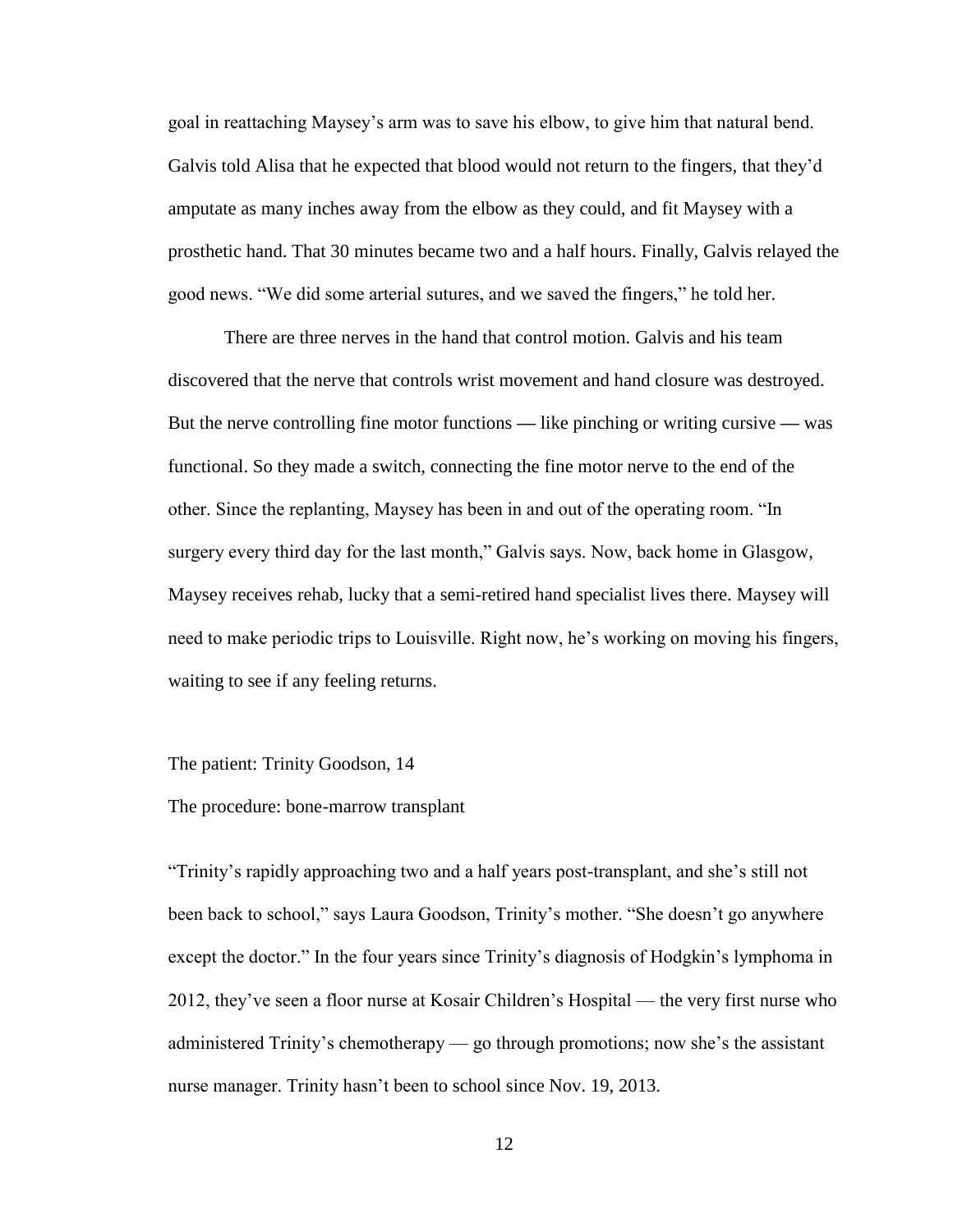The only red flag was weight loss. Trinity lost four and a half pounds in about ten days. She was sleepy and wheezy, but had been diagnosed as asthmatic in 2003. Days prior to the weight loss, she mentioned an achy shoulder. A 10-year-old with growing pains, her mother thought. On June 21, Trinity's grandfather, watching her for the day, told Goodson, "She's only had about three bites from an egg and cheese sandwich today." She'd only had about six ounces of water.

They drove her to an after-hours clinic later that evening, hosted by doctors that Goodson, a nurse, worked with. They first listened to her lungs, heard near silence on the left. Another red flag. "Why it never dawned on me to listen to her lung sounds I have no idea," Goodson says. A breathing treatment didn't solve anything. They drove to Harrison County for chest X-rays. Goodson, who had sat with a heavy lead apron through many chest X-rays with Trinity already, was pushed into a viewing room with her husband. The X-rays came up on the screen. "Anyone would have known something was wrong," Goodson says. The right lung was white. The left lung black. Back to the immediate-care center. The doctor said, "I don't know what's going on with your child. I could waste time trying to figure it out, but she doesn't have the time to waste."

"Can't we drive her down to Kosair?" her husband asked.

"You don't understand," the doctor said. "She doesn't have 30 minutes to waste."

Back to Harrison County. Three and a half hours in the ER, with tiny Trinity frightened, just for the doctor to declare that he wasn't sure. Then Trinity, by ambulance, on her way to Kosair. Goodson packed clothes at home, kissed her other two children while her husband rode with Trinity to Kosair, where a chest CT revealed fluid and a mass.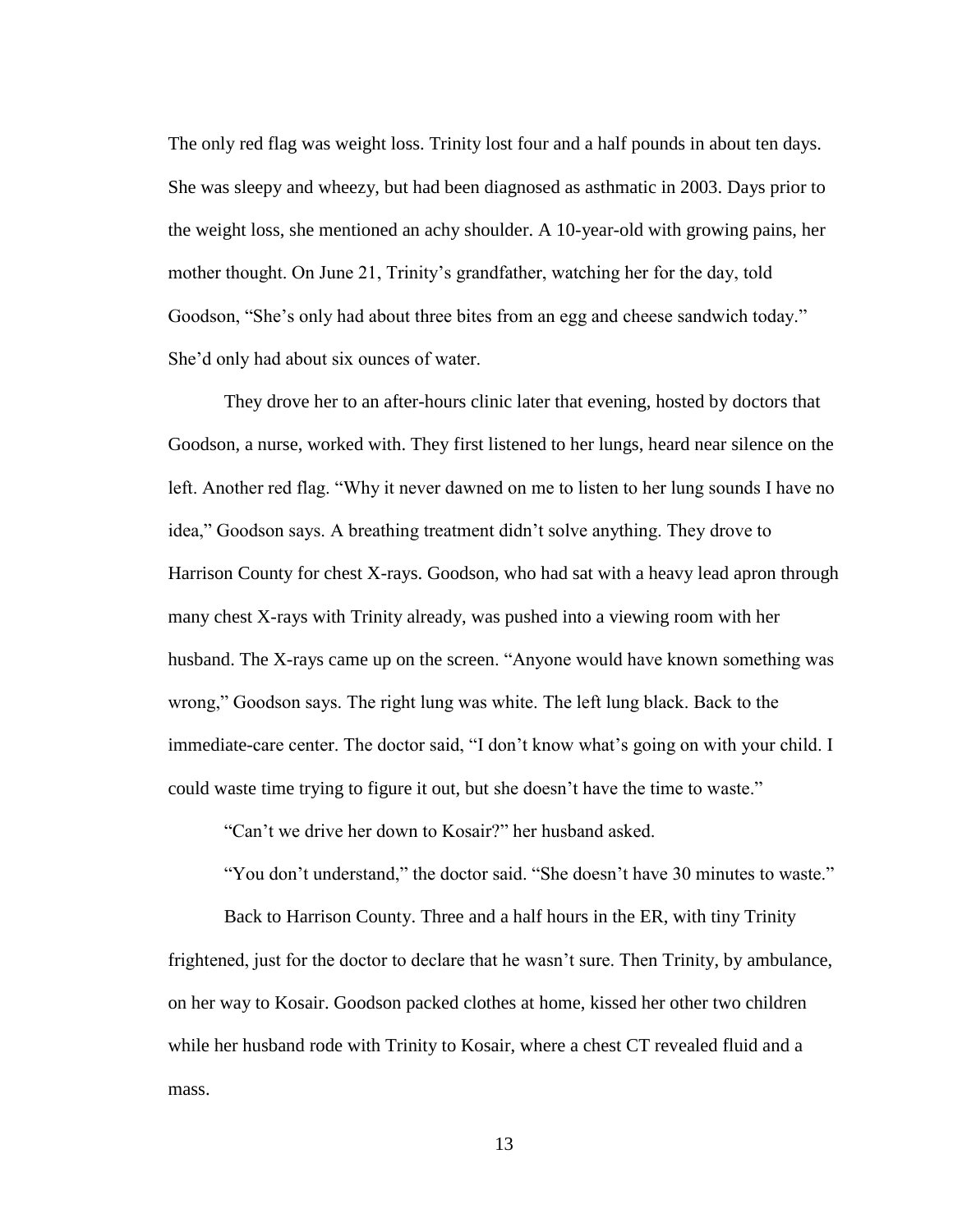The fluid had deflated her left lung, moved her heart, pushed her diaphragm into her stomach. Excess fluid pooled around her heart and was starting to attack her right lung. Doctors drained 1,500 CCs for biopsy. Another 1,000 drained from a chest tube. That big plastic bottle of soda at the grocery store? That's slightly less than the amount of fluid drained.

They had arrived at the immediate-care center around 6:30. It was nearly eight hours later when the doctor at Kosair led Goodson and her husband to an empty room, made them sit. He said that Trinity had cancer. They were almost certain that it was lymphoma and would know for sure later that afternoon, after testing. "I can remember walking through the hall as a zombie when I first heard the words," Goodson says. "In the beginning, I felt so alone."

But the Goodsons haven't been alone. In her time at Kosair, Trinity has met other children — different diagnosis, perhaps, but same journey, same feeling of abnormality. You get close to families, trade shoulders to cry on. In Trinity's four years of treatment, she's lost some friends. "You never think that your kid is going to have to go to a friend's funeral so young," Goodson says. Trinity wanted the closure, attended the funerals if she could.

Even in the midst of tragedy, support continues. "All the new families," Goodson says, "I'm able to tell them, 'This is a club that you never, ever, ever want to be a part of. But once you're in it, you're in it for life. You'll always have someone on your side.'"

Trinity's fears upon hearing she had cancer were about missing school and losing her hair. "She had four people at school that actually shaved their head for her," Goodson says.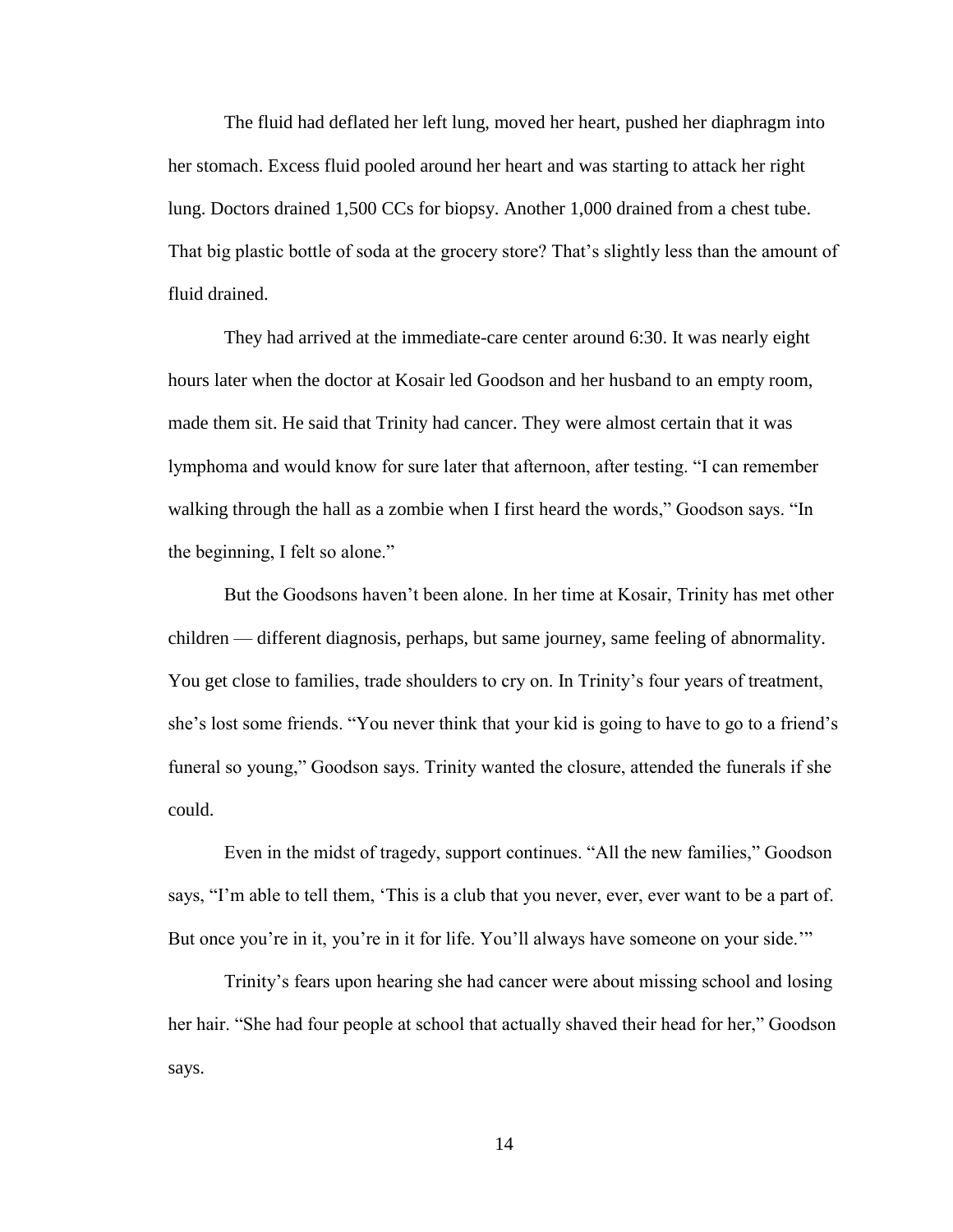Angus has been with Trinity since just after her first surgery, the first of many long nights and hospital stays. Angus is a stuffed frog, given to her by a friend's brother. Trinity's immune system is too weak for visitors. When arranging the interview for this piece, Goodson and I settle on a phone conversation. When her sisters, one older and one younger, arrive home from school, Trinity is confined to her room until they have showered and changed, removed any bacteria or viruses from the outside world. Her younger sister, now nine, has been going through this routine since kindergarten. "It's an ongoing joke with her," Goodson says. "We have to 'de-cootie-fy' from school."

The Goodson household in Indiana has three high-efficiency filters, an electrostatic unit on the furnace, ultraviolet light to kill bacteria. "Before I was even allowed to bring her home, when she finished with (a bone-marrow) transplant, I actually had to have Coit cleaners come out and clean my ductwork," Goodson says. Carpets were sliced from the floors, to reduce dust mites and worse from settling. When Goodson cleans the house with a mixture of alcohol and water, Trinity must stay in her room, avoiding the upswept dust. Goodson used to change bed sheets daily, now does so weekly. "Angus gets a bath once a week," Goodson says.

Trinity rides to the doctor in a car for that purpose only — wiped down with the alcohol-water combo once a week, packed with clothes for her and Goodson. Designated last-minute bags stay in the house — for medicine, books and Angus. "We don't have two of Angus," Goodson says. "So Angus is one of the last things that gets thrown into her bag."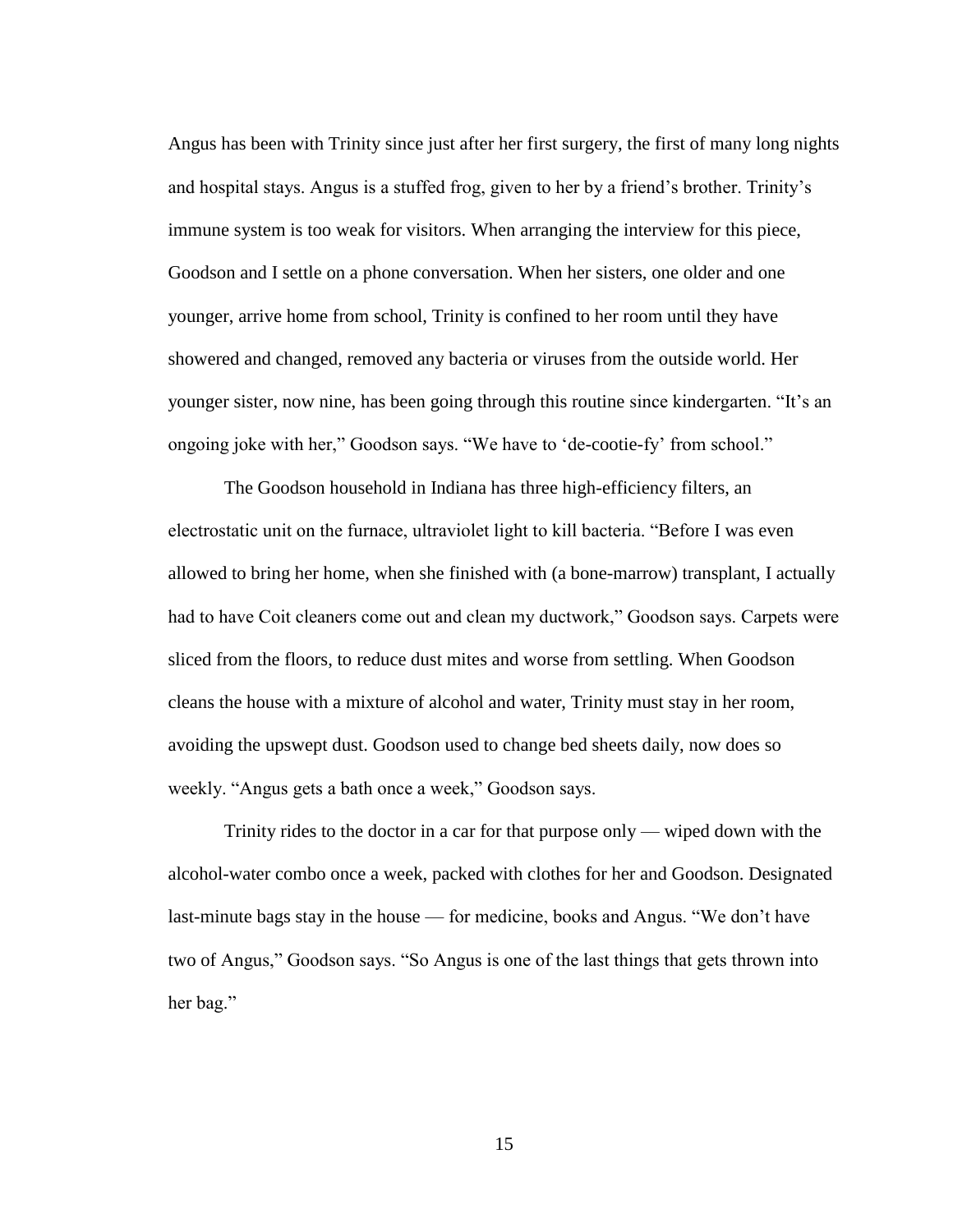"It's actually quite underwhelming," says Dr. Alexandra Cheerva, Trinity's oncologist from the beginning. "There's no surgery involved. They don't have to go to any special room." A bone-marrow transplant is like a blood transfusion. An intravenous infusion through the central line, like a catheter — Trinity's in her chest — and the donor marrow is transplanted. For about an hour or two, Trinity only needed to sit in her patient room, decorated blue and lime-green, perhaps taking medication for slight nausea.

Trinity's initial donor (neither sister was a match) started with a simple cheek swab, to test for her human leukocyte antigen (HLA) typing, a protein marker that must match the patient's. Donors are on a worldwide registry. When doctors need a donor, they check the database, receiving basic information: matching HLA, gender, approximate age. Both Trinity and her donor were tested in the week prior to the transplant date, to test for illnesses or complications. That donor postponed, then backed out. They secured a second donor. (For a year after the transplant, neither the donor nor the Goodsons could make more than anonymous contact, per the registry's rules.)

Before transplant, Trinity received high doses of chemotherapy and radiation to attack the cancer cells, leaving her in a "blank" — but very fragile — state. The donor bone marrow, or stem cells, provides white and red blood cells, as well as platelets. Usually, transplant recipients are immunosuppressed for about a year, a period in which they are susceptible to viruses, bacteria, germs. A week before Trinity was set to receive her transplant from the second donor, a nasal swab tested positive for a cold-type virus usually found in newborns. "All the chemo that she had basically killed her immune system so much that that's basically what she was, a premature newborn," Goodson says.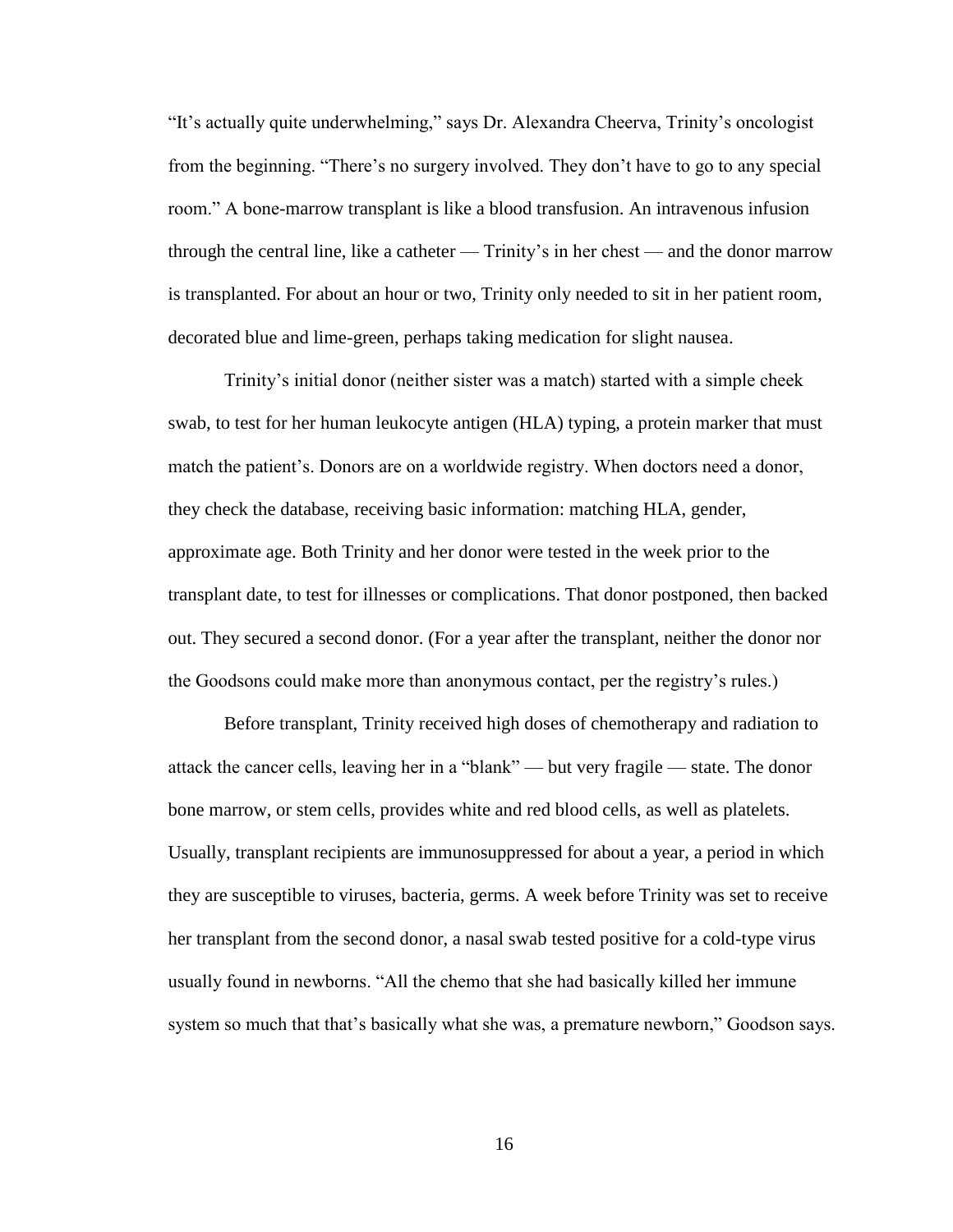This road, these past couple of years post-transplant, have not been easy for Trinity. "It's been a long and complicated journey," Cheerva says, one that included brain surgery after an infection. Surgeries to put in a central line, like a more permanent IV, or her port — a harder-to-access-but less-obtrusive line inside her right rib cage.

Her immune system has improved over the two and a half years since her bonemarrow transplant, but not enough. After a stem cell boost in early June, her CD4 count, the measure of her immune cells, was up to 200. (Cheerva estimates a normal range would be close to 500). "I thought everybody was going to go dancing in the streets," Goodson says. "Everybody thought that Dr. Cheerva was going to do a jig in the hallway." Once her count is higher than 200, doctors can begin decreasing medication the slew of antivirals, antifungals, immunosuppressants — and get on the road to immunization. On the road to school.

In January, Kosair hosted a pre-transplant party for her. "Pre-transplant," because, as Goodson explains, "You never know how long it's going to be before these kiddos are going to be able to be around a group of people again." Trinity chose food from Texas Roadhouse. A plethora of cake and ice cream, gifts. Other families and children they've met at Kosair, the families and children who can most identify with Trinity's journey, celebrated with her.

Post-transplant, Trinity was lucky to avoid an extended stay in intensive care. She couldn't have fresh fruit or vegetables — too much bacteria. No pepper because it harbors aspergillus fungus. The meals she ate had to be completely consumed within an hour of preparation. Most transplant patients are fed through a tube. Post-transplant, Trinity's body was recovering; she was tired.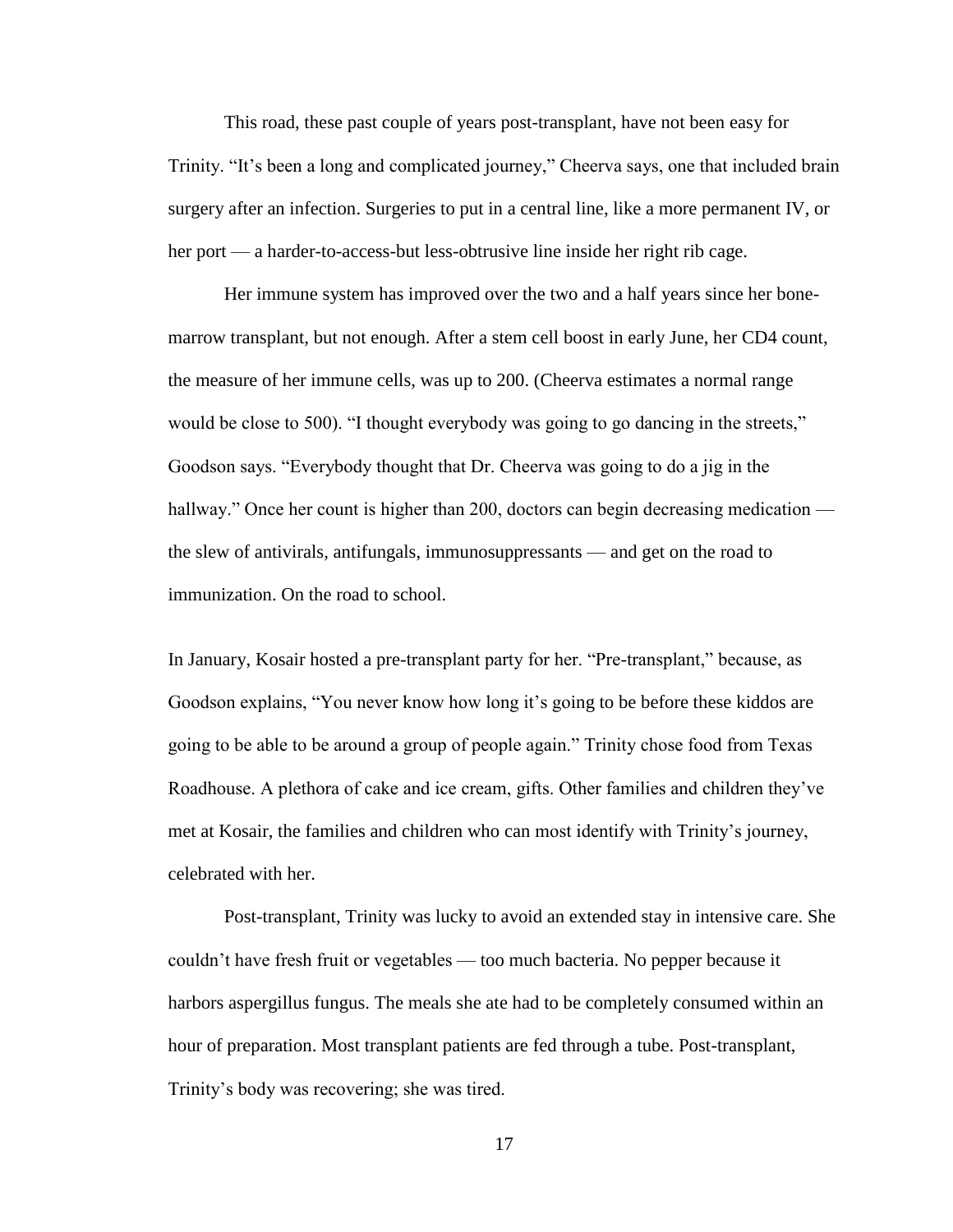Now, Trinity is spunky. "We would always tell the doctors since transplant that we missed our happy, bubbly girl," Goodson says. "We're finally getting her back." If Trinity's older sister complains of a headache, she'll say, "I dealt with headaches for three months and nobody knew what was going on with me. Cry me a river."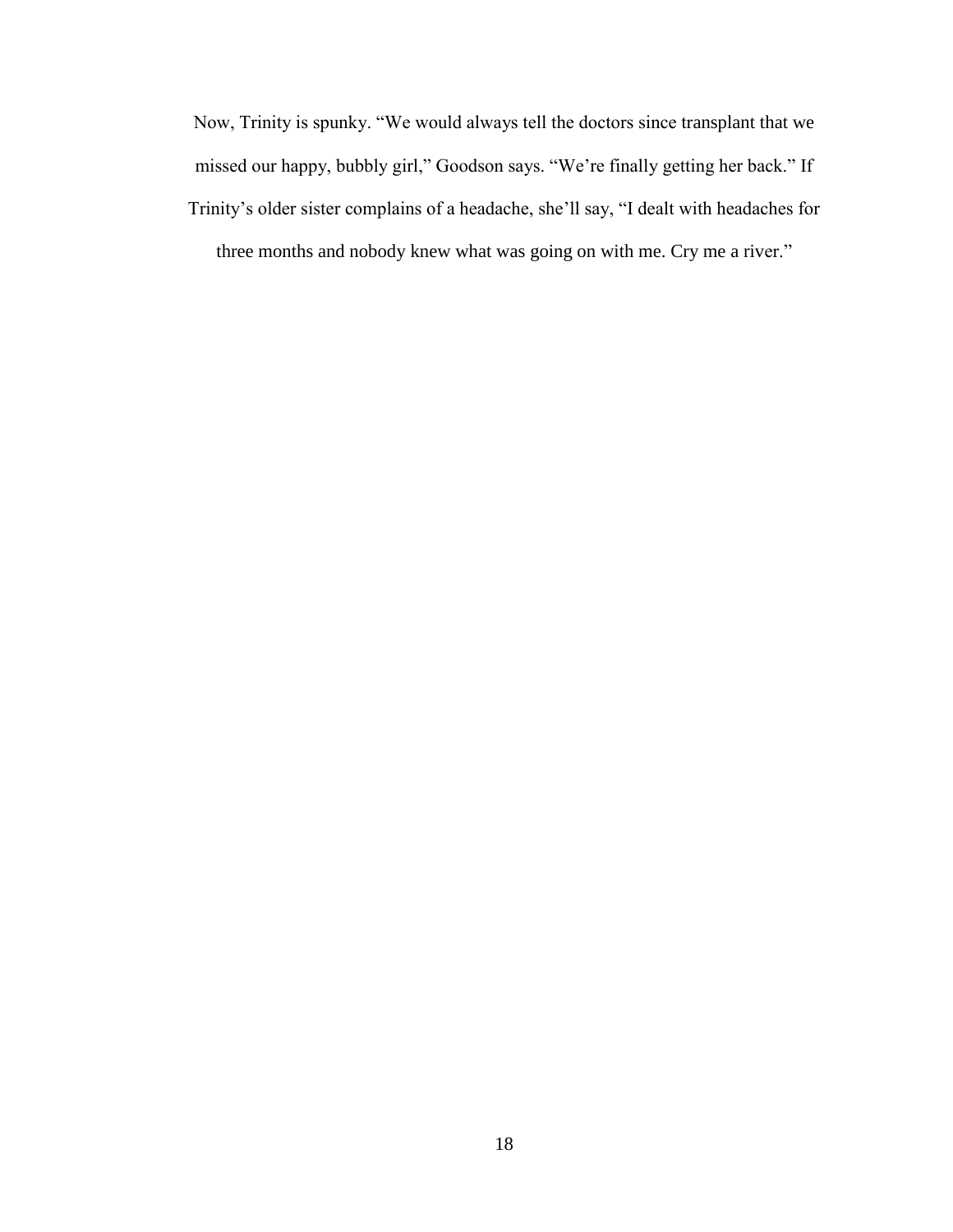#### CHAPTER II

#### BEFORE THE BOTTLE<sup>2</sup>

"I got to Louisville on a Saturday," Charlie Harden says. "Got an interview with Brown Forman on Monday, and started working at the Cooperage the next day. I've been at the Cooperage ever since." Hardin is now the cooperage's most senior worker, sometimes working 80 hours a week, waking up at 3AM each morning. At his current station — a large jointer — in what seems to be white chalk, he's written: *47 yrs+ Goal 50 yrs.* To the right, he's taped up a Brown Forman ad; he stands in front of finished barrels.

Forty-seven years ago, 19-year-old Harden worked in the Shook department, reversing the barrel raising, pulling off the metal rings and pulling apart the staves, the pieces to be shipped abroad. "We were given a used barrel to do something with, so some of the guys turned it over to drain any leftover whiskey out of it," Charlie says. "A little came out and it was Jack Daniel's. It was the best whiskey I ever had."

"The life of a barrel starts in the woods," says Bob Russell, manager of mills and wood procurement. "When we're buying a white oak log, we're buying the very first ingredient." Making a barrel takes up nearly 60% of the cost of producing bourbon, and just as much of a bourbon's flavor and color is extracted from the wood — by law, bourbon can only be aged in new, American White Oak barrels. "We're grading against knots — where a limb has broken off the tree," Russell says. "We're grading against natural defects. Streaks. Cracks. Rot. Fire." A seasoned forester by trade, he can

 $\overline{a}$ 

<sup>2</sup> Previously published in *Louisville Magazine*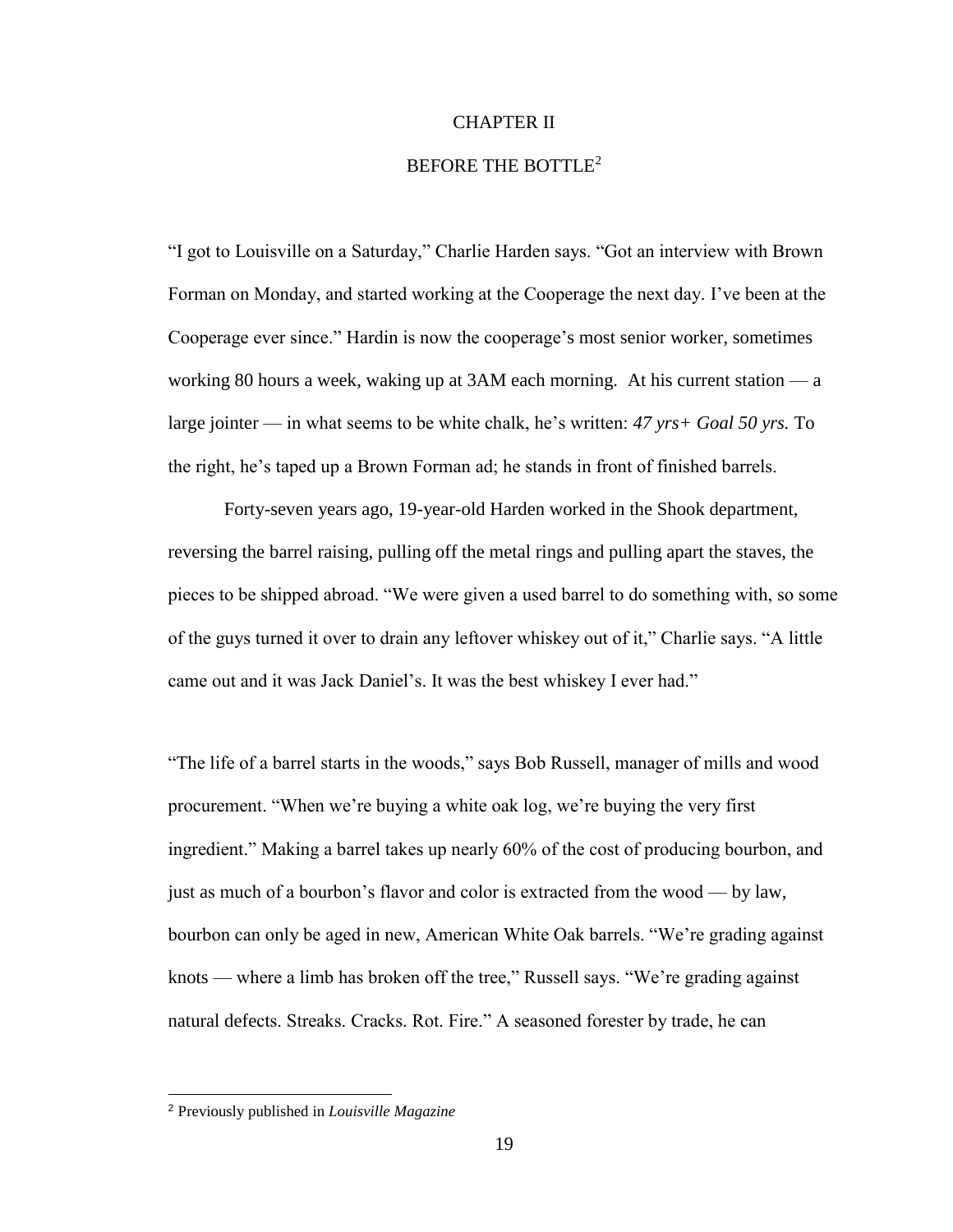determine the characteristic and quality of a log by looking at its "butt" — the bottom ten or twelve feet of a tree, the exposed slice on either side.

Brown Forman sources its 60- or 70-year-old oak — Russell says a landowner may only harvest trees *twice* in their lifetime — from mills across the Midwest, where, like the baby bear's belongings to Goldilocks, the conditions are *just right*. The trees don't shoot up too fast or grow too slowly, stunted by months of snow. In this region from Southern Michigan, through Ohio, Kentucky, West Virginia, Tennessee, all the way down to Birmingham — trees produce eight to twelve rings per inch in a cross section, just the right amount to allow the wood to bend, and not snap, for a bulging barrel. "We don't like to go very far south," Russell says. Humidity and year-round heat create faster growing conditions, producing more knots, more rot, more defects. "I draw a line at I-20. Don't want to get below that."

"I'm trying to keep a whole year of wood technology in about five minutes," Russell says after I ask why logs are quarter-sawn to create staves. This involves a complicated explanation, starting far before any cuts are made. He moves to a whiteboard and draws diagrams with an orange marker: a squiggly circle (the outer bark) and straighter-lined circles inside (the growth rings, one per year).

But he zooms in. "We're going to look at one ring," he says. Active growth begins in February, before the first pricklings of blossoms and leaves. Within one yearly growth ring, there's earlywood and latewood; he draws thick lines and thin lines. "It's growing really fast in the spring and it's adding these bigger rings until about May."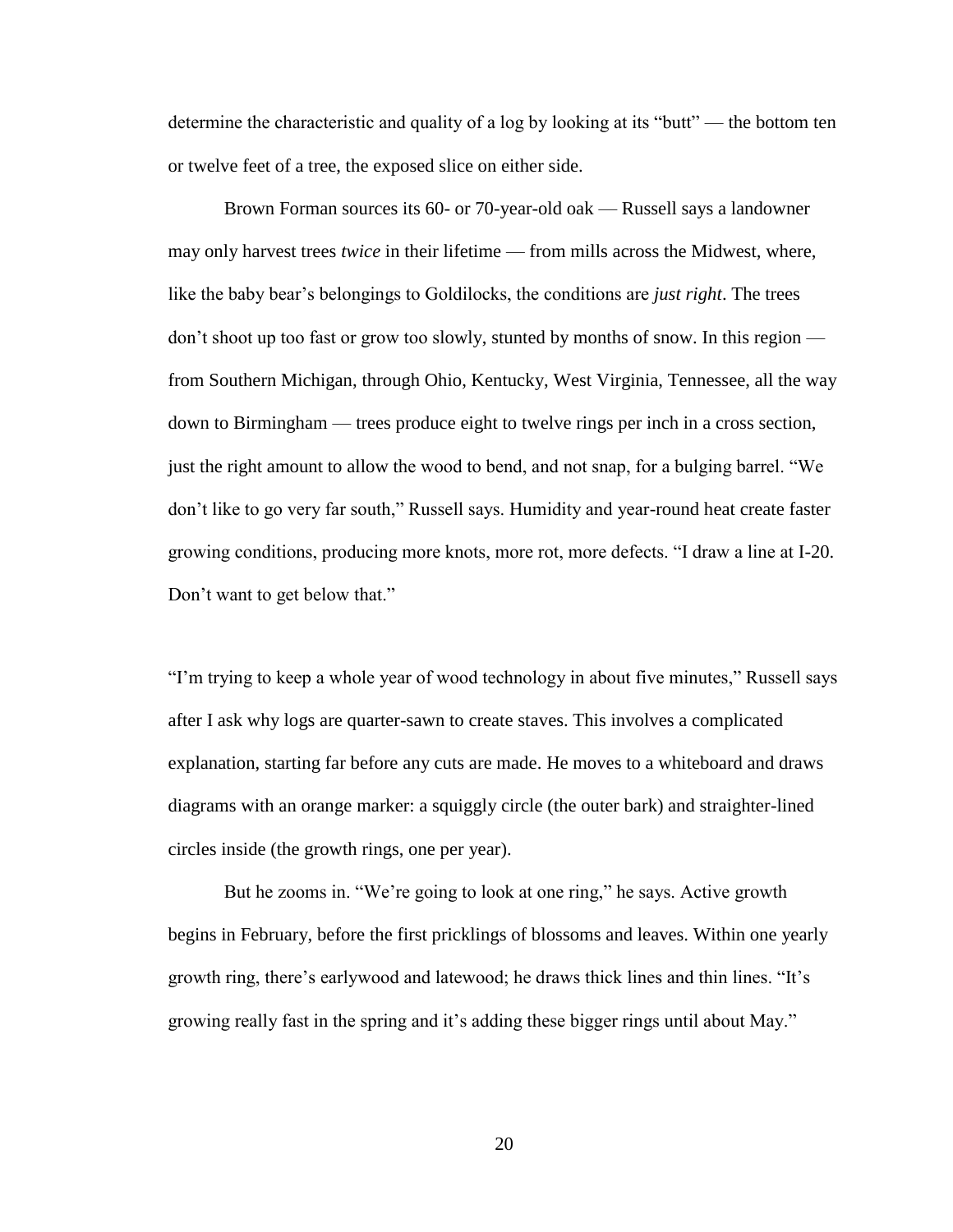To the side he magnifies even further: a sap line. "If you've seen the inside crosssection of oak, you've got the white line and that's sap," he says, drawing a series of close pores. "Sap leaks."

The drying process removes the sap, but keeps its membrane: a tiny, natural tube running vertically through a log that halts the flow of bourbon. "That's why white oak is so important to barrel-making," Russell says. To cut oak for barrels, mills slice the log in half twice, until they've got four long pie slices, shaving off the flat slides until they're left with only a small scrap piece, a tiny triangle of bark.

"We basically cut the log inside out," Russell says. This process takes advantage of the inside dimensions, the special characteristics of the wood — the medullary rays, the growth rings, the sap membranes — to trap the bourbon. If you look at a used stave, a bowed slice of a barrel, the inside will be black and flaking. Along the inside edge, there will be a reddish, curving stain — the soak line, proof of the seal. "It only goes about halfway through a barrel," Russell says. "(It's) a natural barrier for whiskey to move in and out."

After slicing into heading or stave pieces, there's more waiting: the wood needs to season, to dry out. Fresh wood is wet wood, no good for raising barrels. Dried too fast and the pieces will break, too brittle to bend. In fact, the wood needs to dry so slowly that sprinklers add *more* water to the wood. "If it lays out in the sun in the summertime without anything to protect it, it's going to be like your skin," Russell says. "Burnt and crackled."

The Brown Forman Cooperage is a maze of conveyor belts. Heading boards tower in 15 or 20-feet stacks in an expansive warehouse. Michael Nelson, Director of the Brown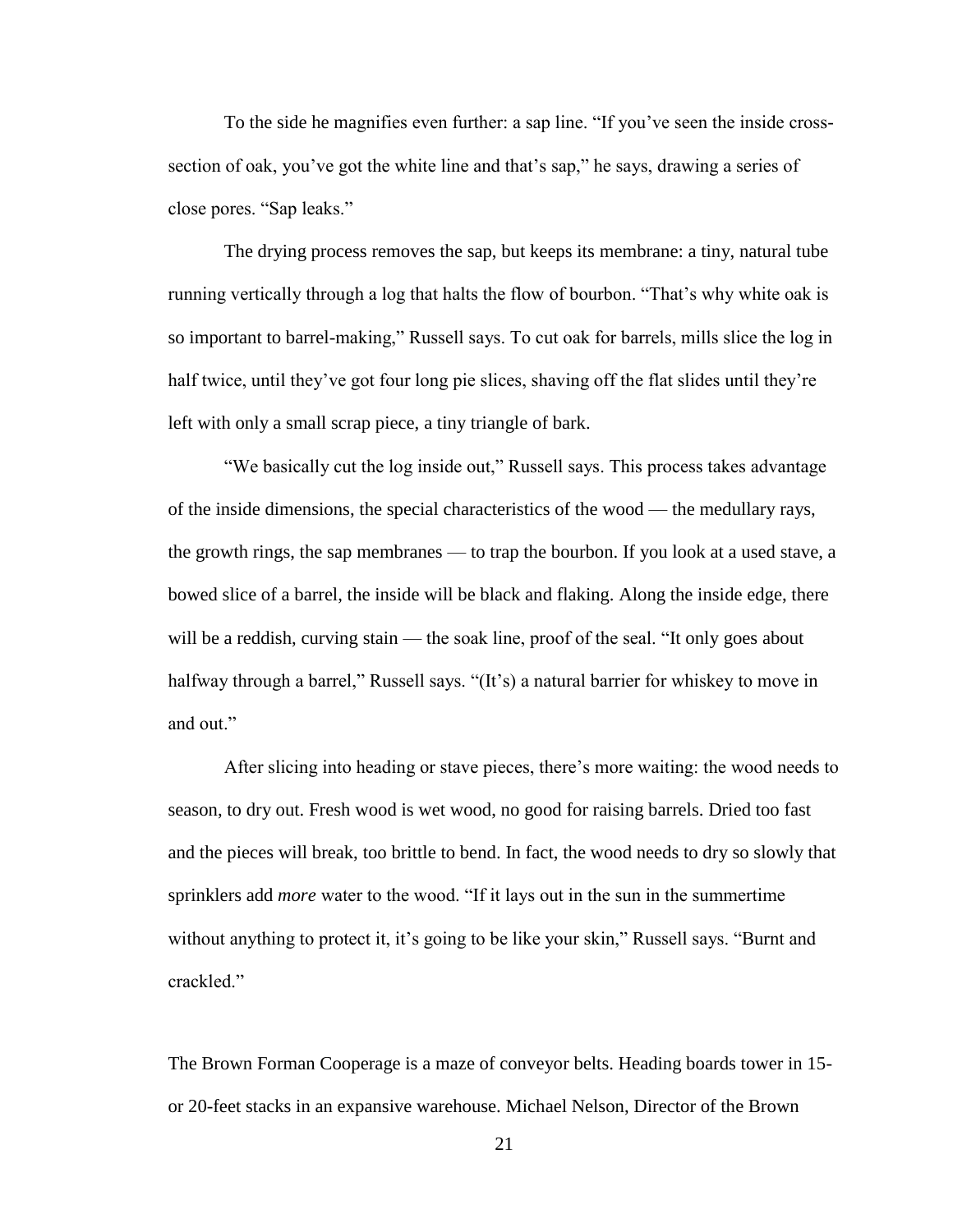Forman Cooperage, says they turn over this massive supply weekly — around 2500 barrels are raised daily. Tucked behind the shipping airfields, the cooperage was originally a furniture manufacturer, the building erected in 1920. Later, as a munitions plant, the Wood Mosaics Company produced over one million walnut gun stocks for war efforts in World War II before being converted to Bluegrass Cooperage in 1945. The name was changed to Brown Forman Cooperage in 2009.

In the din of the machinery — even with earplugs, the grinding and motors feel piercing — Nelson leads me through the cooperage, which employs about 300 people. Workers wear hard plastic goggles, leather boots and gloves, pressing stave boards against giant jointers with circular, upright blades as large as monster truck tires. It's chilly inside — even the constantly revolving motors can't heat the place. Someone taps a marker to the bottom of finished staves. "That's our high-tech inventory system. Fully automated, very computer driven," Nelson jokes. "He's counting."

When I visit in early December, Hardin is tapering thin staves at a special jointer called a Slicker Wheel which towers overhead, at least eight feet tall. His joint work requires precision: the sides of the staves must be tapered to achieve a round, leak-proof barrel, but thinner staves only need a slight touch. If Charlie removes too much, he'll have a pointed piece. He just needs to kiss them to the angled blade, barely creating sawdust.

Barrel raisers pluck pieces from carts stacked high with straight, jointed staves, thin and thick, ensuring a tight barrel. They fit the staves into a temporary steel ring, round like a hula-hoop. The raised barrel resembles a bloomed flower, the still-straight staves blossoming out and away. A metal lasso slips around and pulls the petals together, just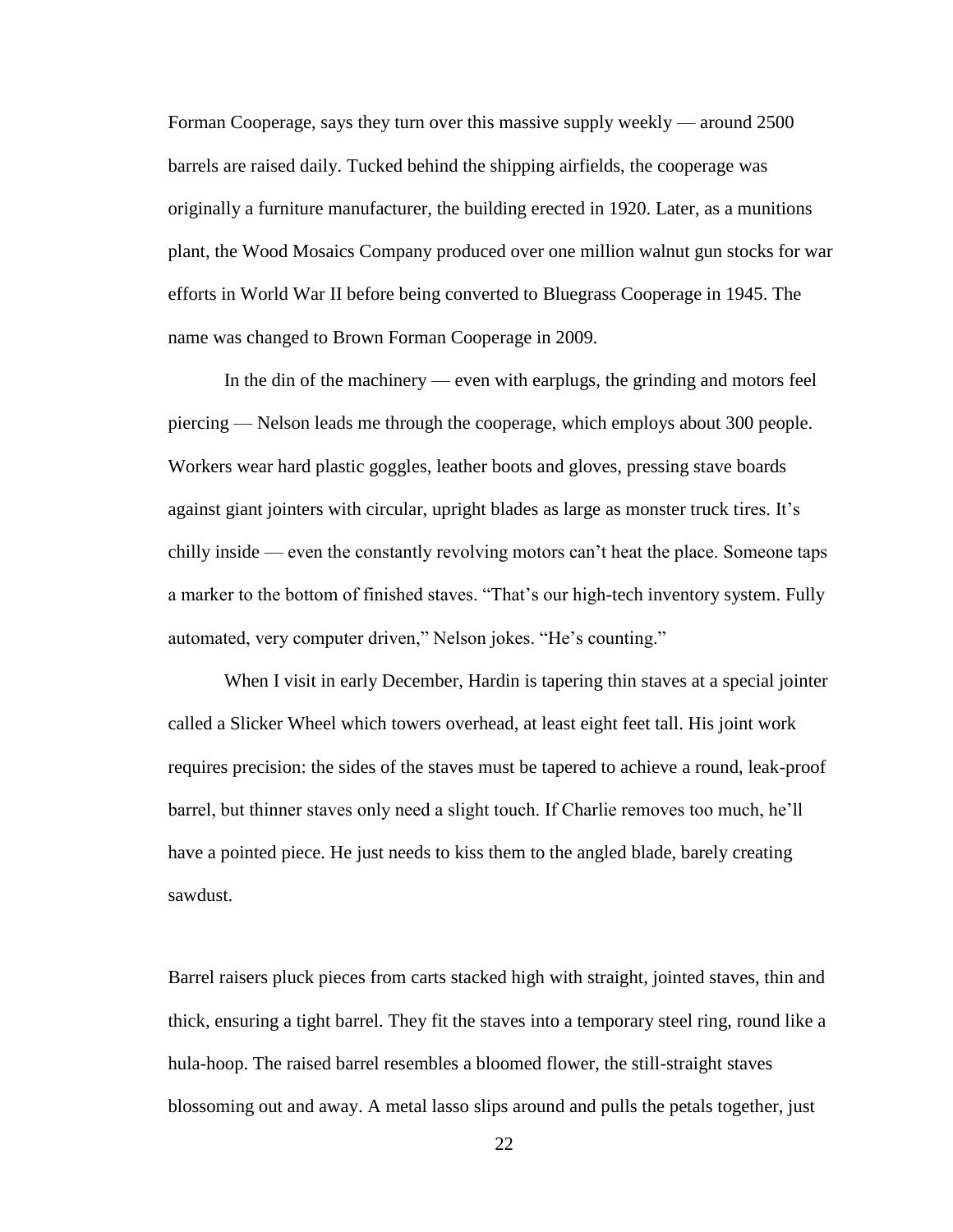briefly. "We always use an odd number," Nelson says. "You don't want to get to the end and have two (staves) to kind of work in together."

To bend the staves permanently, barrels take a steam bath to relax the wood, a sauna injecting the dry and brittle oak with moisture. Another temporary metal ring is placed on top to secure the shape, now a bloated belly. At a separate station, long coils of metal roll through a cutting machine, curled into circles, each slightly wider than the last, two distinctive B-stamped rivets to join them. Later, a ten-armed machine, like a spider with extra legs, pushes six rings into place over an already-rounded barrel — the first three secured, a mechanic flip, then the last three.

The heads form at the "green machine." Gloved hands poke twin vampire-bite holes for dowel pegs into the sides of short, stout planks. There's no carpenter's glue in the barrel-raising process: just squeezing before spinning — horizontally like a record a router shaving off the corners, beveling the edges to fit into the triangular "crow's joint" in the staves, slightly below the edges.

The heads fit inside cast-iron rings connected in a chain, rotating in an elongated oval like a tank wheel. The chain pulls the heads through heat, like toast machines at a hotel breakfast, to char the inside. The heated iron runs upside-down through a water bath, steam rising from the floor, to save them from cracking. The charred heads return to their conveyor, ready to be fit into the still-open barrels.

When barrels finally look like barrels, they go back on the conveyor belt, through the Buffalo machine — named after the city — which evens the joints, pushes everything together. Three 100-pound barrels, already toasted, roll into the charring station. Toasting requires indirect heat, which lightly caramelizes the oak. But the charring station is the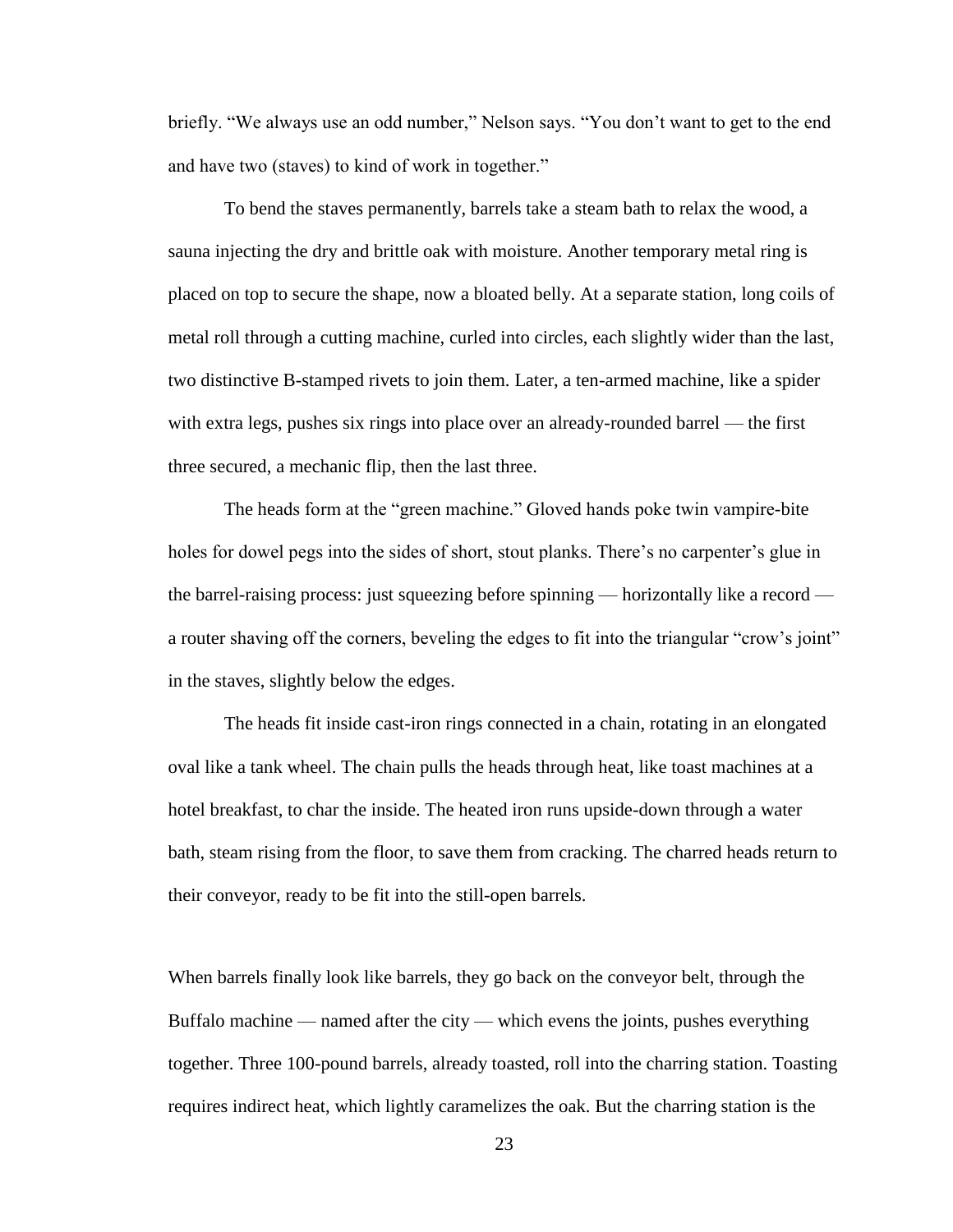big show: the insides are fully on fire. Large flames leap up, blackening the insides. The age-old argument behind properly roasted marshmallows. Metal claws grab the barrels like cartoon hooks pulling a poor performer offstage, and then run them underneath a shower to quench the flames.

The char imparts the wood's sugars to the bourbon, but legend — more than likely just that — says that charring bourbon barrels was an accident: fish or pickle barrels were charred and scraped to remove any residue before being reused, sometimes for whiskey. When the whiskey in the used barrels traveled, mingling with the barrel while floating down the Mississippi or Ohio, the taste was preferred to a younger whiskey in a non-charred barrel. We'll have to take this with a grain of oak.

Then the final steps: affixing the second head, flexing those staves just enough to wedge it in. Centering the thickest stave underneath a lasered X to cut the bung hole, an oversized drill press carving down into the belly.

Then the test: a gallon of water — just  $1/50$ th of the barrel's capacity — pours inside, pressurized. "It's like if you've ever had a leak in a tire and you spray soapy water on it," Nelson says. In the warehouse, the bourbon pressurizes the barrel, constricts and contracts. "We try to replicate that — if it's driving air and water out, we make the assumption that it'll drive out the bourbon."

If it bubbles, the coopers, a group of senior employees, will mend it. A row of four cubicle-esque work spaces are equipped with electric drills and rubber mallets. If there's a slight gap between the staves, the coopers hammer in a wedge. If there's a hole, they shove in a sharp-tipped spike, drilling the hole to size if needed. A reed pushes into an oozing crow's joint.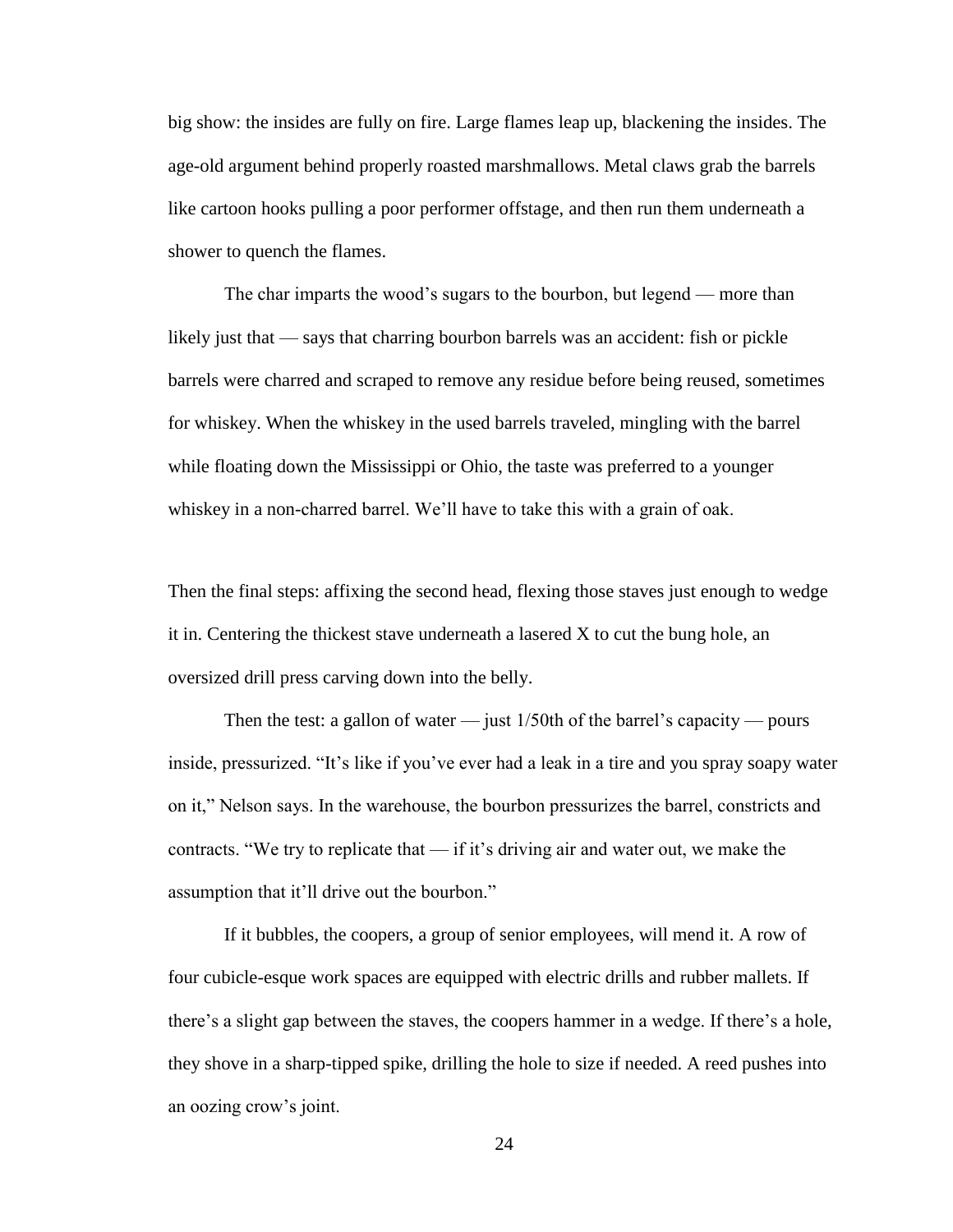"We're pushing 600,000 (barrels) a year," Nelson says. "It's a lot. A lot of work."

"This is the oldest building on campus," says Ronnie Brooks, warehouse manager of the Brown Forman Distillery in Shively. He's talking about the filling station, the cistern room. "Literally ready to fall down."

Inside, the small room houses another conveyor belt, snaking around the room in a U-shape, no gaps from wall to wall. In the middle sit more barrels: some too large for their ricks, which hold smaller, 52-gallon barrels; some in need of repair, too many leaks for a quick fix. Trucks from the cooperage dock at the left, a large, square mouth in the wall, carrying nearly 200 barrels per trailer. "We usually make about three trips a day on average," Brooks says, "bringing barrels back and forth."

The new, still-empty barrels are pulled from the truck and placed sideways on the conveyor. The filling station hosts three slots, curved metal barrel holsters with dangling nozzles, an orange, coiled telephone wire rolling up to metal tubes that lead to the four tanks. The filling station is cramped, just a small space for the filler to align the barrels in the rung, cozy, bung hole up, dumping distillate inside. What comes out of the tank is clear. "You've heard the terminology white dog?" Brooks asks. "That's basically what that is."

When they are filled, real manual labor comes in. A poplar bung fits into the precise hole in the middle of the stave. The worker smacks it into place with a rubber mallet, arm swinging in huge parabolas.

The barrels continue around the U, rolling through the stamping machine, a square metal box that rises over the conveyor. It stamps both sides of the head with the date and a Brown Forman logo. On the way out, the barrel pushes a small metal tab, a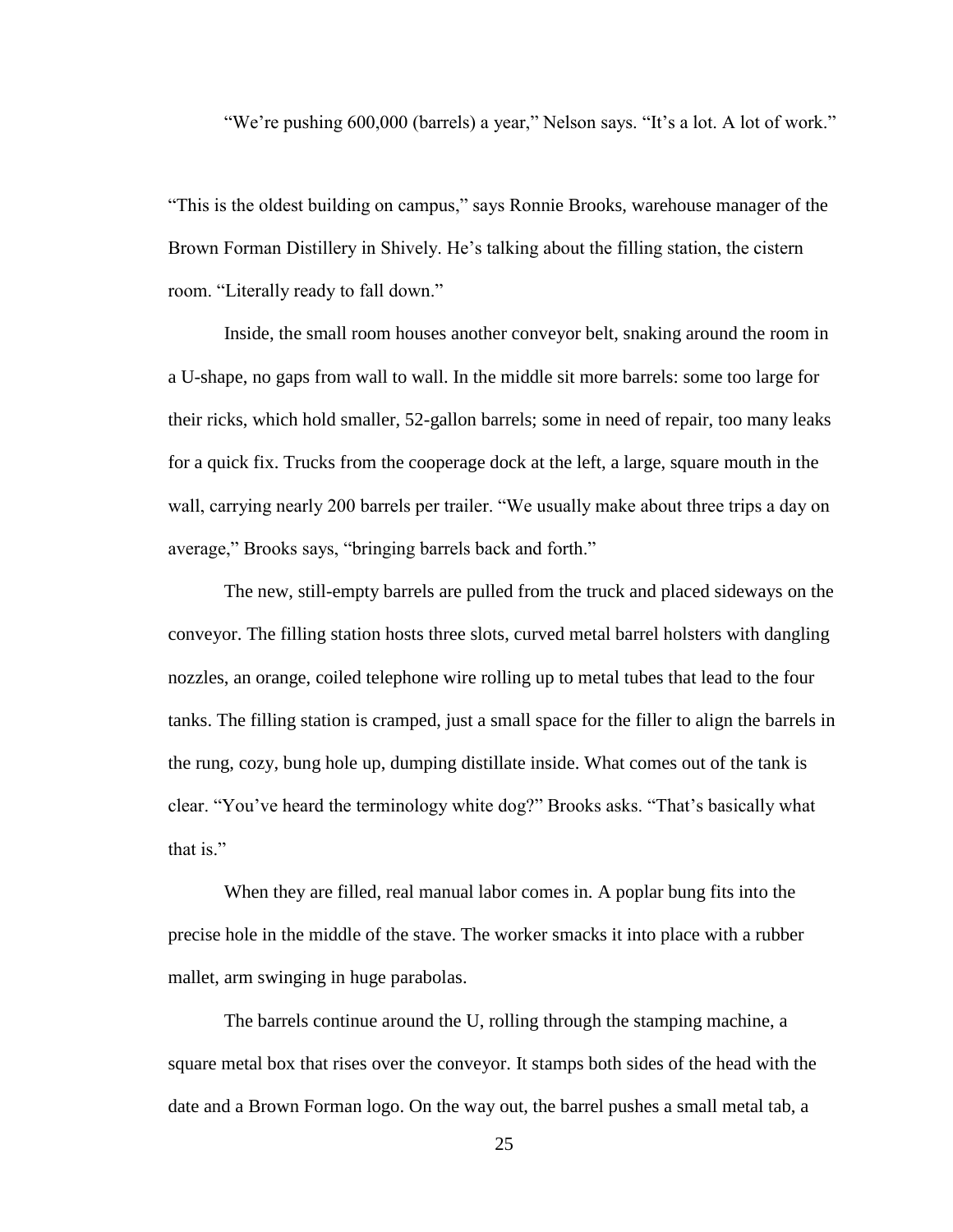turnstile-like counter. According to the counter, when I visit around 1:30, nearly 450 barrels have been filled, just 100 under the daily goal, 535. "You see that it's leaking a little bit?" Brooks says, showing me a newly-stamped barrel, wet from seepage, the new ink smudging. "That will seal up probably before it gets to the warehouse."

The repairman waits inside the U. He's got his hands crossed, watching the barrels roll across another length of rolling metal bars, heading to the second wide mouth on the right, to be loaded onto another truck. "He may sit down here all day," Brooks says. "He might not do any (repairs)."

He'll only need to repair a barrel if it's peeing — exactly what it sounds like. A solid stream pouring from the barrel, as if it's relieving itself, caused by wormholes bugs in the wood — or loose staves. When a barrel pees, it's pulled off the line with a hydraulic lift, into a stirrup just inside the conveyor belt. Wedges fit into leaks, usually between staves or heading pieces — a peg hammered into wormholes. "That wedge causes the wood to tighten up," Brooks says. "If a barrel is so bad that we can't make a repair, we've got this pump to refill a new barrel."

The filled barrels are rolled sideways onto a second truck, sliding into rails. A curved metal triangle holds them in place as they roll less than a mile, the truck door wide open, to the warehouse on the same campus.

It's pure whiskey-air in the warehouse. When the elevator door opens, I'm smacked in the face by fumes, thick and sweet, as if I've got an open bottle directly under my nose. I'm not sure how they make it through the day, maintaining a level head.

"*Barrel*!" is the oft-heard cry in the warehouse. It's entirely coordination: between the truck driver, who loads barrels into a barrel escalator — a ski lift for bourbon — large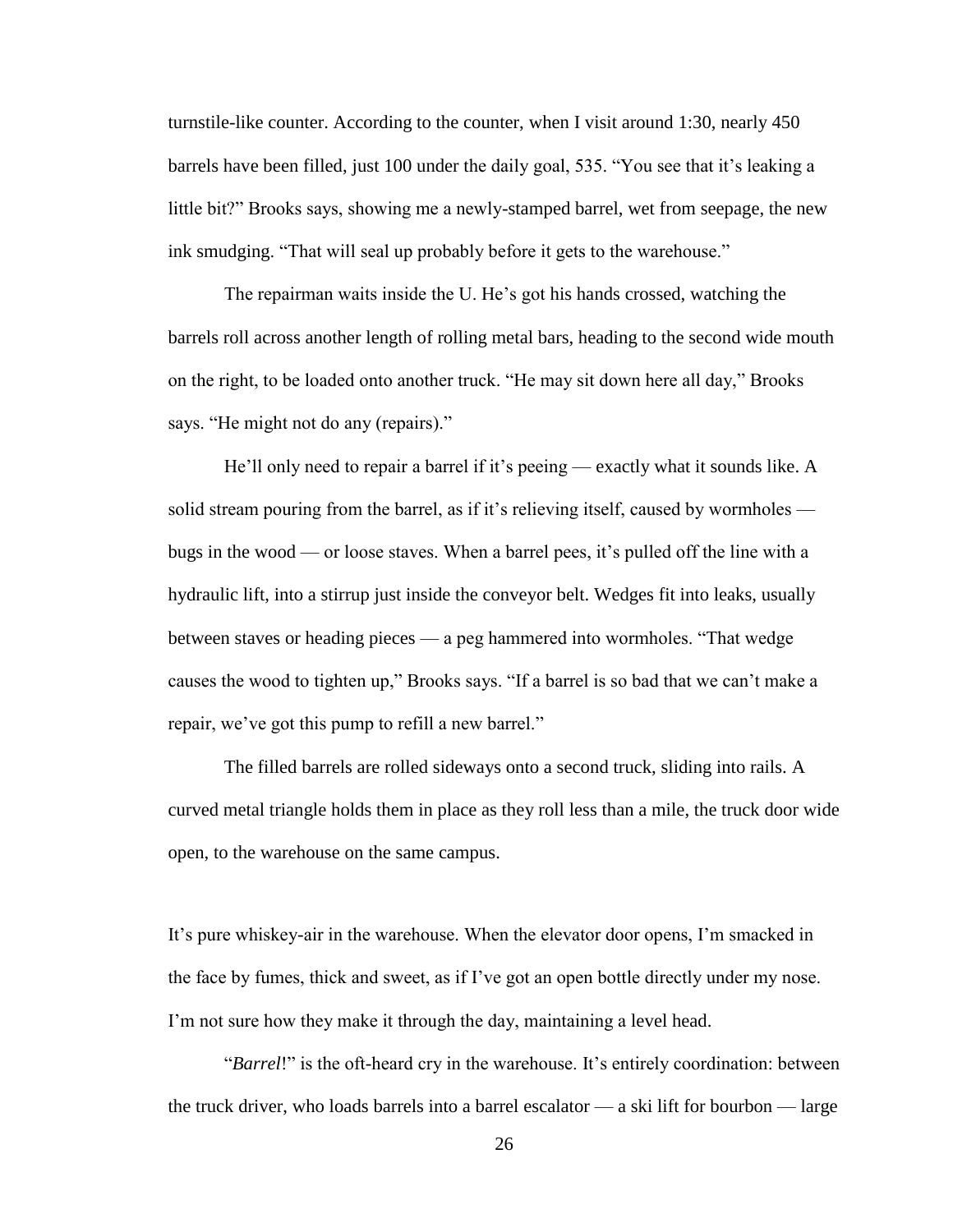hooks that capture the barrels and deliver them to the correct floor; between the men guiding the barrel along rails, like train tracks, to the mouth of the ricks; between the ones inside the ricks, lining them up.

"Five hundred pounds," Brooks says to an overall-clad worker, paused between rolling barrels. "It doesn't take much to smash a finger. Does it, Jay?"

"No, it does not," Jay responds.

This campus only uses ricks — large metal structures housing barrels on their sides, always 31 barrels per rick, 450,000 barrels in all five warehouses combined. The original warehouse is just through an oversized-doorway: the ricks here are three-high, the walls brick, the lighting dim, like a cavern. The bottom rows are lower than the floor, a groove carved into the concrete. Some of the barrels are weathered — rings copper from rust, the staves beaten and worn — but these were only filled in 2014. "But here's the thing," Brooks says. "You see the white paint on it? That's a whiskey barrel."

In the newest part of the warehouse, workers load barrels into the bottom row of a six-high rick. In between each rick is a thin sliver of space — barely enough room for someone to slip through to guide the barrels into place. "These guys rotate their positions throughout the day," Brooks says. "You don't (want) two guys stuck inside the ricks all day long. That's probably the worst part of the job."

"The most important and most wonderful part and the least maintenance of the process is the damn barrel," says Jackie Zykan, master bourbon specialist for Old Forester. She's brought a long box with her, about 30 small samples of bourbon, a cold glass bottle of clear distillate which smells like artificial popcorn butter. She says once the barrels are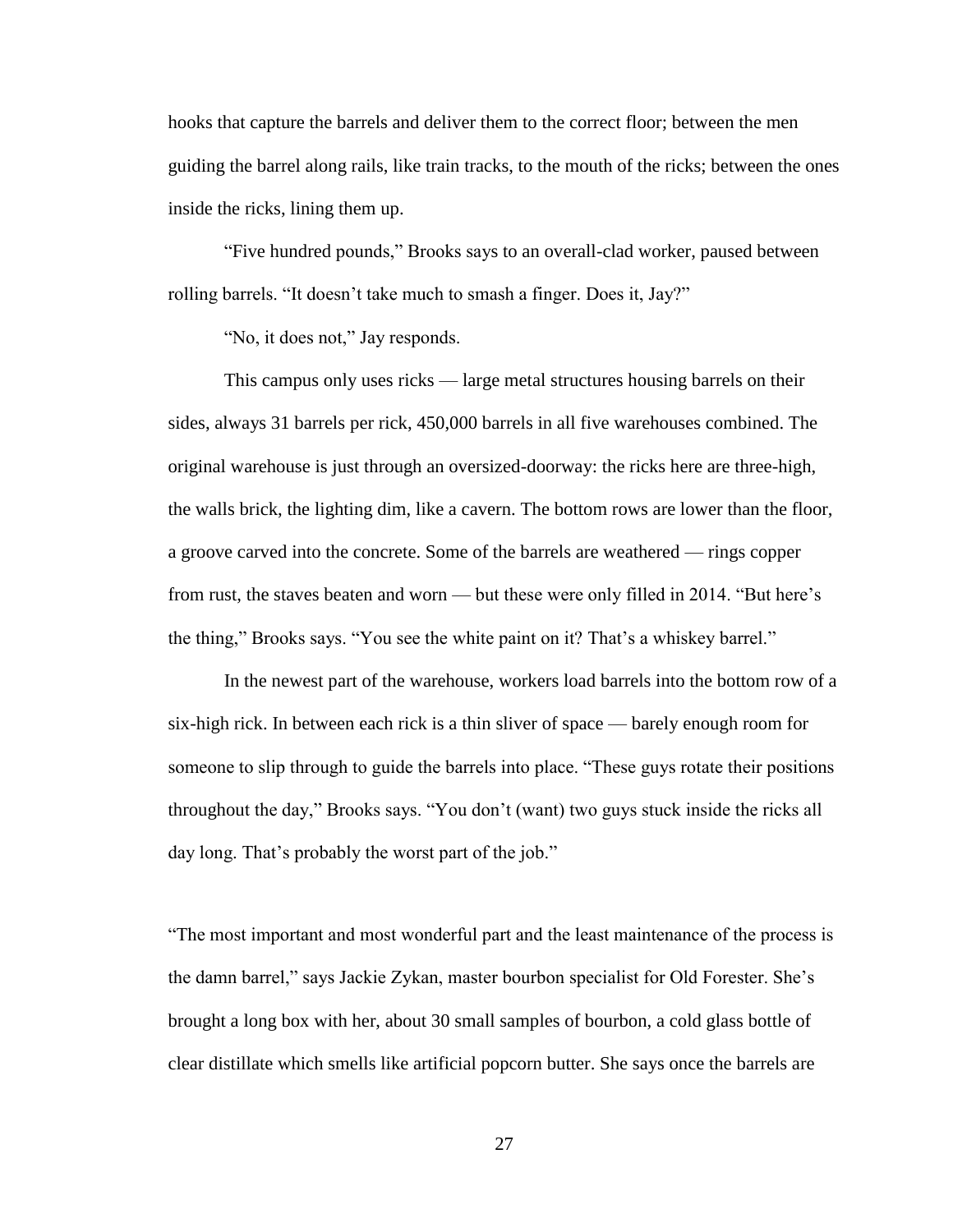warehoused, they don't move. "I've yet to find anyone out there that moves their barrels."

Zykan traces the red line along the side of the curved oak stave. As the barrel sits, it's developing flavor from moving in and out of the oak and the char, absorbing the caramelization and sugars in the wood, pulling from what's called the red layer. "Pulling from that red layer of slightly toasted sugars, the whiskey in the barrel itself is red," she says. All of a bourbon's color — and over half of the flavor — comes from the wood. "Everyone thinks bourbon is brown, but it's not until the air hits it." Takeaway: if you distilled bourbon in space, it'd be red.

The day it's filled, nearly 10 percent of the distillate is sucked into the oak. "People go, 'Oh, you lost a lot of whiskey,'" says Zykan. "We want that, because you want the wood to get wet."

All of the color is obtained within the first year of aging. She draws a graph. "If you look at color and time, and this is six months, a year," she says, "you see the color go *pshhew* to year one. Then it starts teetering off." The darker the bourbon, the more interaction it's had with the barrel, but this is straight from the barrel, before filtering. You won't find the best bottle of bourbon by comparing the variations in amber between bottles on the shelf.

For a good bourbon, you want the distillate to move in and out of the wood. Heat accomplishes this. "It's kind of like a teabag," Zykan says. "If you just let it sit there versus dunking it." In the summer, Kentucky's heat does this naturally, but barrels filled in September through the spring are heat-cycled: shut the windows and crank up the heat, a barrel sauna. A fiber optic probe curls out of selected barrels. "You're measuring the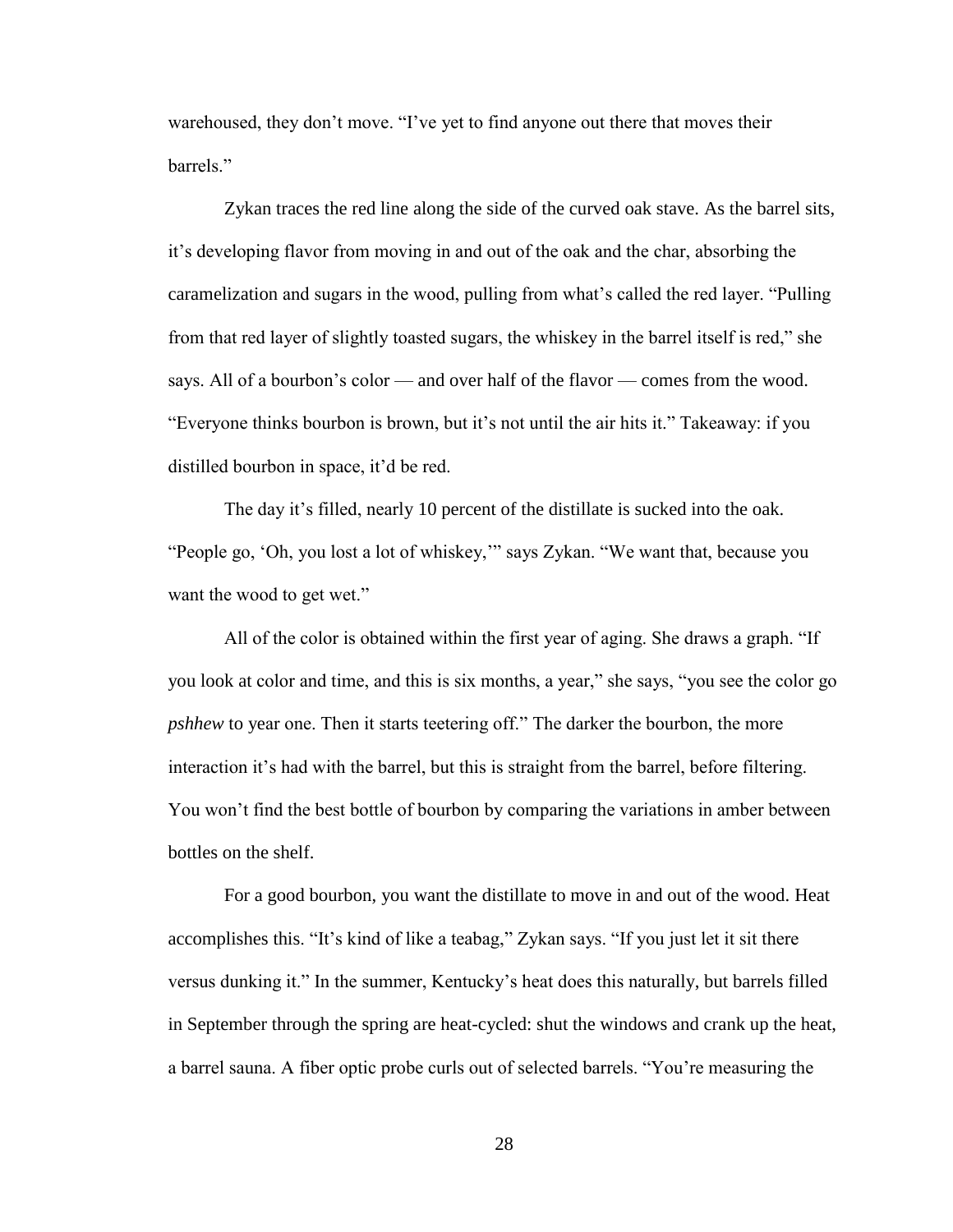temperature inside the barrel — not the air," she says. "So it feels like it's 130 degrees and it's just pure whiskey air."

Kentucky isn't a humid environment, according to the barrels, so they lose water vapor, not alcohol — called the angel's share. "If you aged a barrel in a really humid environment, the water in the barrel isn't fighting to leave, because there's some of it outside," Zykan says. "With bourbon, you're losing water, which is concentrating the alcohol."

Six months before the bourbon is ready, Zykan drills a hole into the head of the barrel, facing out into the tiny space between ricks. She tests for warehouse must, for flavor and development in the bourbon. In the ricks, Brooks points out a barrel head that's been tested; there's a round freckle of wood in the middle of the head — an oak peg. "It literally just shoots right out," Zykan says. "Just catch it, plug the hole, taste it, spit on the floor."

After sitting for at least four years, the barrels roll backwards to the escalator, carried down and driven to the dump station. More conveyors here, these in a boot configuration, curling around three consecutive rights and then a left to lead back to where it began. The dumping station itself resembles the gates at Churchill Downs, a long row of bowed metal stirrups, housed in individual stalls. Each station has a pump to siphon out the bourbon. A few drills hang down on a coiled wire, attached to a rail to move side to side, down the line to drill away the bung. Broken poplar pieces litter the floor.

"Everything runs through this, whether it's whiskey or bourbon or anything," Brooks says, pointing to the large, stainless-steel tank, connected to the dump stations by a tube which hugs the ceiling. Straight from the barrel, the bourbon is littered with oak,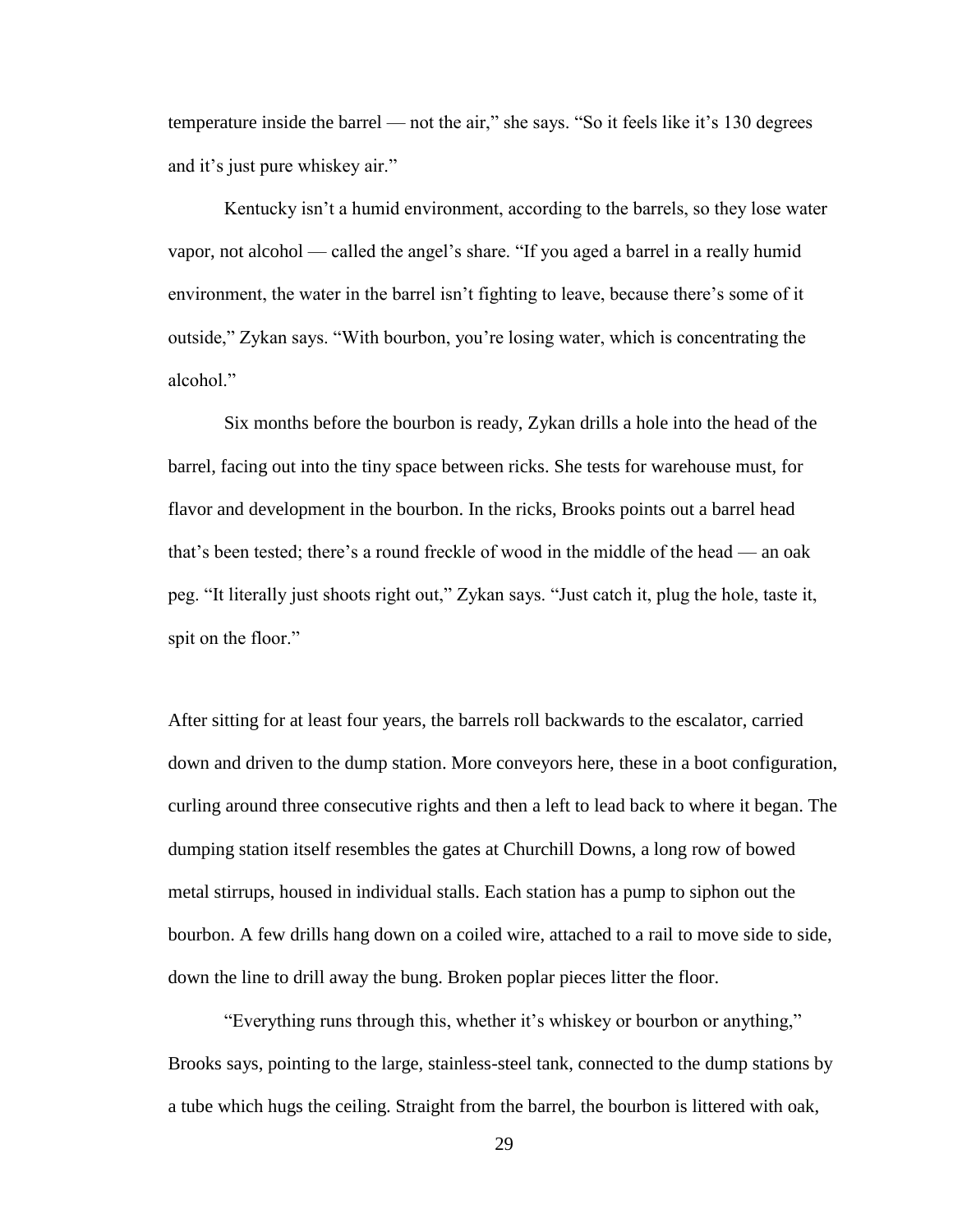large chunks and fine particulates, filtered out by mesh screens. The oak pieces are spit out into a dumpster behind the building; never wasteful, the cooperage burns these remnants as fuel.

"The stuff that comes out of the second filter looks like mud," Brooks says. "I just hung up with South Africa today," says Liz Braun, Brown Forman's Used Barrel Sales Manager. "I was in Ireland last month and Scotland. I was just in Guyana." Brown Forman sells around half a million barrels annually — depending on how much bourbon they bottle — accounting for nearly half the used barrel sales worldwide. Used barrels might be used up to five times and age everything: beer, wine, scotch, whiskey — I've even seen "bourbon-barrel-aged mustard" at Kroger.

After being dumped, the emptied barrels are set in the yard, waiting to be put onto trucks. The campus in Shively may reuse them to make ET whiskey, or they may be sent to the Used Barrel Cooperage in Lynchberg, TN in a circus wagon.

In rural Scotland, Braun visits distilleries which have been aging scotch in Brown Forman barrels for fifty years, the B still clearly stamped on the rivets. "I'm talking to a 75-year-old man who we've been working with for 20 or 25 years, but he was never distilling his own (whiskey)," Braun says. She's in Ireland, at Teeling Whiskey, a new brand started by the man's two sons, currently the only distillery in Dublin. "He's showing me this bottle of 30-year-old (whiskey) that his boys just packaged (using) Brown Forman barrels.

"When you strip down to the process of raising that barrel, I can go back to my office and show you a manual from 1930," Braun says. "Barrels have been around for over 2,000 years. It hasn't changed dramatically from that."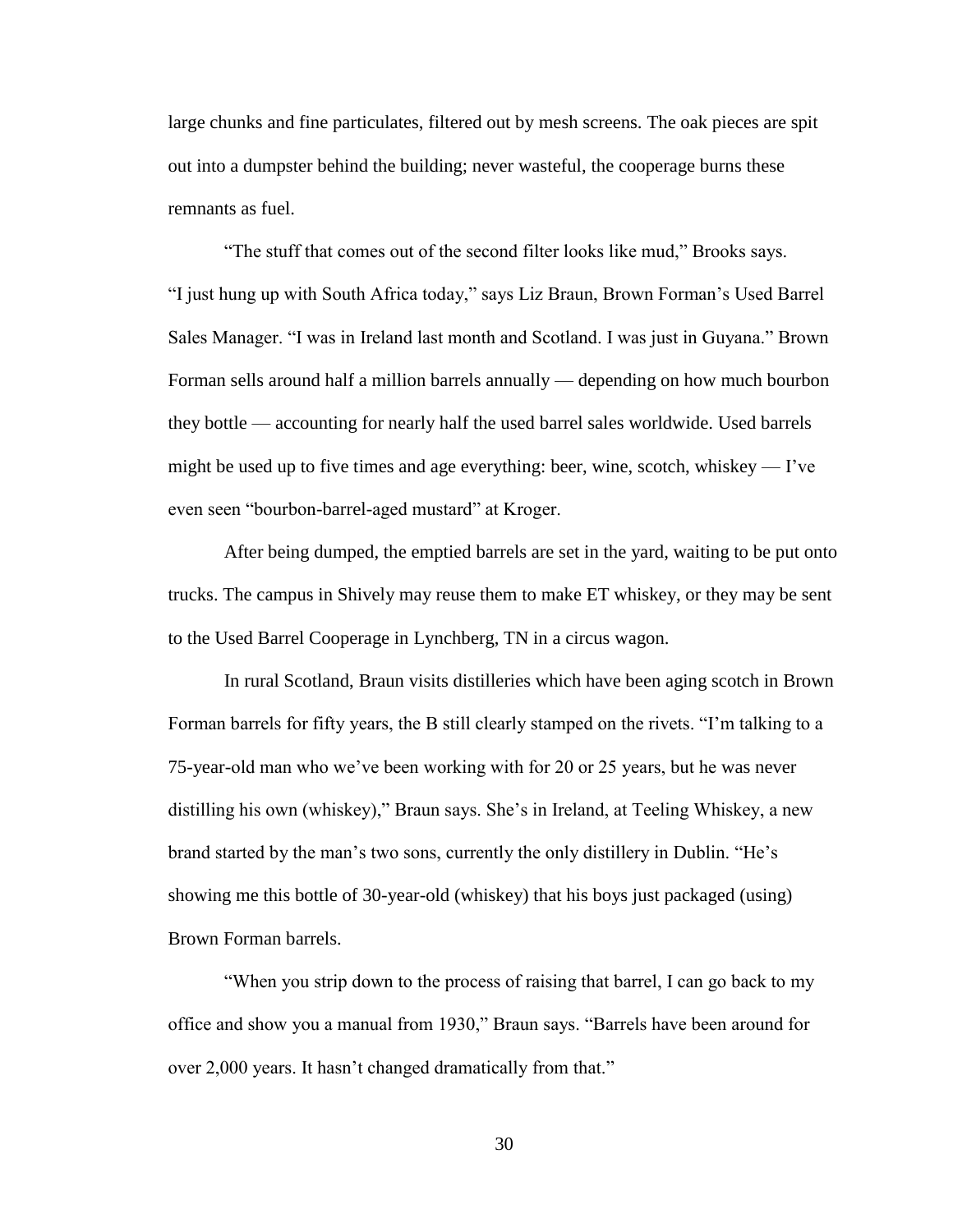# CHAPTER III

# INSIDE THE BEAST

"Nor can we know ahead of the fact (and here lies the heart of the difference between grief as we imagine it and grief as it is) the unending absence that follows, the void, the very opposite meaning, the relentless succession of moments during which we will confront the experience of meaninglessness itself."

-Joan Didion, *The Year of Magical Thinking*

1.

I don't remember how I heard about it. I'm certain it wasn't a phone call. It must have been online, some impersonal, hazy article. What I remember is reading that you were killed on a training mission, during your second tour of duty. You had just reenlisted. The day of your wake, I drove down the length of Preston Highway and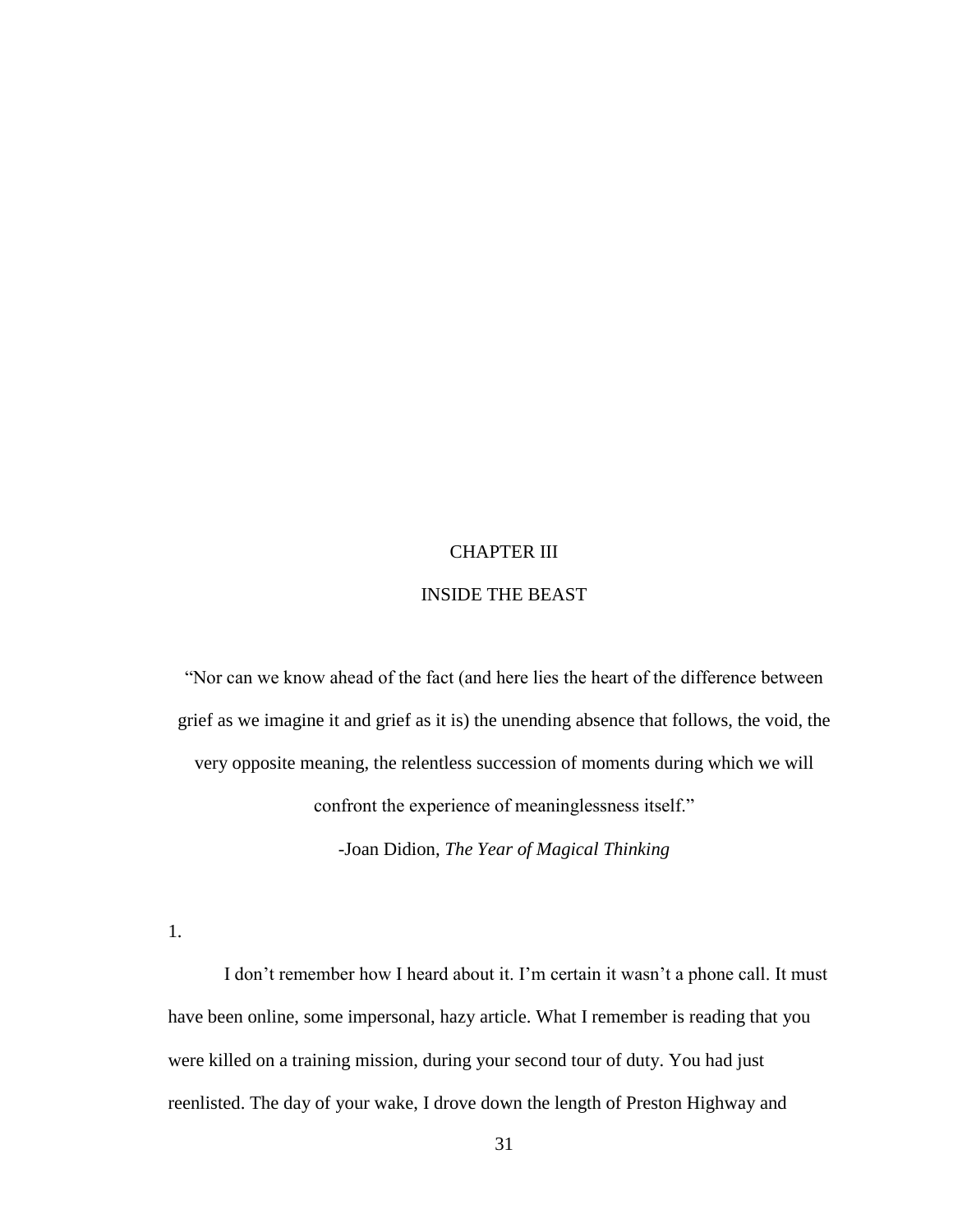Eastern Parkway, the intersection of our former elementary school, now shuttered, changing hands from montessori to puppeteers to nothing. Flags probably whipped in the middle of their poles, but I only remember veterans lining the sidewalks, too close to the curb. They wore ribbons, held hand-scribbled poster boards and flags.

This was the summer after college, when I was still living with my parents, telemarketing newspapers, applying for anything else after my first bid at graduate school was a bust. I hadn't thought about you much in the five years since we last talked. I haven't thought about you all that much during the five years since your death. I'm still not sure how to fit the puzzle together, to reconcile this part of my past. It seems I should feel *something*—but there's a void of feeling: digging reveals no trigger, no moment of singularity which sparks some form of anguish, no tears or frustration or any of the typical stages of mourning.

Our history dots with convergences, with sputters and flares. We briefly attended grade school together—I don't remember much besides your relation to your cousin who remained for the full term of eight years while you left for a neighboring school, where we spent sparse summers in the same out-of-school daycare, with the same bored staff members, less than ten years older than ourselves. You returned for the yearly summer picnics, dimes on long numbered boards and clacking against the nails along the circumference of matching wheels to win baskets of fruits, boxes of candy. Our longest convergence occurred the summer after I graduated high school. An announcement had been made over the intercom a few months before, an opportunity for a summer job with the state fair. Your mom worked for the fair board already, in advertising.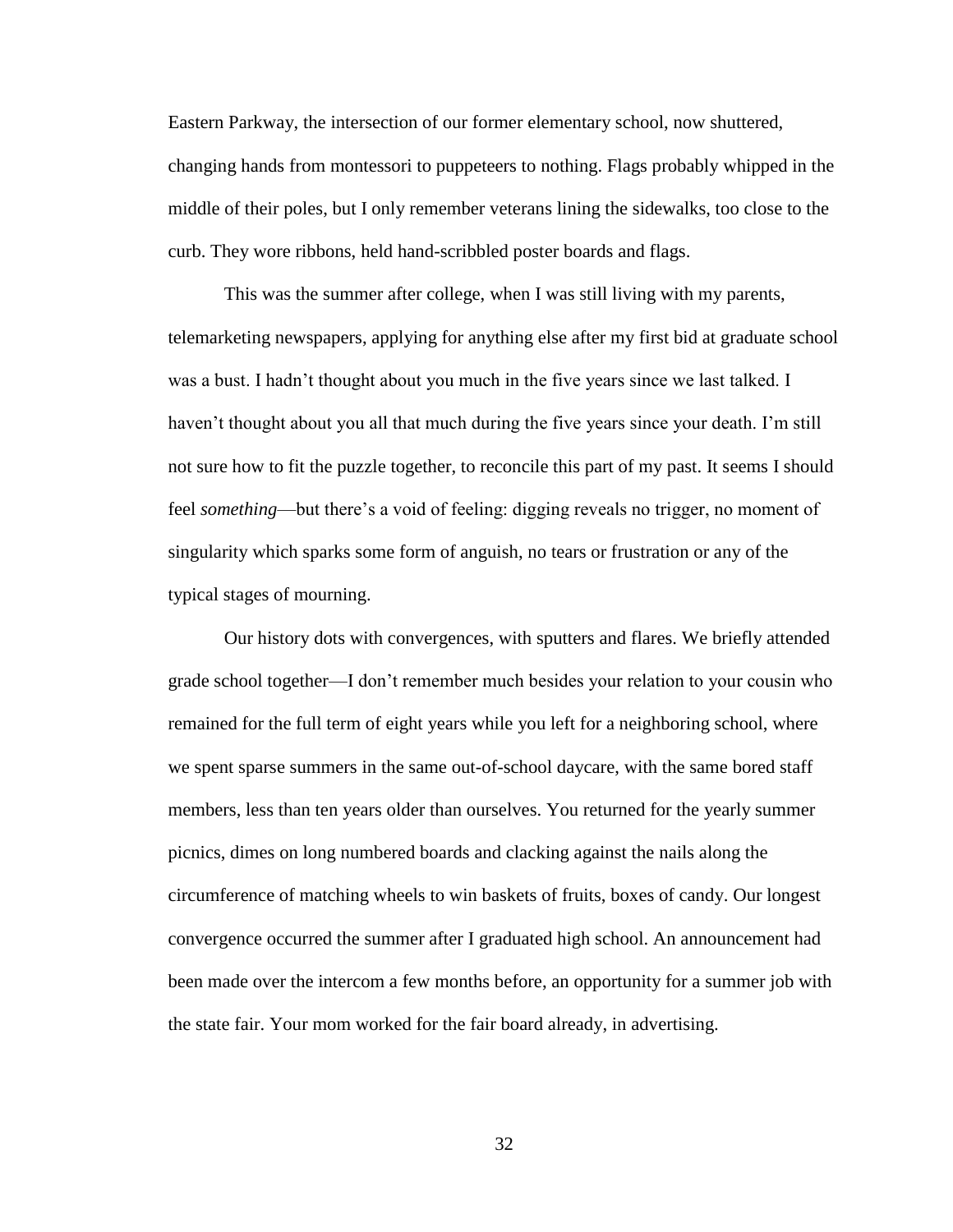The job: spend the summer traveling the length of the Bluegrass State's county fairs, through the tiny towns and cemeteries and steeples, to the hand-stitched blankets in glass cases, to pies with a single slice removed, jars and jars and jars with fabric hats. All this splendor and more, engulfed in fur: a traveling mascot for the Kentucky State Fair. A Fair Bear.

2.

The summer I turned 18 we scraped rubber across the hills of Kentucky, following a ragged paper of instructions, detailing each left and right, each tiny, half-mile segment across smooth highways, pot-holed and numbered county roads, backtracking with dog-eared turns. We drove through pockets of rolling green, through acreages of farms sliced in half by the pavement. Along these paths I read Sylvia Plath and of Holden Caufield--one beyond my empathy, anxieties I would only experience later in life, and one beneath, too whiny, too reminiscent of my younger brother.

We passed roadside billboards, proclaiming: HELL IS REAL. Asking: IF YOU DIED TODAY, WHERE WOULD YOU SPEND ETERNITY?

My answer then: giggles and consternation.

My answer now: in the ground.

Other signs stood perched on top of rock faces above the road, looming. In scrawled paint, a round clock floated next to a cross. These signs persisted: Will you be ready when He comes? The hands of the clock pointed at 11, specifying neither a date nor side of meridem, as if devoted subjects must hold their breath for a single minute, twice a day, for a suspended miracle, the big homecoming.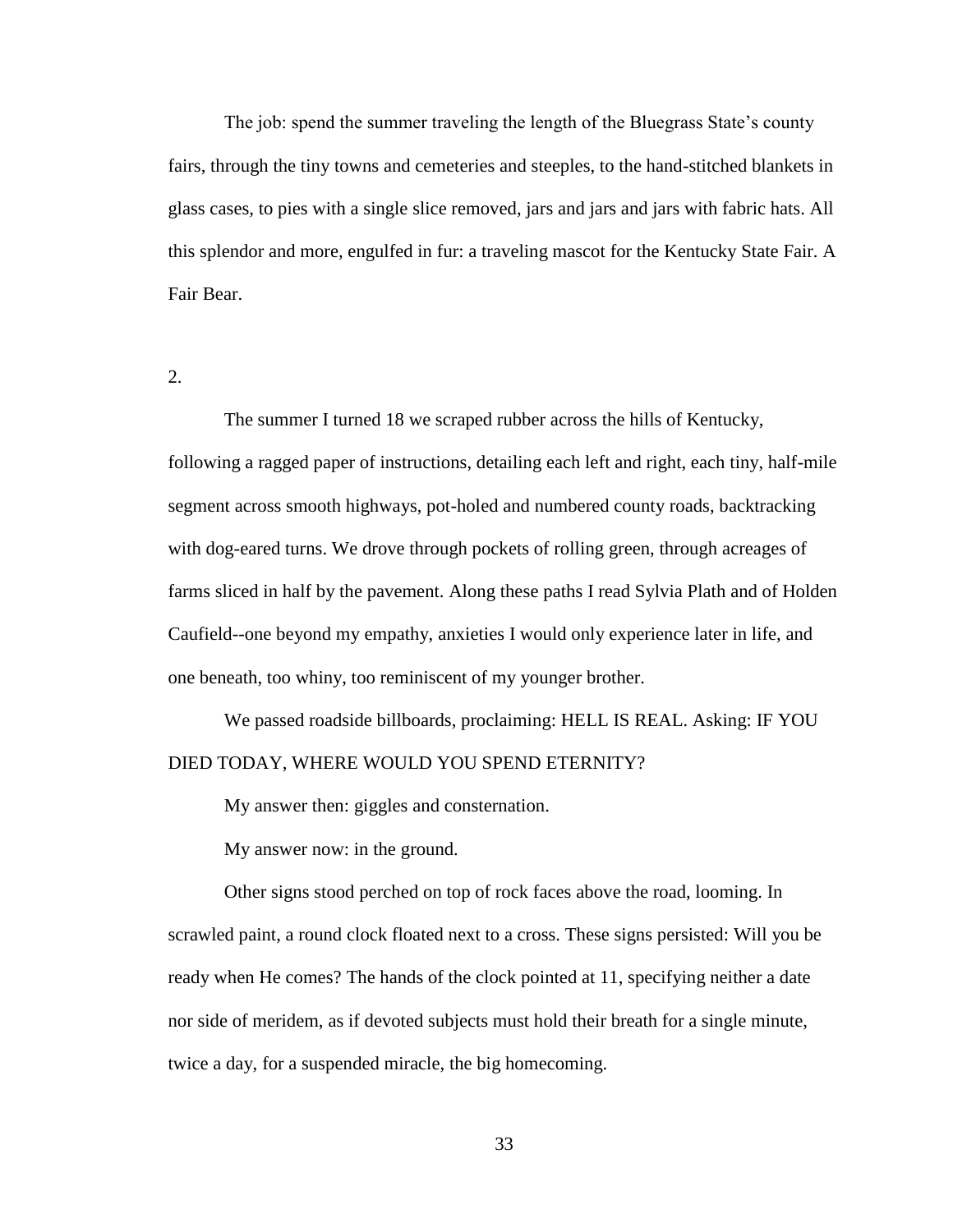It was late when the van got back to the fairgrounds, the oversized parking lot dotted with only a few vehicles, half of them our own. We loaded the empty suits, the skins and heads of cartoon bears still reeking of sweat, into the closet, spraying a mist of floral cleaner to hide the stink. Too dark and too late to walk, you asked me for a ride home. I don't remember the conversation during the short trek--you lived only a few blocks away.

When I stopped outside of your house, you didn't open the door. You asked if I would go out with you.

I laughed. I said no. It was only after you dropped your head and mumbled, closed the door in the post-midnight lull that I realized you weren't joking. On my own short journey home, I dwelled on all the obvious clues: picking at your nails, examining the dirt-streaked floorboards, the ones I mirrored weeks later at the close of the summer, after our brief and numbered dates: a movie where I purchased my own ticket before you had the chance; a ride through the park, ending with your cleaning out my car in front of my parents' house; dinner where a taco shell crumbled in your hands. In the driver's seat, I pulled at the skin near my cuticles, memorizing the miniscule tears in the rubber on my steering wheel, where I said that a two-hour-long-distance relationship wouldn't work, when I began my undergraduate studies that fall, masking my indifference to you.

4.

*While we do not have the requisite data on grief to document its vulnerability to social*

3.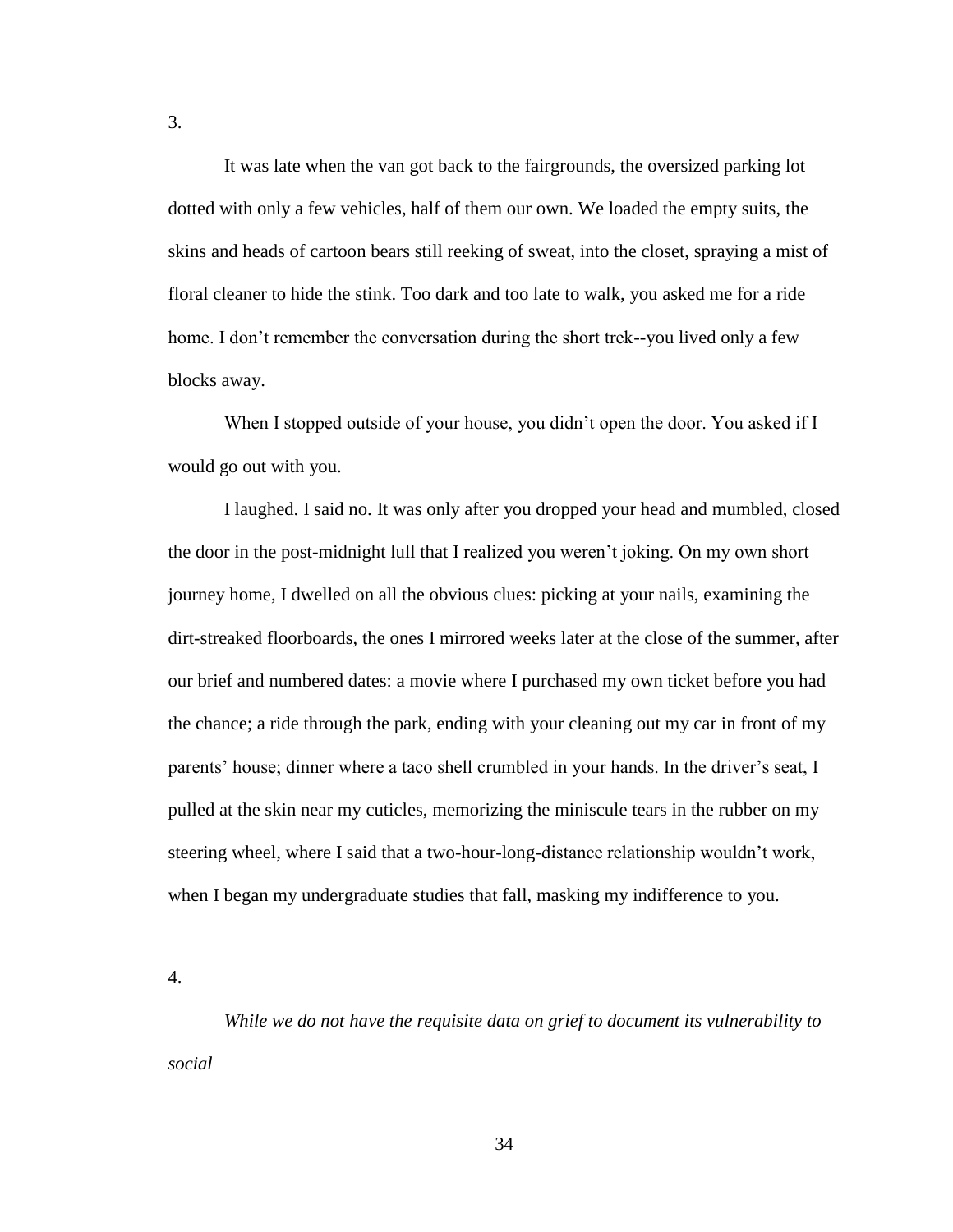*shaping, we do have data, especially from social history, on crucial experiential components.*

*These components are:*

- *(1)the level of significance of the other who dies;* 
	- (a) a once close friend who tried to venture to lover; the friendship was drained, nearly depleted at the time of death
	- (b) correspondence suggests that the deceased held feelings for the author long after
- *(2) the definition of the situation surrounding the death;* 
	- (a) the deceased accepted a second round of duty in the Marines
	- (b) the official cause of death is unknown; five-year-old news reports state that an accident occurred on a training mission
	- (c) the last correspondence between the deceased and the author is post-dated nearly two years before the time of death

*(3) the character of the self experiencing a loss through death; and* 

- (a) not applicable; no loss is experienced
- (4) the interactional setting/situation in which the three prior components occur.<sup>3</sup>
	- (a) insufficient data
- 5.

The June we drove through Kentucky dressing as bears was the same summer, two days before my birthday, that a young girl--a soccer player, of course--had her feet sliced off by a snapped wire while descending on a ride called Superman: Tower of

<sup>&</sup>lt;sup>3</sup> Italic sections from "The Social Shaping of Emotion: The Case of Grief" by Lyn H. Lofland (1985)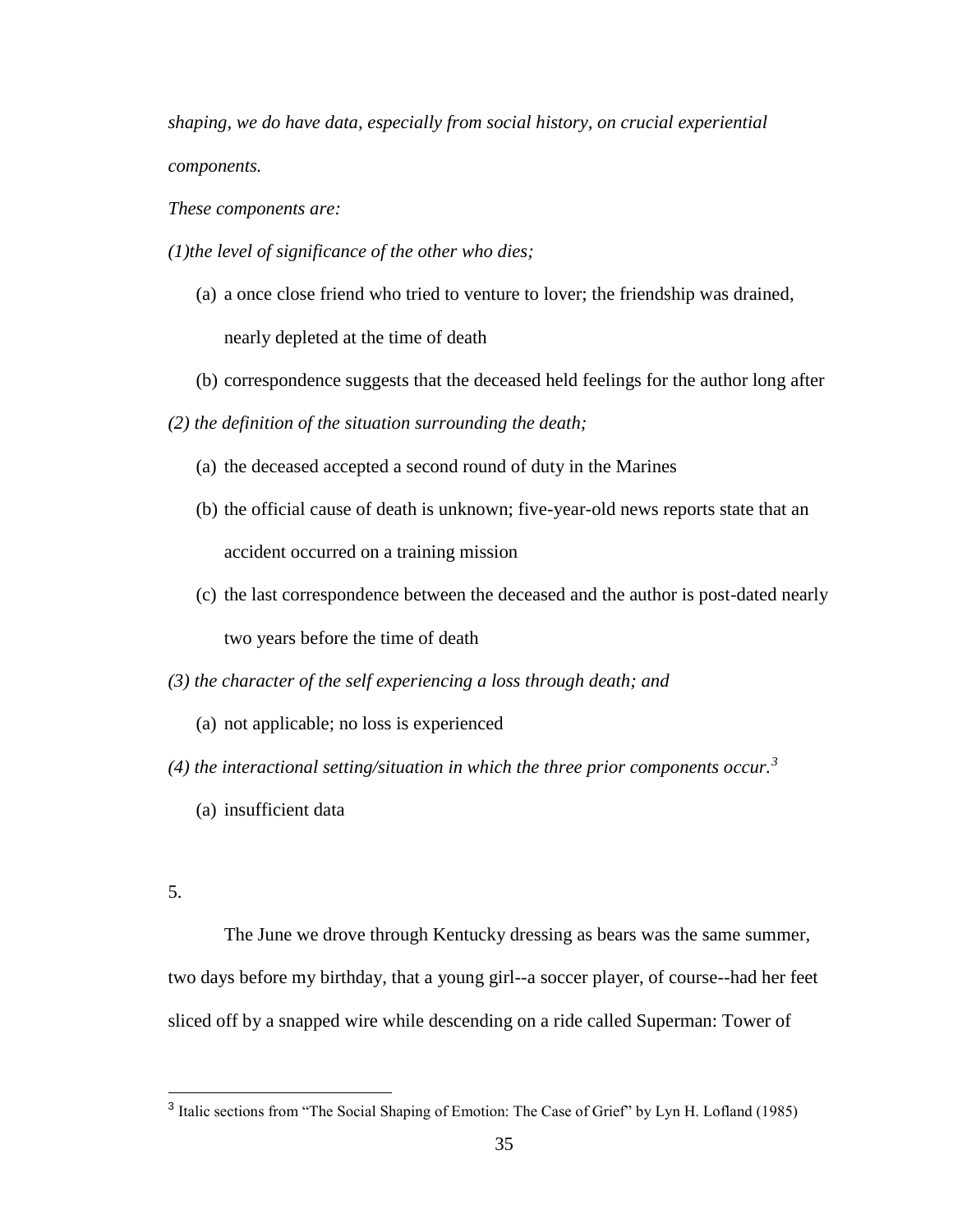Power, formerly called The Hellevator (the top was repainted with a Superman emblem), the same red tube bulging up from ground so tall it served as a landmark. Each morning we'd pack the van with oversized duffle bags holding the carcasses of the bear suits and curve around the looped expressway, the red pillar the last visage of the fairgrounds to disappear. Stinking of sweat, the blinking light was our beacon, our first cue that we were almost home.

The first ride visitors encounter after passing through the gates, the red tower rose 177 feet in a straight line *up* (at 12 miles per hour), carting riders, their legs dangling and kicking, to the top. A short overview of the park and then a stomach-tingling drop (at 54 miles per hour), stopping several feet above the concrete. On her drop, this thirteen-yearold's feet were whipped away at the ankles. Rumors abounded that dark drops of blood rained on other fanny-packed spectators, dotting their noses like a bridge of freckles. Someone else claimed a foot was discovered in the bushes that surrounded the base of the ride.

They said in the aftermath:

*She was pretty and she was popular.*

*We seen the cable break loose soon as it got to the top on the right-hand side.*

*My son's over there tripping out, man. You want to come to a park and feel safe, you know. We've got season passes. We're not coming back for sure.*

Cables broke on the ascent. Their heat stung her face. Wrapped around her neck, her feet. She yelled to stop the ride, but no luck. Saved herself by removing the effective noose, but not those on her feet. "I remember feeling like I was on fire and smelling burning flesh," she said.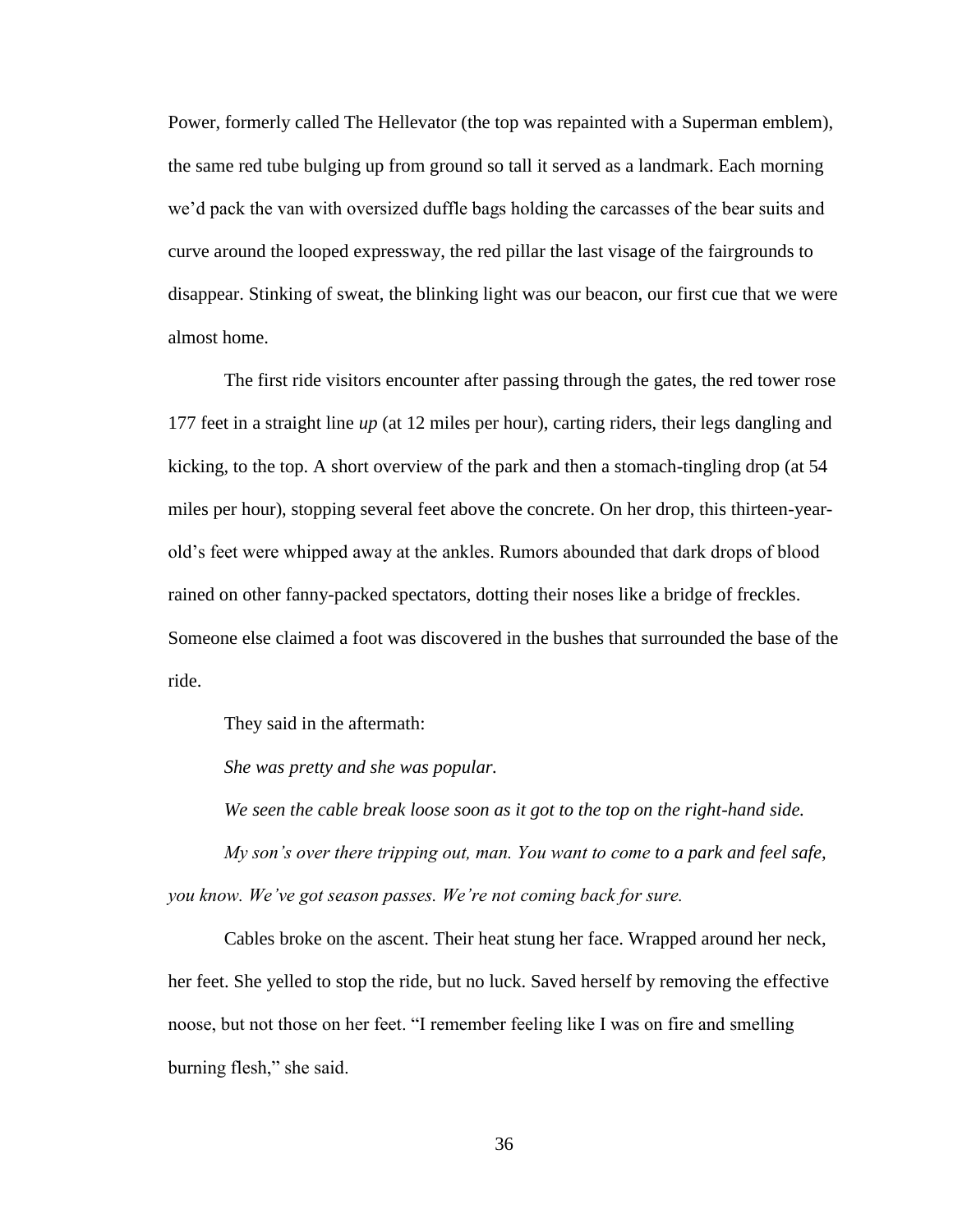One report writes: "But her right foot was cut cleanly, almost like it was sliced off with a guillotine*.*" The right foot was saved, now functions normally. The left remains amputated.

## *The people on the ride just came and hit the ground.*

While we traveled to some county fair, a thirteen-year-old girl lost her foot. It was a certain topic of discussion, probably even the center of jokes not meant to be spoken. We discussed the mechanics of snapped cables, but not the mechanics of ankles, of reattached bones and tendons, of a young girl relearning to walk.

*Every park, one in a million maybe something happens. But I have no fear.*

I am a stunned spectator, moved to indifference. *Although we can't be with you while you remember your loved one, you're in our thoughts from afar.* I am removed from the defunct Kübler-Ross stages of grief. I know it happened. I believe it happened: you died. The evidence is not even an empty weight in my hands. It's helium. It's a headline in the middle of the paper. The monitor screen of my grief for you is a flat, shrill line, a mirror of that summer, of that girl, whose name we did not know.

When did the adrenaline ease? When did she feel the sting, the loss of weight at the ends of her limbs? Did she feel it right away? Did it come in waves? Did she trace a map of decisions, a butterfly of actions to her hospitalization? When the ride ended, she asked if her friends were okay, she saw her own ripped pants. But she didn't notice her loss. In a daze.

## When will I feel it?

*When I got up there, the lady, she was just sitting there and she didn't have no legs. She didn't have no legs at all. She was just calm.*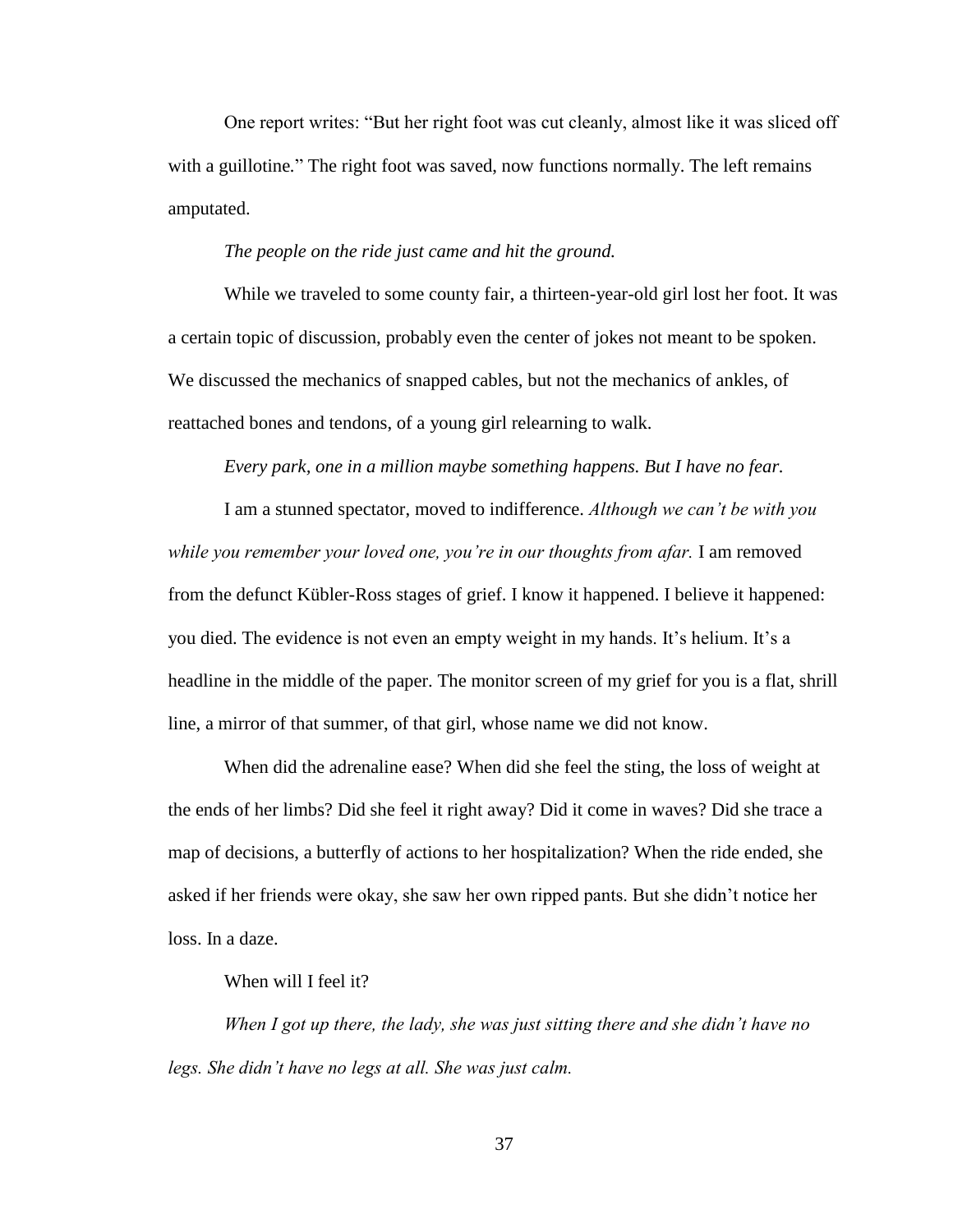6.

It is an emotion, however much based in biological capacities, which touches directly on the mutual interdependence of selves and societies, of actors and others, of me and you. $4$ 

7.

Embry-Bosse, the funeral home that hosted your wake, now hosts a permanent online guestbook for condolences, a book that someone has paid to restore, to make the entries visible forever. On the right are pre-written, suggested entries; maybe one of these can stand in place for my grief, my disconnect between actual sincerity and indifference.

Placeholders for grief: *In loving memory of a wonderful person. We will love you and miss you always. Easter offers hope to those who grieve.*

Mothers of Marines, otherwise unaffiliated, write of your heroism, your sacrifice. They list names of their sons, dates underneath. Someone posts an edited picture, a strange amalgamation of cut-and-paste, a soldier on a bridge in salute. At the other end of the bridge are religious images, a yellow choir of angels on the right, a blue-toned crucifix on the left, gray, duplicated clouds in the middle. A soldier crosses the bridge, wearing camo, holding a rifle, the bridge flanked on either side by a chorus of Marines. In the left corner, a message: *Welcome home.* 

Peggy Childers of Carson City, Nevada: "To the family of Cpl. Aaron M. Faust: Aaron gave the ultimate sacrifice and will be held in the hearts of Americans forever. I

<sup>&</sup>lt;sup>4</sup> "The Social Shaping of Emotion: The Case of Grief" by Lyn H. Lofland (1985)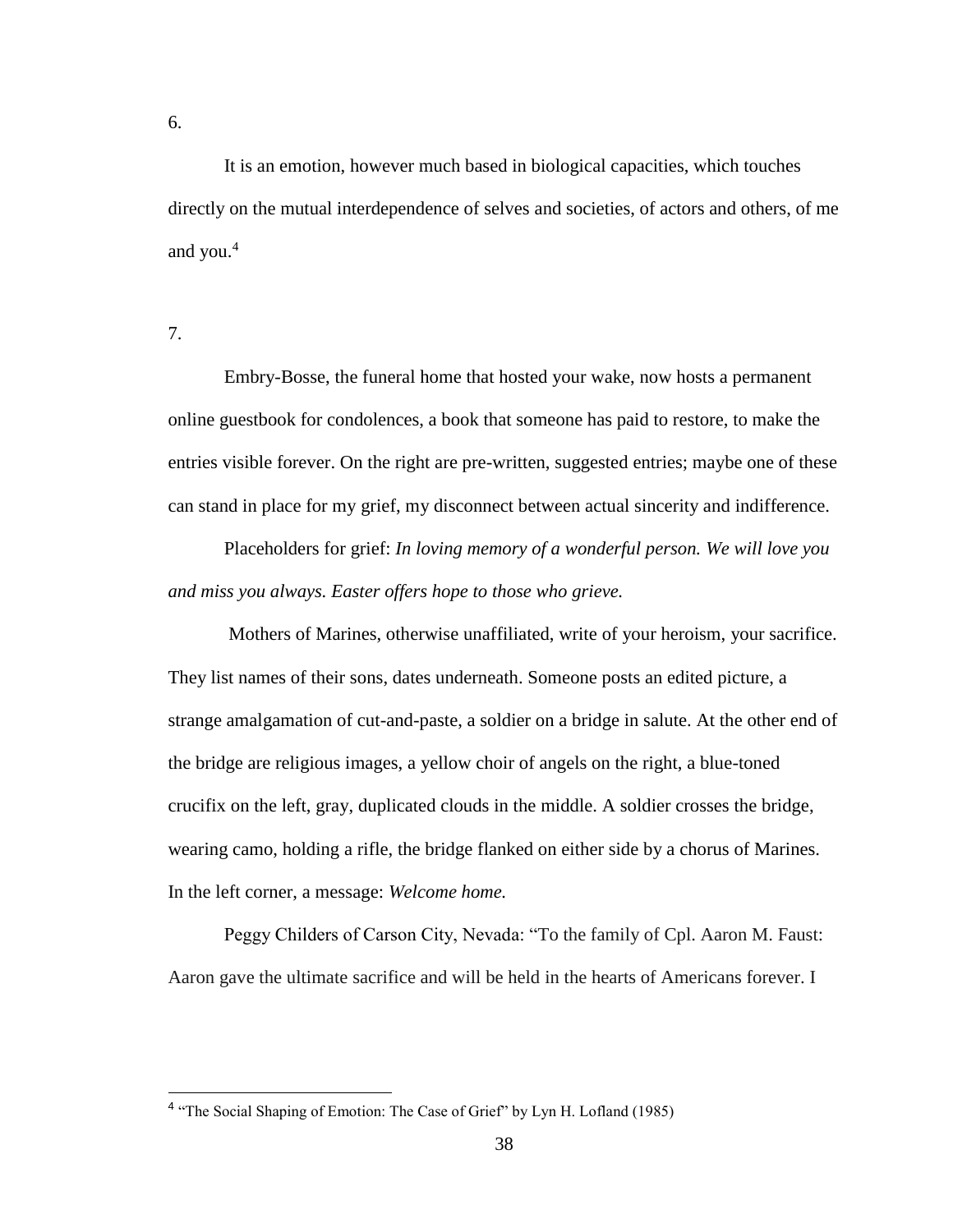cannot and will not let our fallen heroes be forgotten. My deepest sympathy to you. Some gave all."

Laura Swink of Ralphine, Virginia: "RIP MARINE. You will never be forgotten. Prayers for your family. ~FREEDOM IS NOT FREE~ GS Mother, Laura Swink, 2/9, HM3(FMF) James M Swink, II, KIA 27 Aug 2010."

Gloria Foster of Longview, Texas: "This must be such a difficult time for you, and I pray you will receive the peace and Grace that you need to see you through it. God be with you and your family."

Is this the same God who inspires the threatening billboards I passed in Upton, Kentucky, midway between college and home? The same God who apparently promised to arrive at a specific face of the clock but without further instructions?

8.

In between damp rounds of the bear, we hovered around the van, behind sheds, in the recesses of the carnivals. You smoked. Maybe you talked about your dad's time with the Marines, maybe I had finished another tour of my anti-war literature. I don't know what sparked the subject; but I remember we were in agreement: my choice from a fear masked by morality; yours perhaps only to side with me.

I remember the outcomes of these conversations, though I can't tack down the words, our eighteen-year-old wisdom, my head immersed in the literature of Tralfamadorians, of no-win loopholes, of catches, of a soldier left with only a torso and a brain, left to smash his head against a pillow, to tap out words. We agreed, then, in the thick air of Kentucky summers, that we would not fight. As you smoked and I inhaled second-hand, we knew we would not be soldiers.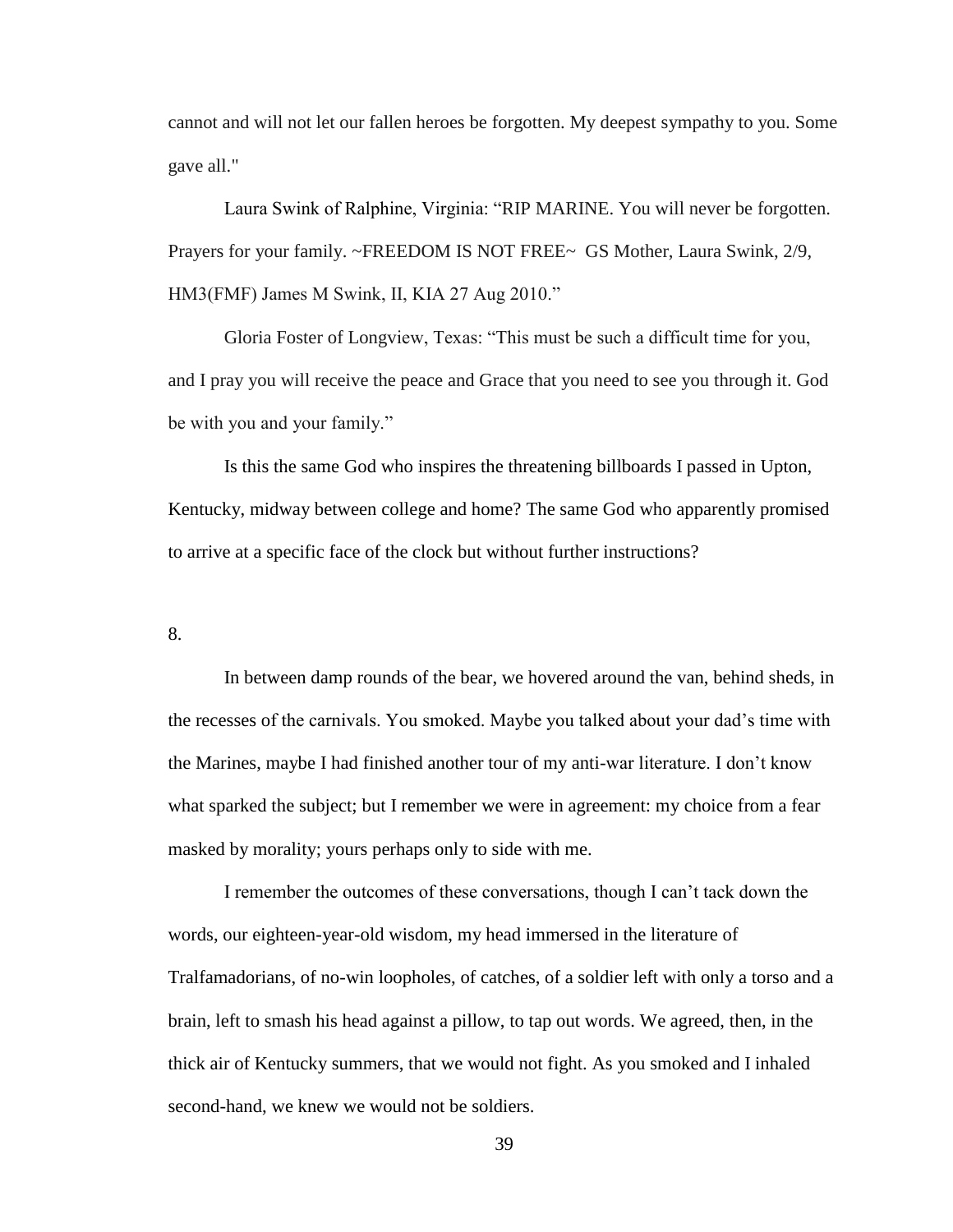A month later, you wrote: "So I joined the Air National Guard to pay for school and am going to basic training in the next month or so. The bonus for signing and completion of basic training are enough to get a car and place to live. Plus since I'm joining as a Chef they will give me training in cooking while I'm going to Sullivan."

A day after that: "The biggest reason I'm joining the ANG is so they pay for school, and the difference between the ANG and the Air Force is really nothing its just in the ANG I will be working with my Dad."

These are the pieces, with a gap between the messages. My words are evaporated, lost to some digital archive I can't buy back. But in the gaps I can assume. I can shove words back into my mouth.

9.

For the past two years, I have been living in a rented house only a few short blocks from your parents'; theirs brick with a screened porch and tall wooden privacy fence tucked in the corner of a busy street. The house where someone must have shown up in full Marine regalia, knocking on the door to deliver the news, under the seasonal wreath; it would have been pastel, perhaps still leftover from Easter just a week prior. But this scene only develops into a TV movie. Did your mother answer the door, fluttering suddenly with perspiration, leaning against the door frame, unable to breathe? Or was it your father, a former Marine himself, stoic, standing up straight as your mother called from the next room, asking who was there?

Tucked behind an apartment complex is a small structure composed of rocks, a Grotto, part of a former hospital. Two short walls protrude from a tall, arched cave, a statue of the virgin Mary, arms parted, sits on stacks of rock, peering at the second-story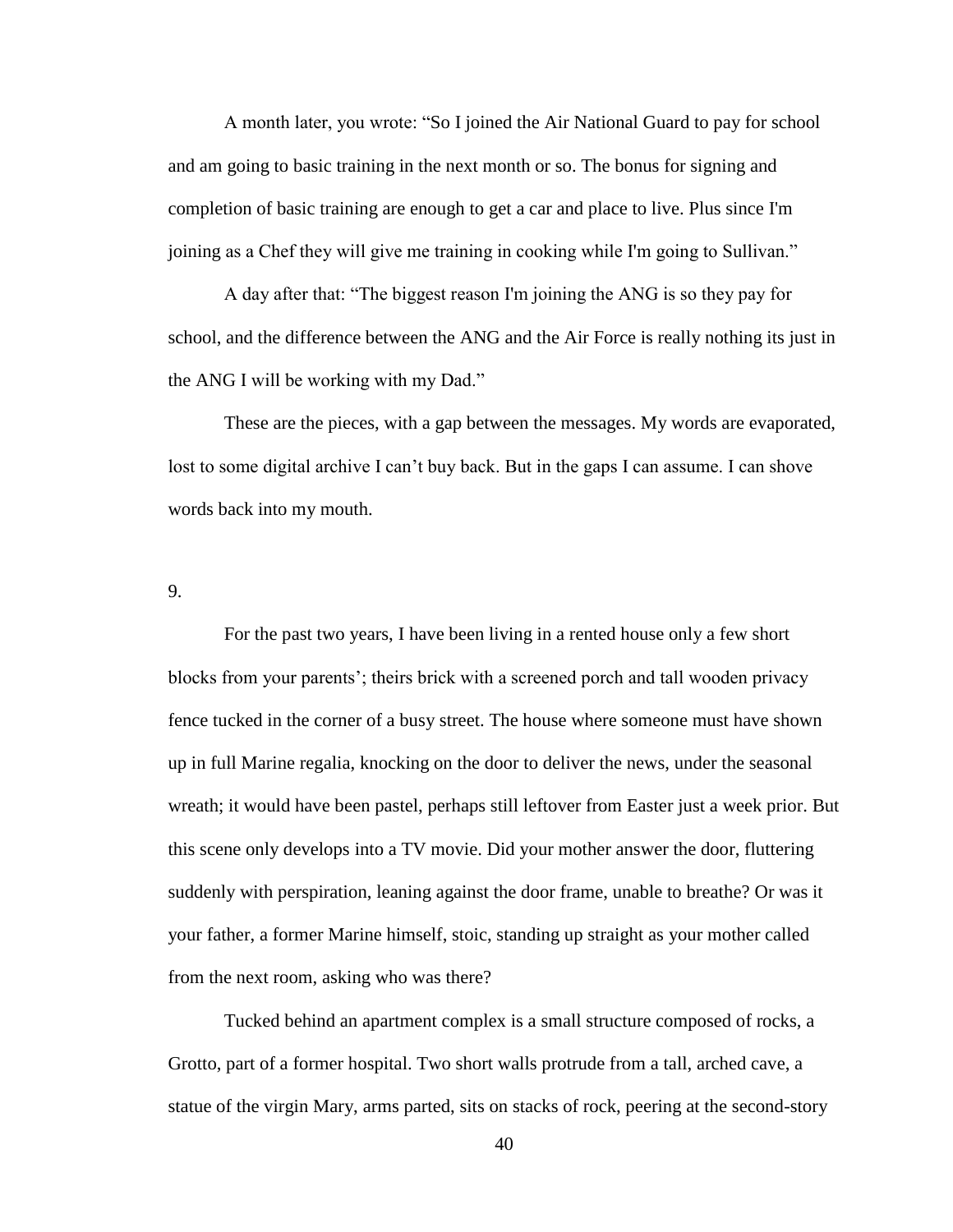level of the apartments beyond. A small pathway curves around a middle island, where small shrubs and flowers are pruned. Nestled among these are individual rocks, pieces of those which make the Grotto. A friend and I walk to this spot after coffee in early summer to sit in shade. Your name adorns one rock, the letters hand painted.

In these moments, I only feel the overwhelming absence of feeling. Seeing your name painted on a memorial rock doesn't recall our time together. Imagining your mother or father or sisters opening the door or arriving home to a bad news messenger doesn't provoke empathetic catharsis. Instead, only mild guilt that I am not mourning for you, that I never have, and a selfish desire to absolve that guilt in this conceitedness of writing.

10.

There's still a phone number in my contacts for you. It keeps reappearing after deletion, some zombie feature of merging accounts. I don't know where your master file is, so you remain alongside other out of date phone numbers I can't get rid of.

11.

Maybe I want to feel guilt. I want to believe in that convenient narrative, that timeline in which every cause and effect is discernable and dramatic, where I can fan the map across my lap in the passenger's seat, unfolding the creases, point A weaving to B. A course which required that I be attentive to the intercom, announcing the job, that I apply and take the job, that your mom had taken her job and presumably led you to your position alongside me that summer. Boy re-meets Girl. Girl devastates Boy. Boy joins the Marines. Boy dies in Afghanistan. But paper maps are like sealed envelopes; the creases never fit together quite as perfectly once unfolded.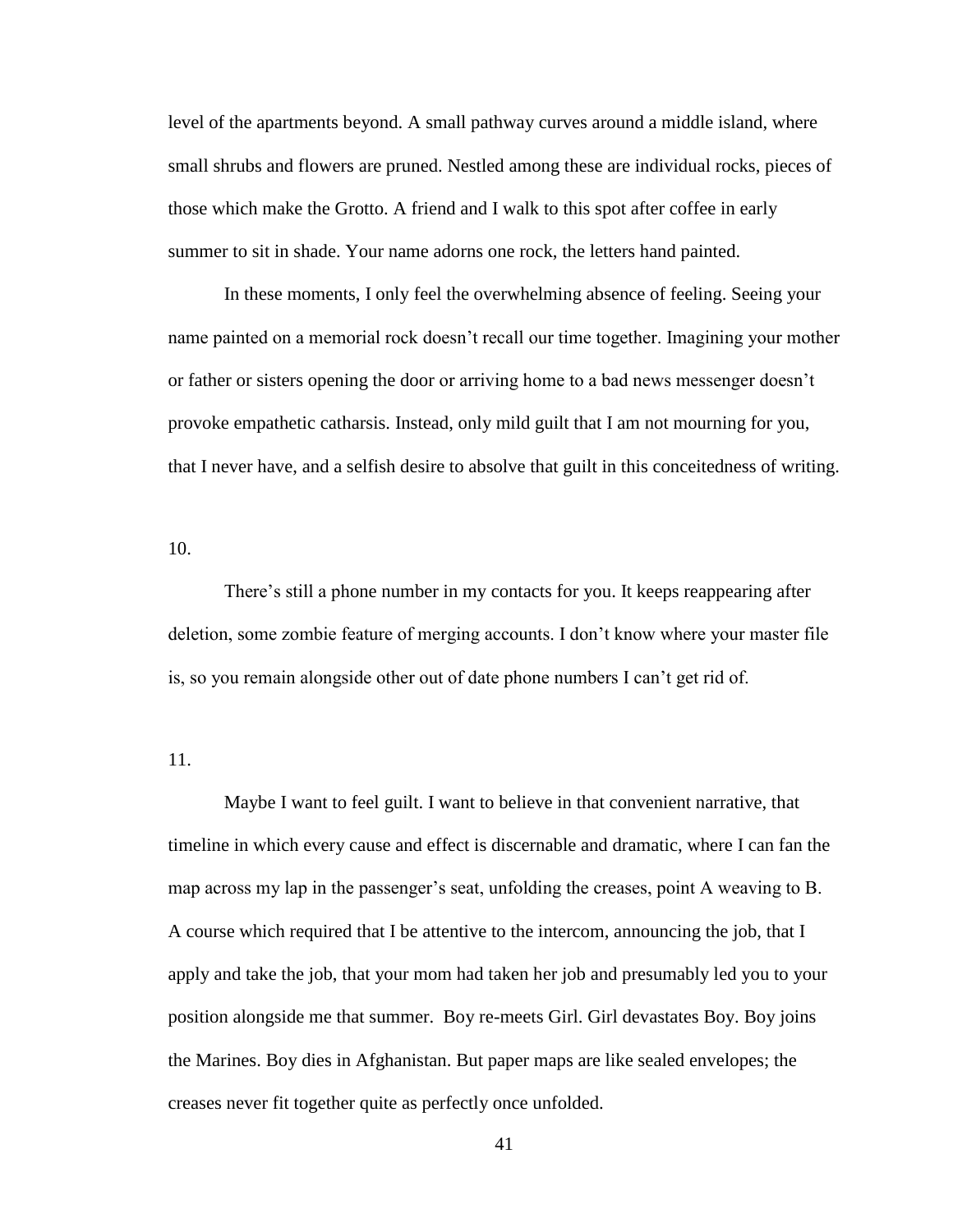A series of now one-sided correspondences, now almost ten years old, are buried in my former email account. My responses are absent, perhaps buried in the accumulated spam of your account—if it has not itself been purged, a dead man's data erased from a whizzing server. It seems you sent an entirely new message with each response. Each subject line is varied and in the column, the single page, of your spare messages numbering twenty-six—a small, curled arrow exposes where I had replied—and where I had not.

In your responses I can create the border of the puzzle, find the pieces edged with 180 degrees, some at a right angle. Emails are impersonal, removed; no intonation. The bulk of the messages are dated during my first semester of college. But the distance—the two hours south from any acquaintance, a nearly straight line down I-65, wavering between my half of a tiny, cinderblock dorm room and classes—did not matter. We did not need to share the same time, but neither did we need to wait.

In these sparse lines you wrote that you had signed up for some division of the air force, then the marines, following your dad. A choice counter to our summer talks. But were you just agreeing because you were immersed in me, in my bygone Vietnam, more than secondhand rhetoric? Did you change your mind in despair, join the army as a way to forget our three dates? You wrote that you joined to pay for school. In the gaps, I wrote my contingency plan.

> **Wednesday, August 29, 2007:** *You do know that when the draft comes back (if it ever does) it will include women, because they allow women in the army so they can be drafted. Besides I don't see you as the kind of person who would go out and get pregnant just to dodge something like a draft. If you did*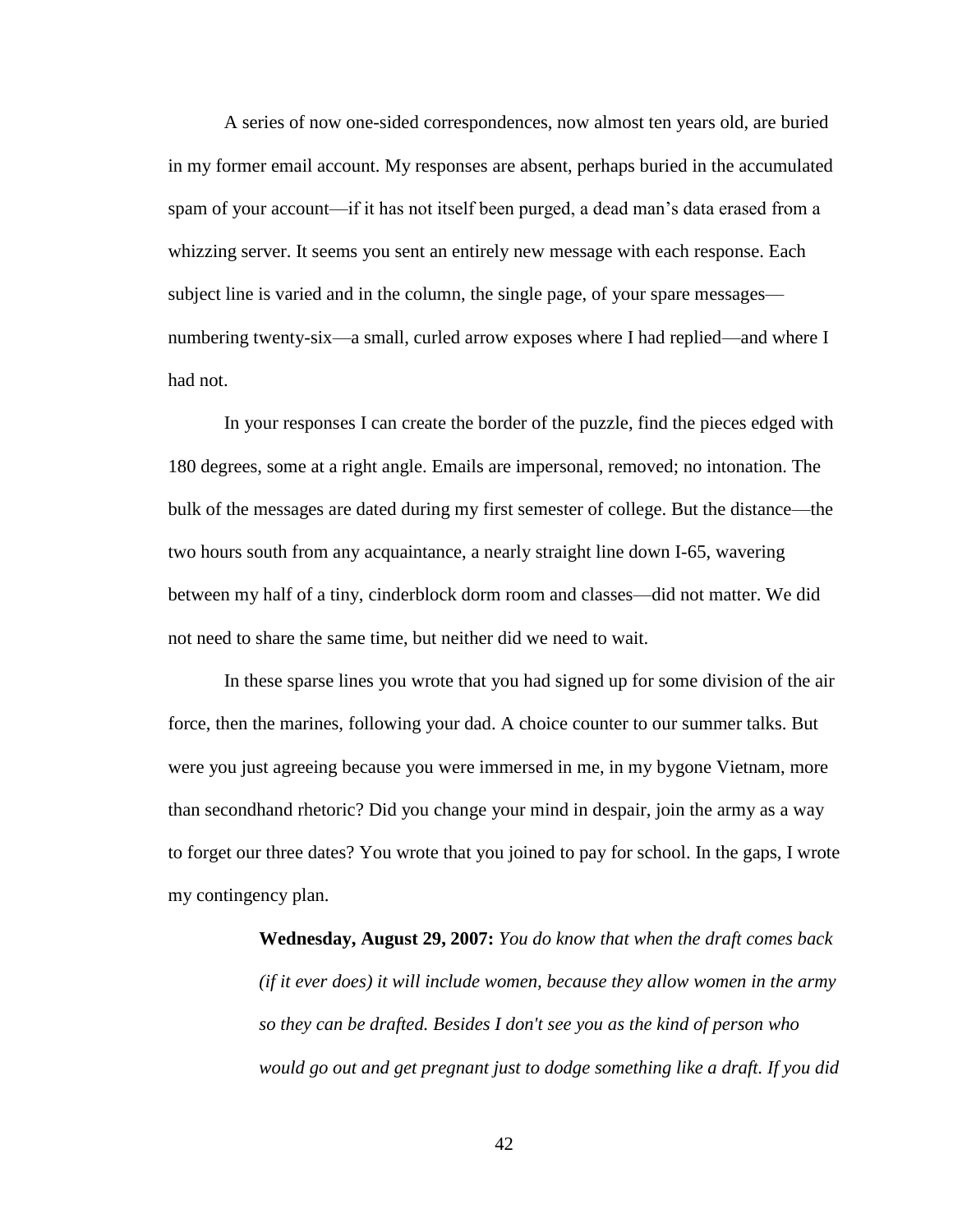*get drafted you could move to Canada, but you would lose your citizenship. On the bright side I would visit you in Canada. Gespräch zu dir bald. (talk to you soon) Aaron*

Just two hours later: *Prison time is life in a military prison (boot camp for the rest of your life). I'm not sure how an insanity plea would work. Hopefully it never comes back and you don't have to worry about that.*

If I trace our digital correspondence, our emails, our only relic, I can see a change: the fall after, you sent nineteen emails. The next email was not received until 2009. By the time my responses are included, embedded underneath your new message, they are robotic, zombie responses, awkward first-date form letters.

> *Saturday, April 24, 2010:* I haven't been up to much lately. Just school but it's almost over. I've only got two more weeks of classes and then finals. I have/had a full course load this semester, so I'm looking forward to summer.

> *Thursday, April 29, 2010:* It sucks that you have to work so much. Where are you planning on going to school when you're done? This semester has been tough for me, but it's almost over. I've got one week of classes and then finals.

> *Monday, May 3, 2010: I've only got one year left. I've only got one week left* and then finals. I have three take-home finals and three in-class finals that are all on Friday. At least I get a long weekend before finals. I hope everything is going well over there. I'd love to see some pictures.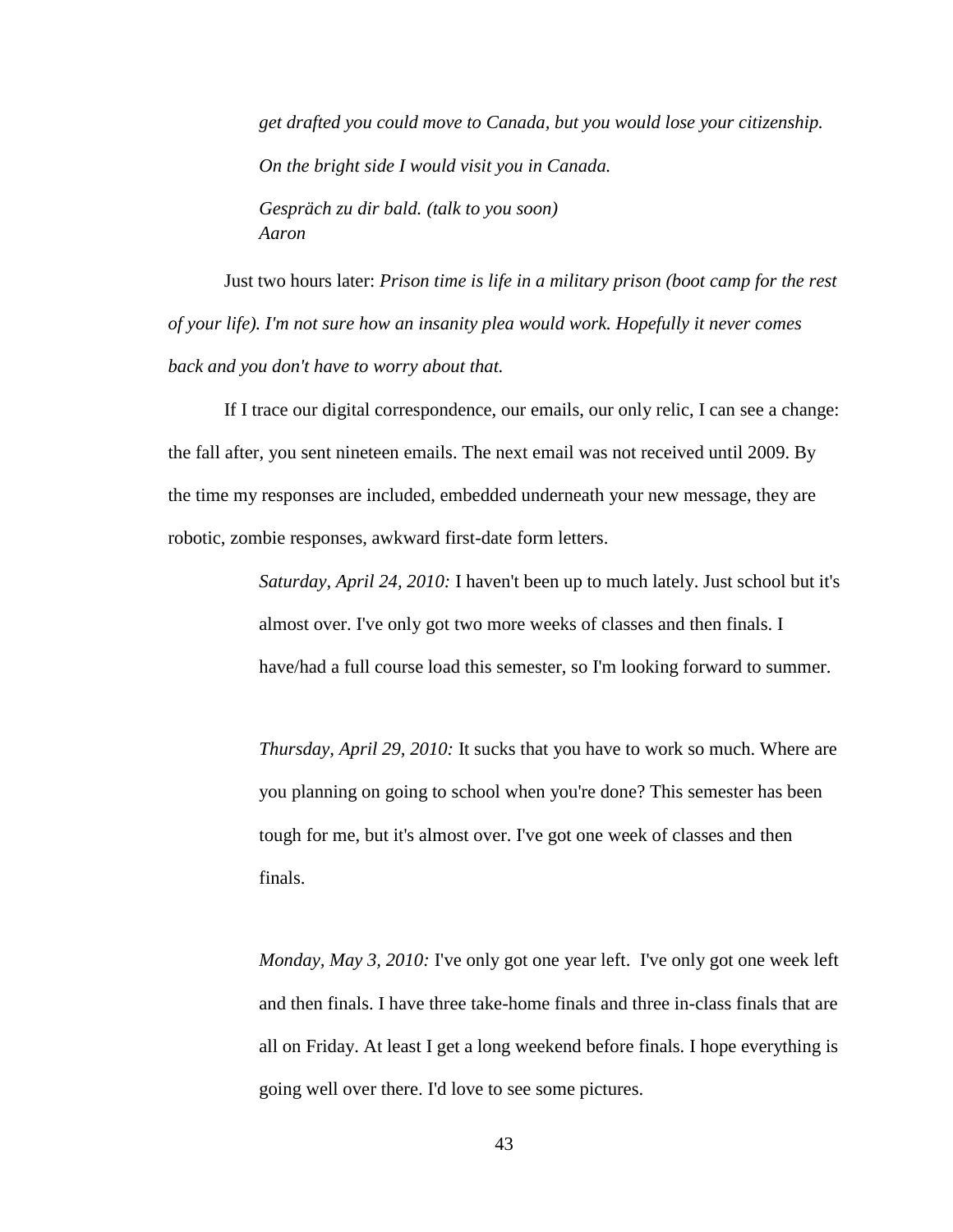There are inside jokes so old they are outside jokes, lines I don't remember, not even a wisp of recognition.

*P.S. I was driving last week and almost hit a cloud cow, but it moved.*

12.

**something I need to say** Monday, September 3, 2007 4:48 PM From: "Aaron Faust" <aaron\_fst@yahoo.com> To: "jenny kiefer" <crazyj89@yahoo.com>

Jenny, I'm not trying to sound emo or anything I just needed to to tell you this. When you broke up with me you broke my heart, and I didn't think it would've been hard to keep a relationship going while you were at school. It still hurts me to think about that night, but it does help to know that we are still friends.

Aaron

P.S. I hope telling you this doesn't effect our friendship or anything I just needed to get that out of me. Hope your doing well.

Still no curled arrow.

13.

Nearly a year after her husband dies suddenly at the dinner table, between Christmas and New Year's Day, Joan Didion writes, "The craziness is receding but no clarity is taking its place. I look for resolution and find none." Around an hour afterward, a social worker calls her a "cool customer." Stoic. Not hysterical, flipping desks, crying too hard to breathe. Practical.

How long is too long to be a cool customer?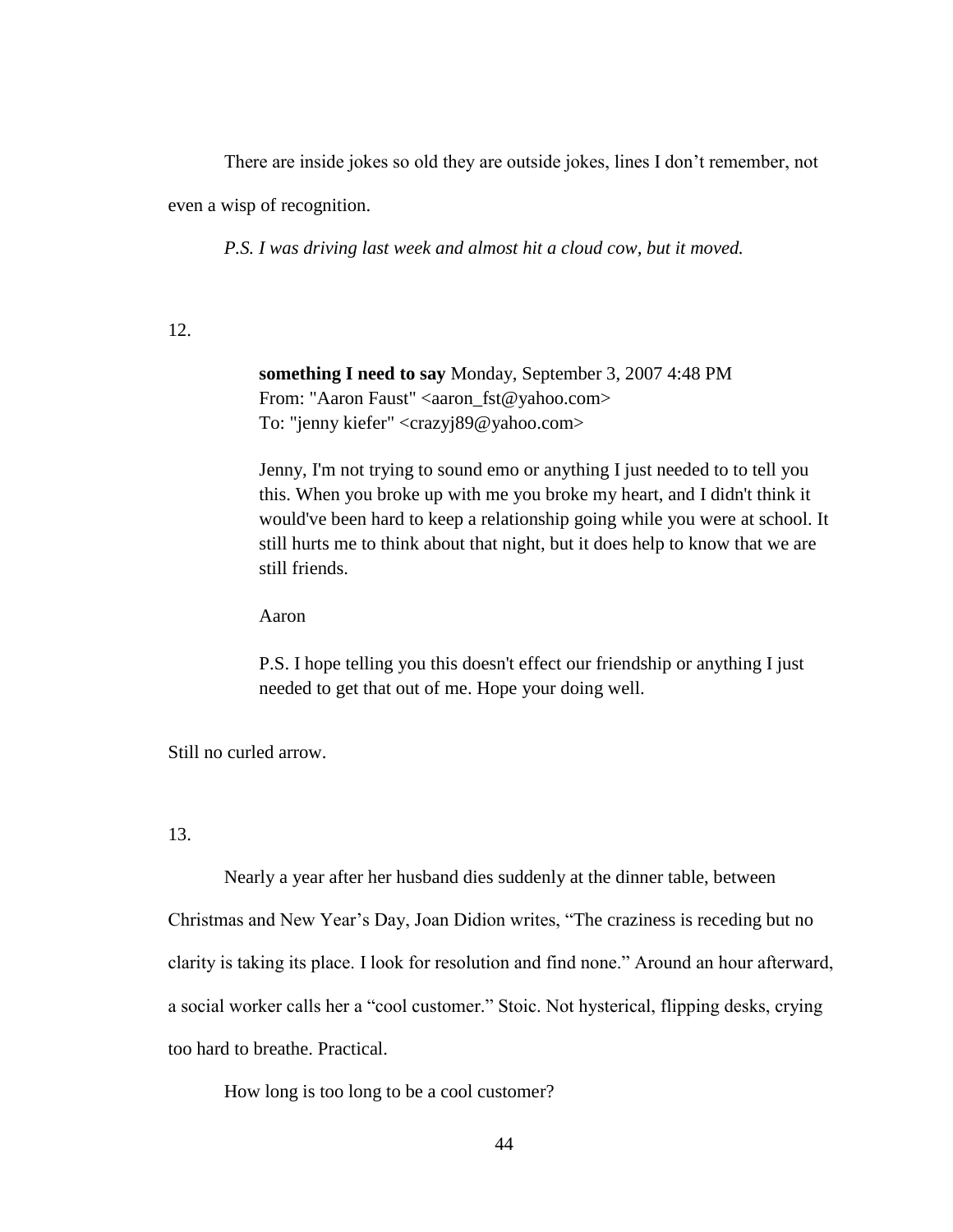Darcy Harris, R.S.W., PhD, FT, states that *abnormal* grief is taking too long. Not converting from an uncool customer to a cool customer in the right amount of time. We are a product-driven society. It is uncouth to be out of commission. You get your three days leave.

In a 1974 special issue of *American Quarterly* titled "Death in America," aptly chosen for the December issue, Phillipe Aries writes as if he is a time-traveling anthropologist, writing from thousands of years from now: "The laying out of the body is the beginning of a series of complicated and sumptuous rites. We open the casket "to restore to it the appearance of life." Cemeteries are "adorned with monuments intended for the moral edification of visitors who are more tourists than pilgrims."

But this is exactly it: I am laying out your body for my own moral edification. I am asking for my own personal gain: Is there a right way to feel? Am I a tourist or a pilgrim? Is opening this casket of nearly five years bringing you back? Making you undead?

*The life of the dying man is compressed into this small space and this short moment, and, whatever kind of life it may be, it is then the center of the natural and supernatural world.*

I have been writing this essay for months. I have saved these puzzle pieces for last, the pieces where I must explain myself. There has been no tipping point, no moment of clarity to force me to emotion. This expression of mourning has produced no grief.

Didion: *Because the reality of death has not yet penetrated awareness, survivors can appear to be quite accepting of the loss.*

Aries: *Death is the place for the realization of self.*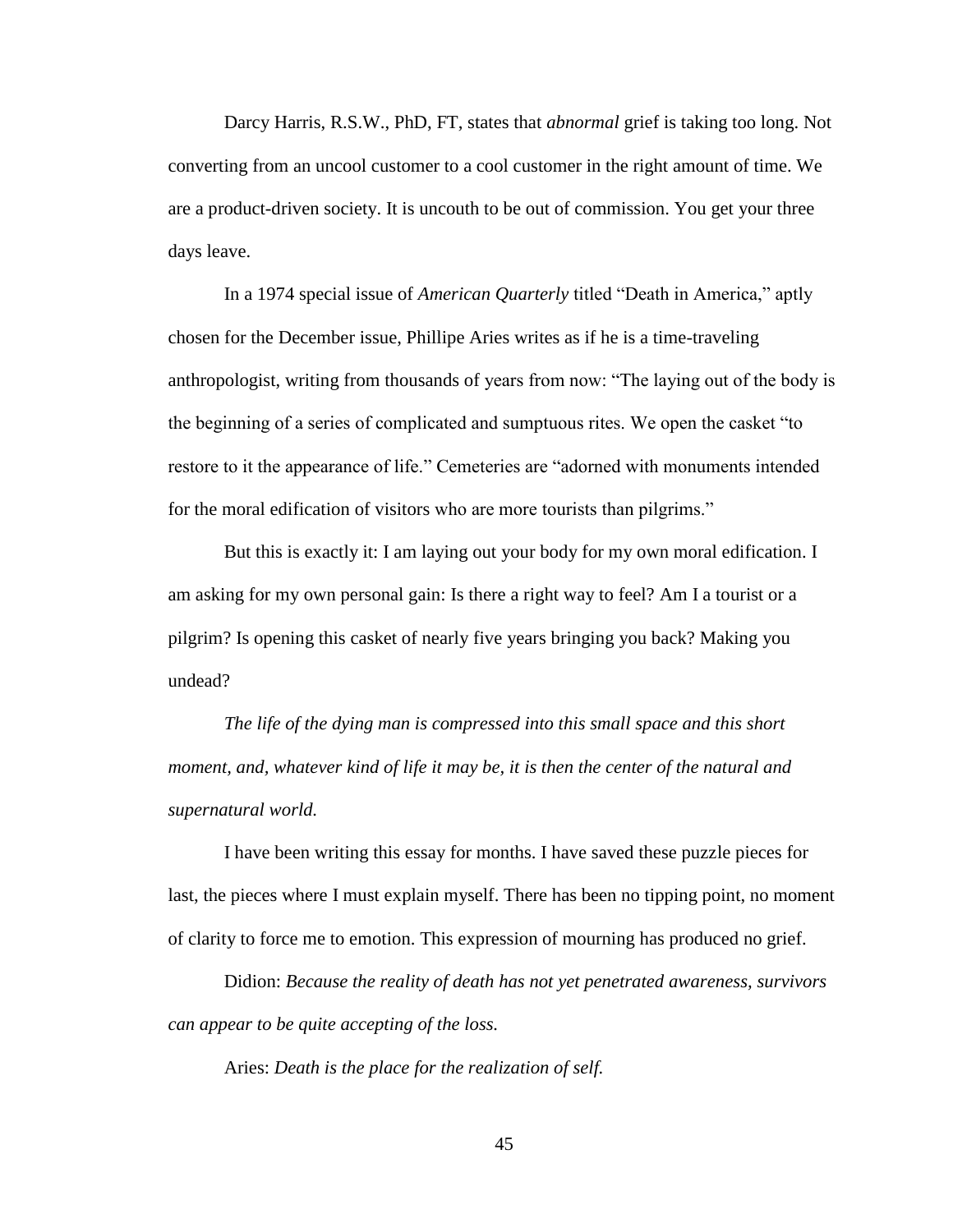If I am honest, I am not writing this to honor your death. This is a selfish exploration. This is my poking a needle into my veins, trying to parse out pain. Is there a right way to feel? Is my non-grief acceptable? If we believe Lyn Loftland: "Grief refers to what is *felt*, mourning to what is *done*." Can I therefore satiate my conceited desires? I have *felt* no grief, but I have *mourned* through writing. But have I mourned you? Or have I mourned my own lack of grief?

## 14.

There are, then, two ways to die badly: one consists of seeking an exchange of emotions; the other is to refuse to communicate.

What had always been required by individual conscience or social obligation is now forbidden; what had always been forbidden is now required. It is no longer correct to display one's grief, nor even appear to feel any.<sup>5</sup>

#### 15.

Nearly two years after your passing, another former classmate passed. A rumored overdose.

Her funeral became an unintended class reunion, a gravitational center, a black hole pulling former schoolmates in to her pink coffin, the color of a belly-ache soother. The coffin is open; her face is over-powdered, caked in foundation. She does not look like she is sleeping. In small cups around the open coffin were Sharpies, silver and gold; guests meant to write their condolences directly on the coffin.

<sup>5</sup> Philippe Aries, "The Reversal of Death: Changes in Attitudes Toward Death in Western Societies" (1974)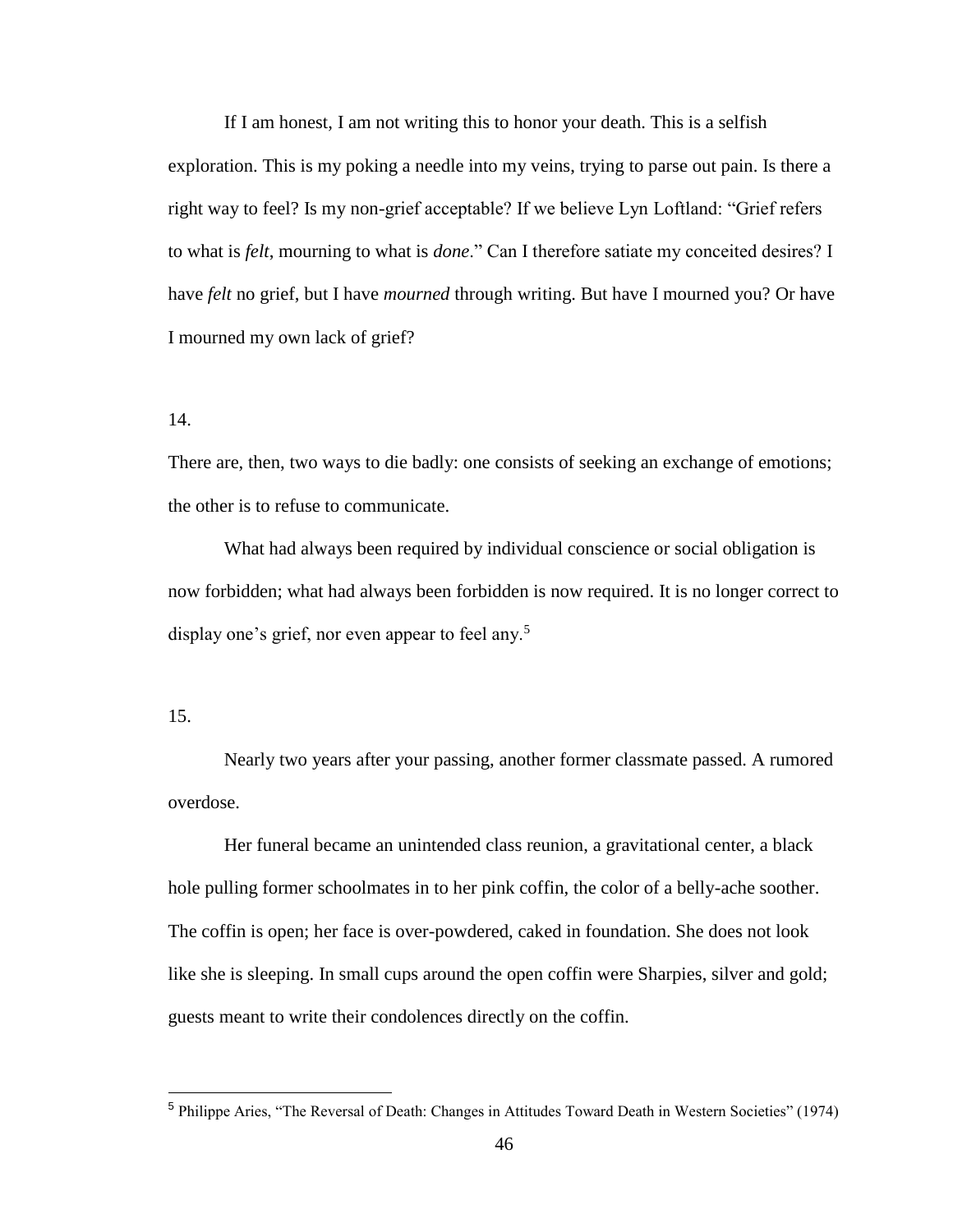## THE GUEST BOOK IS EXPIRED.

*I will miss you girl you were my best friend always had my back.i love you girl.rest in peace.* 

Please restore the Guest Book to share in the life story. Permanent restoration of this online tomb of wounded memories, only \$79.99.

But her condolences are buried with her.

# *If you died today, where would you spend eternity? In the ground.*

What to write on the coffin of the youngest corpse I've seen? Of the short girl who choreographed Cyndi Lauper songs in my parents' living room in 1998? One week before Christmas, I must make this decision. There are no preprogrammed suggestions to scroll through. No form letter, Jane Doe, with the name left blank. No expert condolence How To guide.

#### *In loving memory of a wonderful person. We will love you and miss you always.*

In the short days between her death and her wake, another unintended reunion occurs in a department store, another classmate. Her face is wet, red, swollen. I am stone faced, the cool customer. She tells me that our former classmate stopped sending messages in a text conversation. They assumed she had fallen asleep.

In the hallway at the wake, there are corkboards on easels, photographs tacked by tiny pins, some holding two or three at once. The night before I searched through my parent's house for a photograph to contribute. But scouring only found images from a birthday pool party, a host of snapshots of pre-teens in bathing suits. There was no room for the single acceptable photograph, cropped to show only head and shoulders. Someone has created a slideshow of images. In the vast, carpeted room hosting the coffin, it loops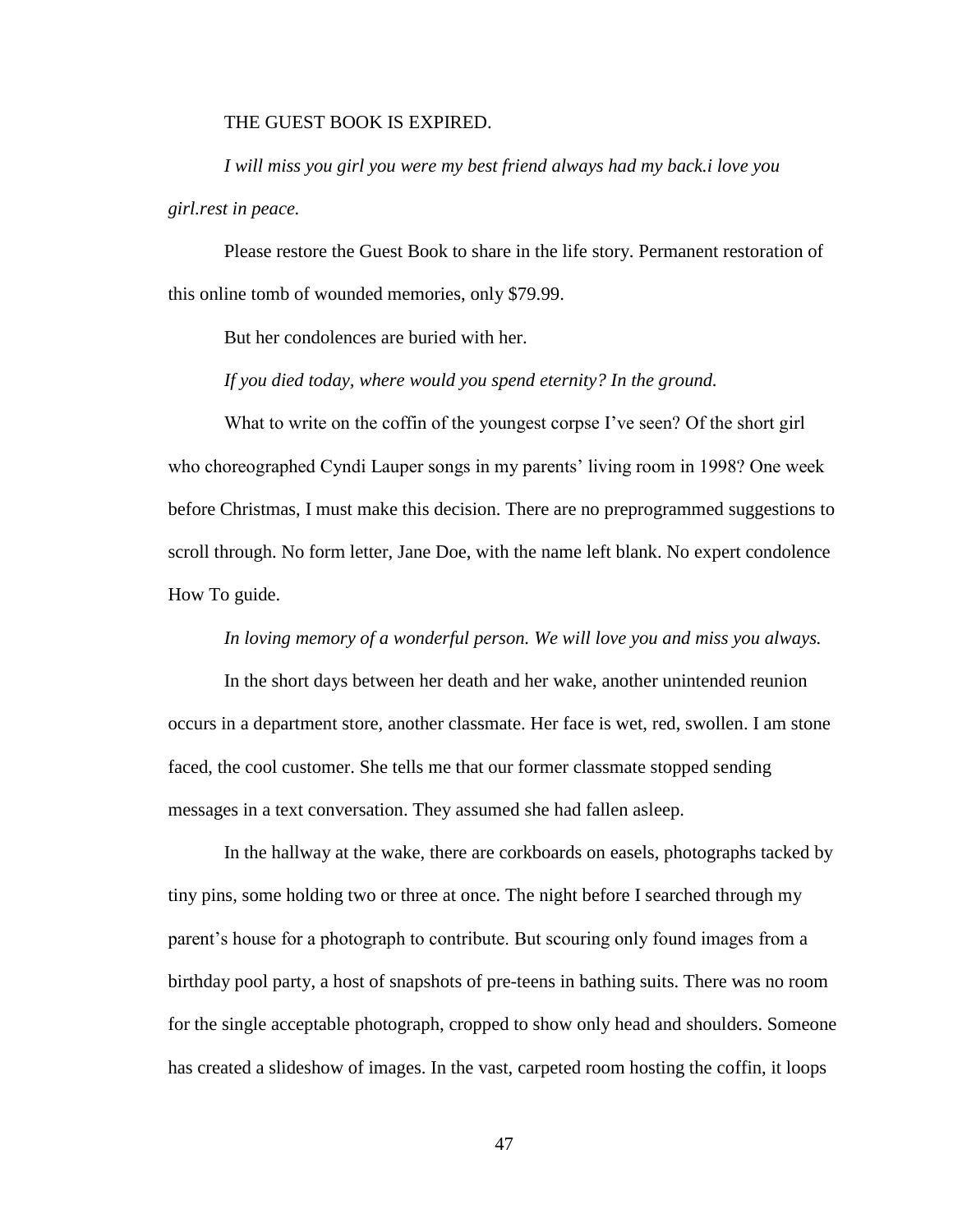through her life, childhood spliced with adulthood, as former classmates make pained small talk, ignoring the pink elephant in the room until there can be no more talk of college, of our pitiful income, of our still living just a few short blocks from our elementary school. But everything disintegrates when we arrive at our former classmate's death.

"It's weird," we say. We avoid those who are crying, those who are not here on the pretense of premature, nostalgic obligation to attend the funeral of our first classmate gone. We rearrange. We repeat this conversation like a speed dating ritual. We avoid her mother until we leave.

As I write this scene, one among the number of personal deaths I can count on my fingers, the uncomfort, the weirdness, the can't-quite-place-my-finger-on-it feeling returns. My body temperature drops; I reach for a thin blanket. I am slightly less than a cool customer. But I don't need a blanket for *you*, cooler than cool.

I do not remember what I wrote against the lipstick tomb, but I signed my name.

16.

What is this newfound virtual rubbernecking, these public archives in which people speak to the dead. What purpose does it serve those who post on my deceased classmate's still-active Facebook page? For them to address her directly, to showcase photographs of her tombstone, to tell her, "*I miss you. I still think about you daily.*" These gestures are, obviously, for the bereaved and not the departed, a goosebump-inducing public shrine, her unaltered profile photo like an embalmed mummy. In lieu of flowers, of gifts, we offer words.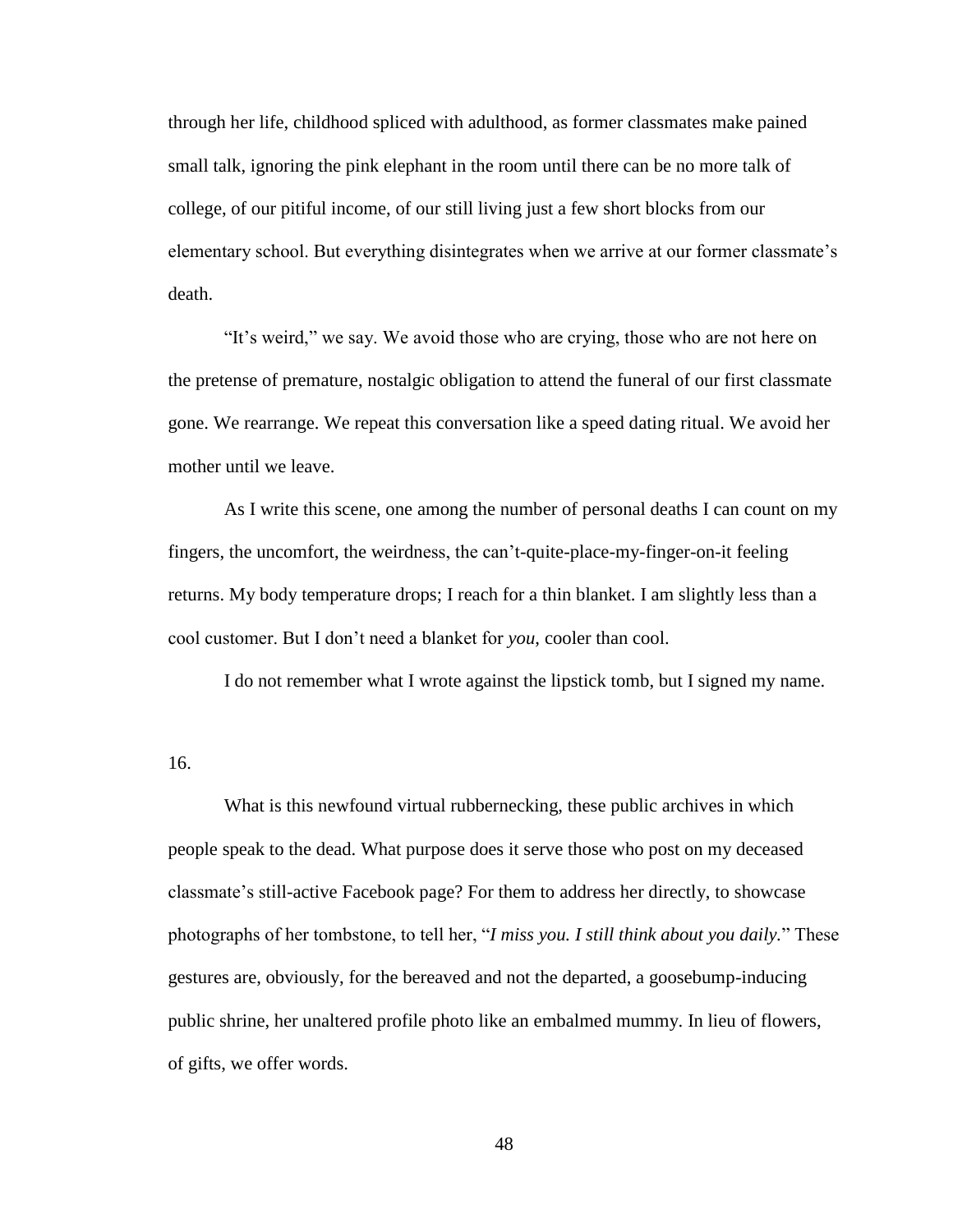*So in the United States they have devised the plan of putting the body in a neutral place, which would have neither the anonymity of the hospital nor the excessively personal nature of the house. Like a hotel specializing in dead guests. It is not the dead who are being glorified, but the dead transformed into the almost-living. Our fairy fingers have given him back the appearance of life.<sup>6</sup>*

After you died and your own Facebook page was not yet removed, I could pick out pieces I had missed. At some point between the last time you sent me a personal message in September 2010, you had met someone else and were engaged. On your mortuary forever posted, your paid-off guestbook, she wrote, nearly two years after your death, another puzzle:

*R.I.P. Aaron i love and miss u deeply until we see each other again, ur always in my heart babe <3 you always and forever! I love and miss my Fiance Aaron Faust ? always. im sorry i never got to say goodbye :-(*

Why wait two years to write this message? Virtual rubbernecking turned up no information about this (former? new?) girlfriend. Search results circled back.

Accompanying the message is a photo of you kissing her. Both of you have your eyes closed. Clip art is superimposed over the picture. She has captioned it: *The Night U Asked Me 2 Marry You! <3*

17.

However, there is a danger that this literature, that is both moralistic and polemical, will lead to a false interpretation. By suggesting either commercial

<sup>6</sup> Philippe Aries, "The Reversal of Death" (1974)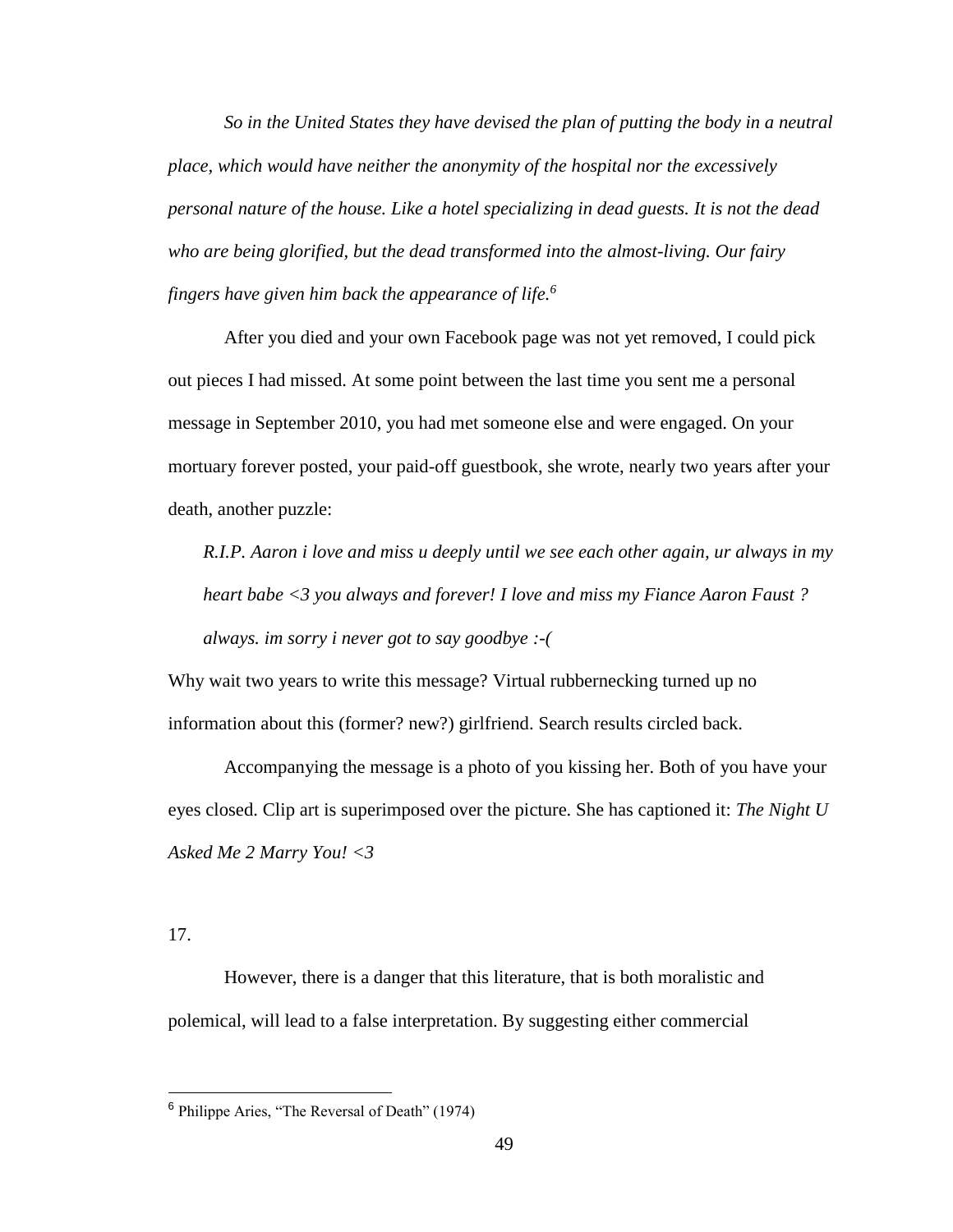exploitation and pressure of interests, or a perversion of the cult of happiness, it conceals from us the real meaning, which is the denial of the absolute finality of death and the repugnance of physical destruction without ritual and solemnity. This is why cremation is so rare in the United States.<sup>7</sup>

18.

Inside the bear, visibility is limited to four dark-colored mesh panels: the eyes and nostrils. Fur-covered foam boots, double the size of my size seven-and-a-halfs, only allow waddling, wading, like kicking through plasma, through ecto goo. The belly protruding, a hot air cloud hovering in the absence. The gloves, which must be visible and identifiable in every photo, ate my hands. Blessed without a sense of smell, I did not have to suffer the stink of greasy sweat and stale body odor combined with floral sprays of Febreeze. I may not be able to determine if dairy has soured or if a gas leak is one match away from exploding the house, but at least I did not endure two thirty minute tours of nearly blindly waddling through county fairs in a cloud of a bodily bouquet.

Tracing the highways of Kentucky, we traversed the map through the summer, the bearskins zipped tight in their cases, containing their likely stench, until we suited up for our tour of county fairs. In Paducah, we arrived in the early afternoon to perform for a group of children from very young to old enough to know better, who crowded around, tugging on the costume. My hands stood, visible, in the air as a little boy shouted, "I can see someone inside! They're fake!" An older boy followed too close, said he was the "body guard," that he was making sure the other kids didn't mess with us, the same kid

<sup>7</sup> Philippe Aries, "The Reversal of Death" (1974)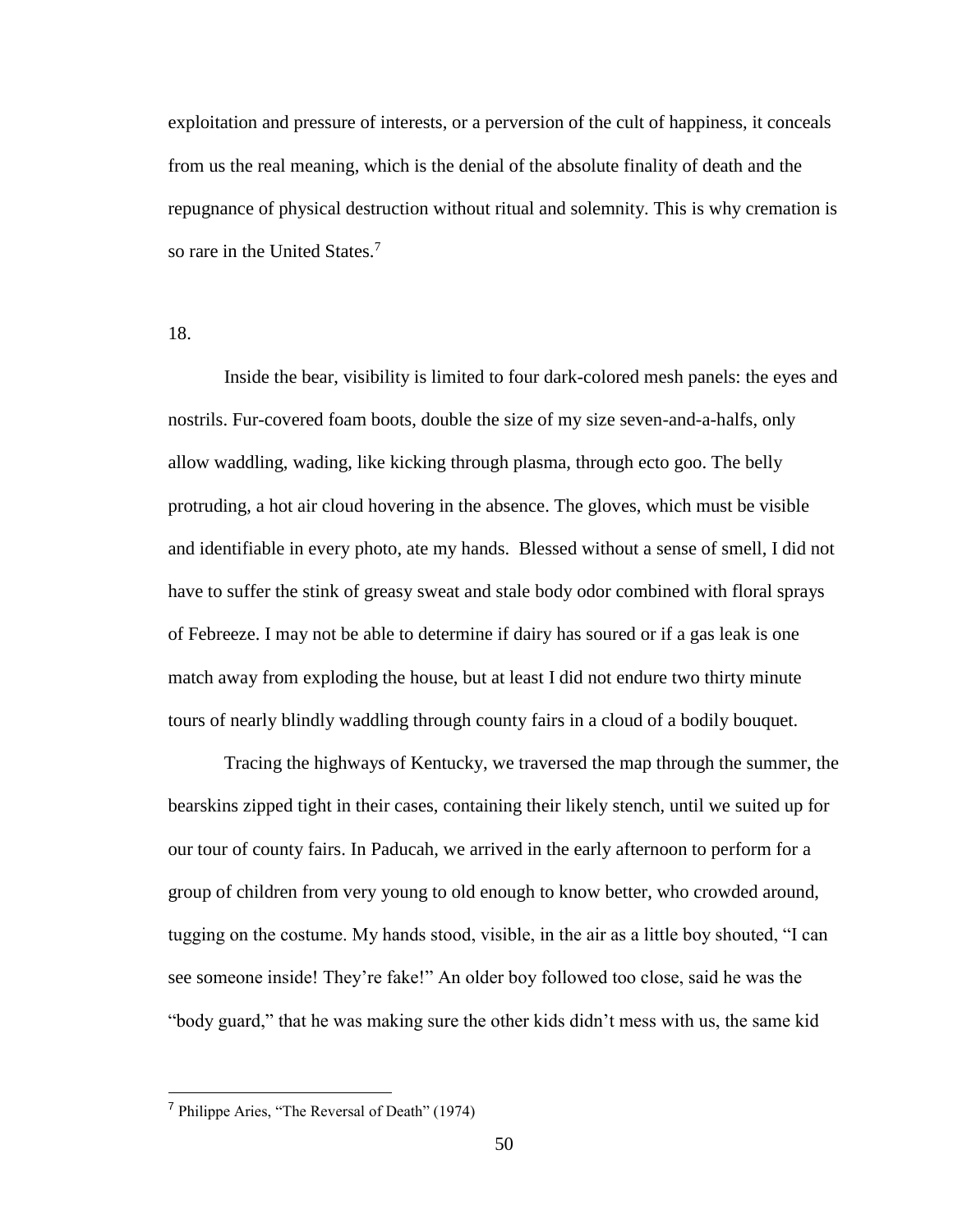who attempted to pull off the bear heads. I don't remember tears, but I'm sure some were shed on either side.

Too many fairgrounds were near cemeteries, both vast tracts of land scarcely populated. A morbid view from the top of the ferris wheel, the rows of gray slab were the same every time: old and dotted with plastic flowers. If our trail on the red and white lines of the map was unclear, headstones were the X we needed.

The same carnies poked their heads from water-gun games, between oversized, barely-sewn stuffed rabbits and cartoon characters. Squabbled behind their chrome counters, they negotiated ping-pong balls, thrown at their island of goldfish bowls. They collected our prizes at every stop, a varied color of an empty vessel: a floating, plastic cylinder with a threaded middle. A theme-park wallet.

"I'm getting these for my kids," one said.

In a southern county, we parked behind horse stalls and walked through patches of straw to the fair itself, the paper clip, miniature ferris wheel and spinning rides on hard dirt. That day I was the bear, the wife bear with the bow. You were the handler. In my haze of sweat, through the nose holes, you lurched in front of me, swinging a punch at a teenager, a beefy boy who moved suspiciously in our direction.

"I just wanted to hug the bear, man," he said. "What did you think I was going to do?"

"You know exactly what I think you were going to do," you said. *Tackle. Tackle is the word you're looking for.* Was this defending my honor, my bones, the very crushable bear head? Should this be it, the memory of memories, the one to make me crack? Or should it be when you bought a drink for me and placed it in the cup holder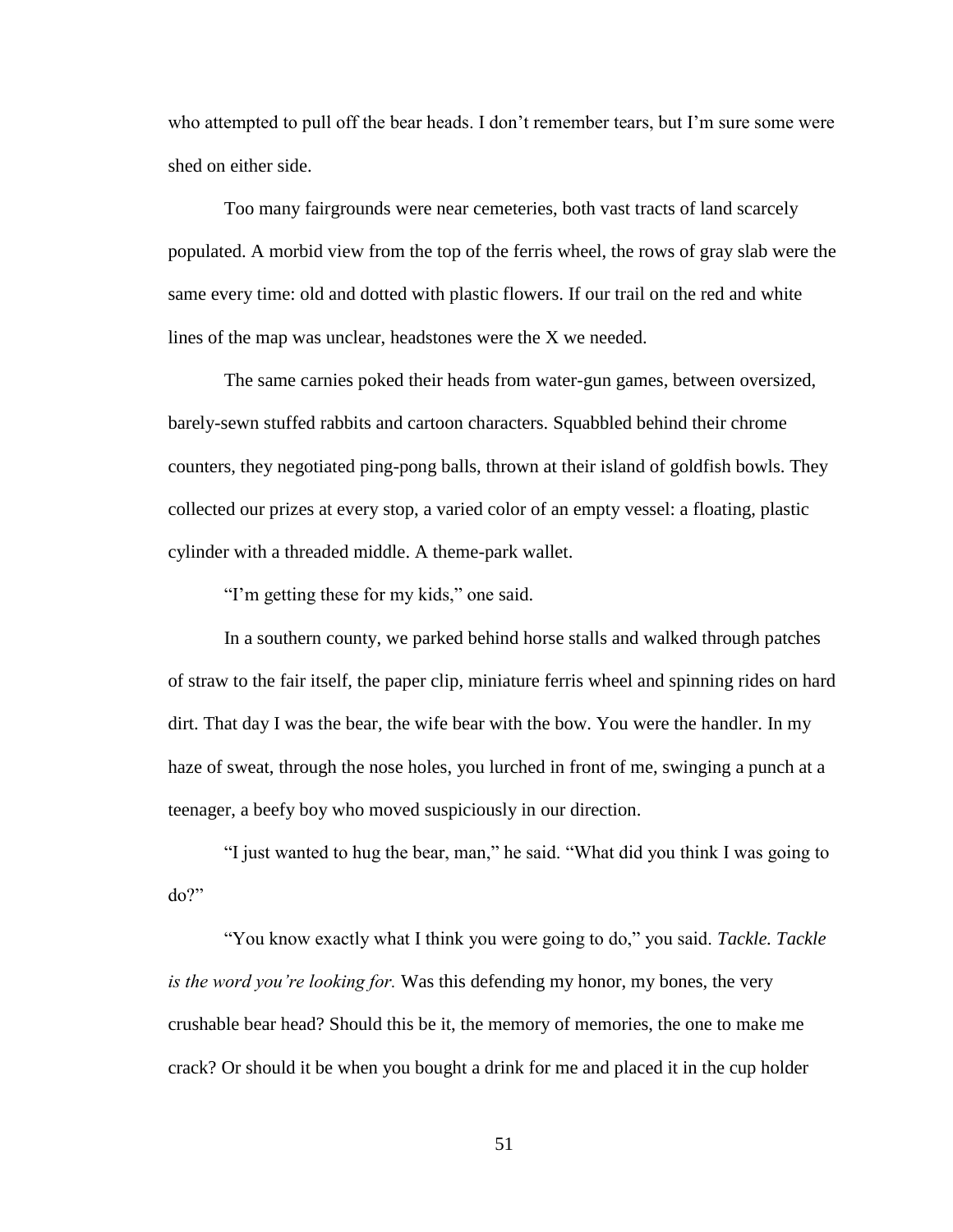while I slept in the van? When I woke up, we were stopped. Our supervisor, our driver and always-present older adult, asked while you were out of the vehicle, "You know he likes you, right?"

Or should it be that moment when your fidgeting transfers to me, still in my car, still dropping you off at your parent's house? But now I am the one pinching the skin between my fingers, the one examining the dirt on the floor mats. The moment I told you that I was going to school two hours away. I didn't think it would work out, with the distance. My excuse for not being able to say *I don't like you like you like me.* But we can still be friends. Email pen pals.

Or is it a coin flip between the last two messages I uncovered from you, Facebook comments post-engagement, pulled from the tomb of my former email?

**Aaron Faust commented on his status.** Monday, August 23, 2010 9:47

AM. Aaron wrote: "dont worry hes goin to Afghan and hes goin to end up as screwed up in the head as me"

**Aaron Jackfrost Faust commented on your photo.** Sunday, February 27,

2011 11:18 PM. Aaron wrote: "Wow you are beautiful"

They aren't the moments.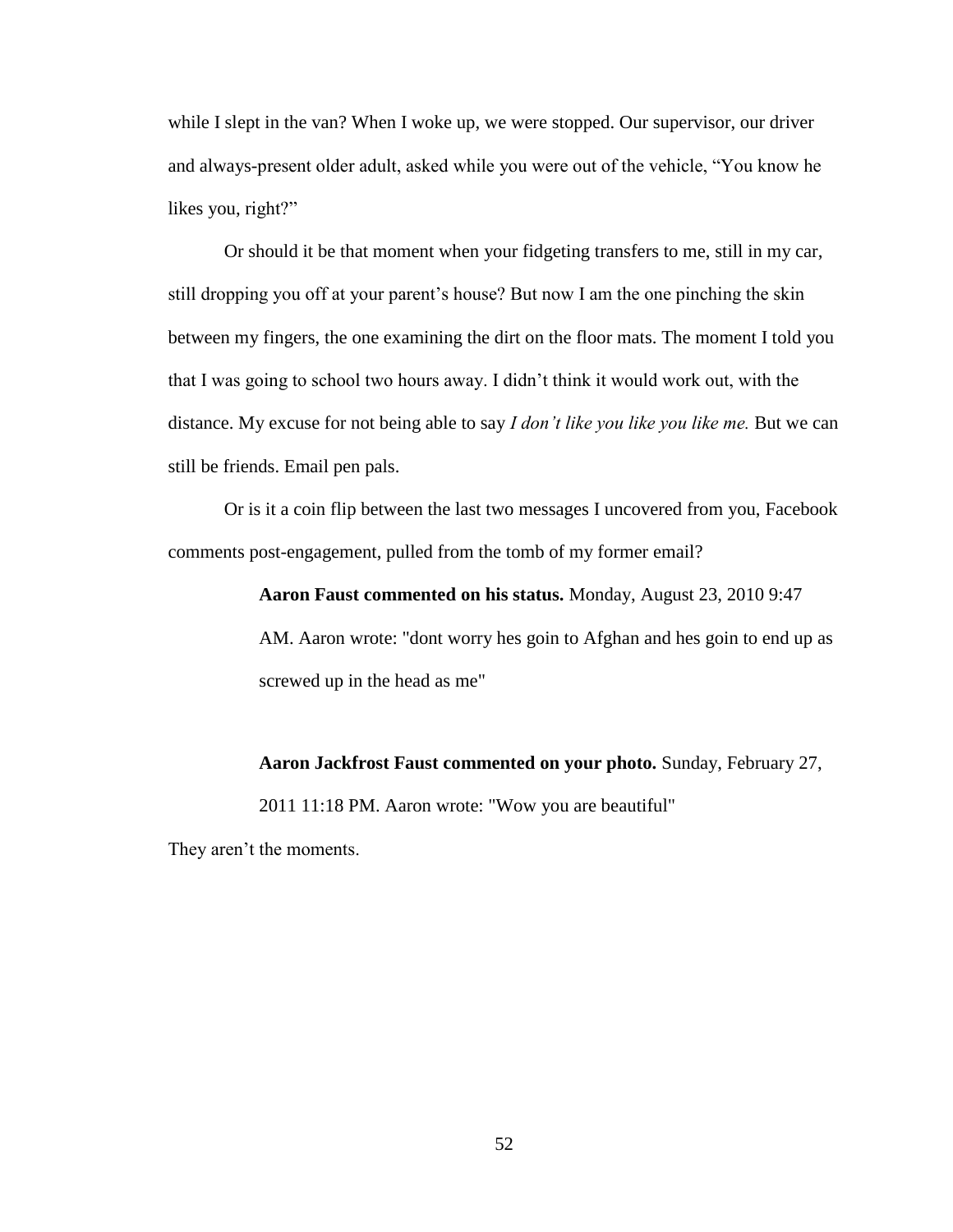# CHAPTER IV

# PLUCKING FEATHERS

For our biweekly book club meetings, my co-leader, Megan, and I parked across the street from the jail in a small parking lot with a single street lamp illuminating a circle of pavement. We locked our belongings in our cars, everything except our keys and our books. The Warren County Jail houses both men and women, albeit segregated, both state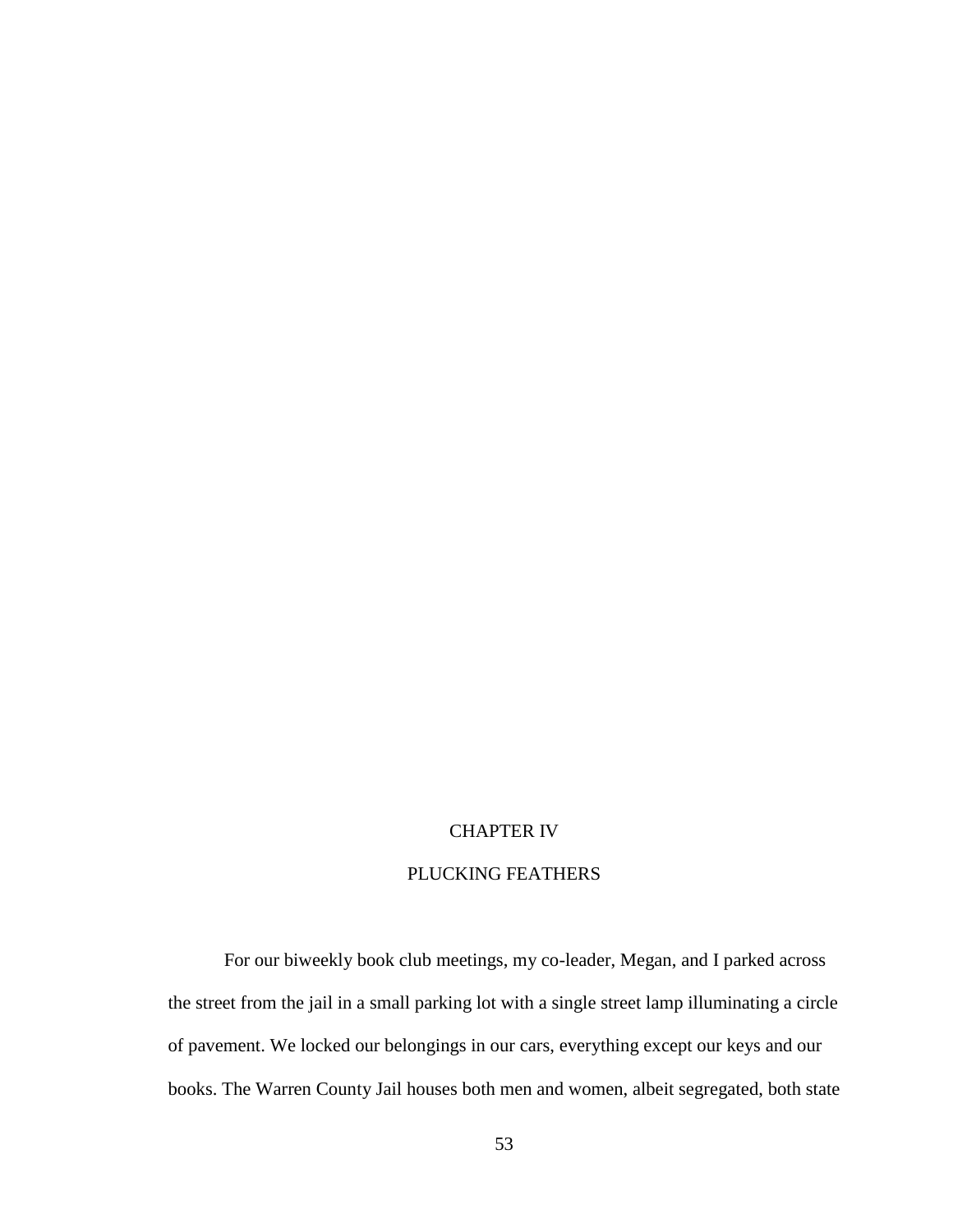and federal inmates, a point of contention for the women in the book club, who claimed that in times of capacity or scarcity—too few beds for bodies, too few pillows for heads—federal inmates were treated like women and children on a sinking ship, a higher priority.

The brick building—squat, square—looked like a school, the same equally-spaced slate letters above the front door, a set of railed stairs and a concrete wheelchair ramp leading to the entrance, standard double glass doors. It was located just a few short blocks from Bowling Green's historic center, a square roundabout enclosing a grassy park. The square had quaint stores, a small restaurant of American fare, an independent stage theatre, a law firm—the small town encapsulated at the bottom of the giant hill, Cherry Hall peering down upon this space where students never ventured.

After crossing the street, we entered the double doors and followed a bleached hallway, the walls lined with orange bricks and no windows. We were buzzed into the intake area, where we chatted with the guards while we pressed our lone fingertip against the digital monitor, hoping that this time it would scan, our waved prints straight down, smashed against the sliver of plastic. After several attempts, angling our fingers in precise motions our identities were registered and we had signed in.

Each week an officer led us to the small women's library where the book club was hosted. Under tubes of fluorescent lights we curled through the hallways, the whitewashed cinder blocks blending into the floor and ceiling, a tunneling, antiseptic effect. We passed the men's library: the size of a large classroom, colorful spines lined along the walls, a row of green law books filling the bottom shelves. A chalkboard along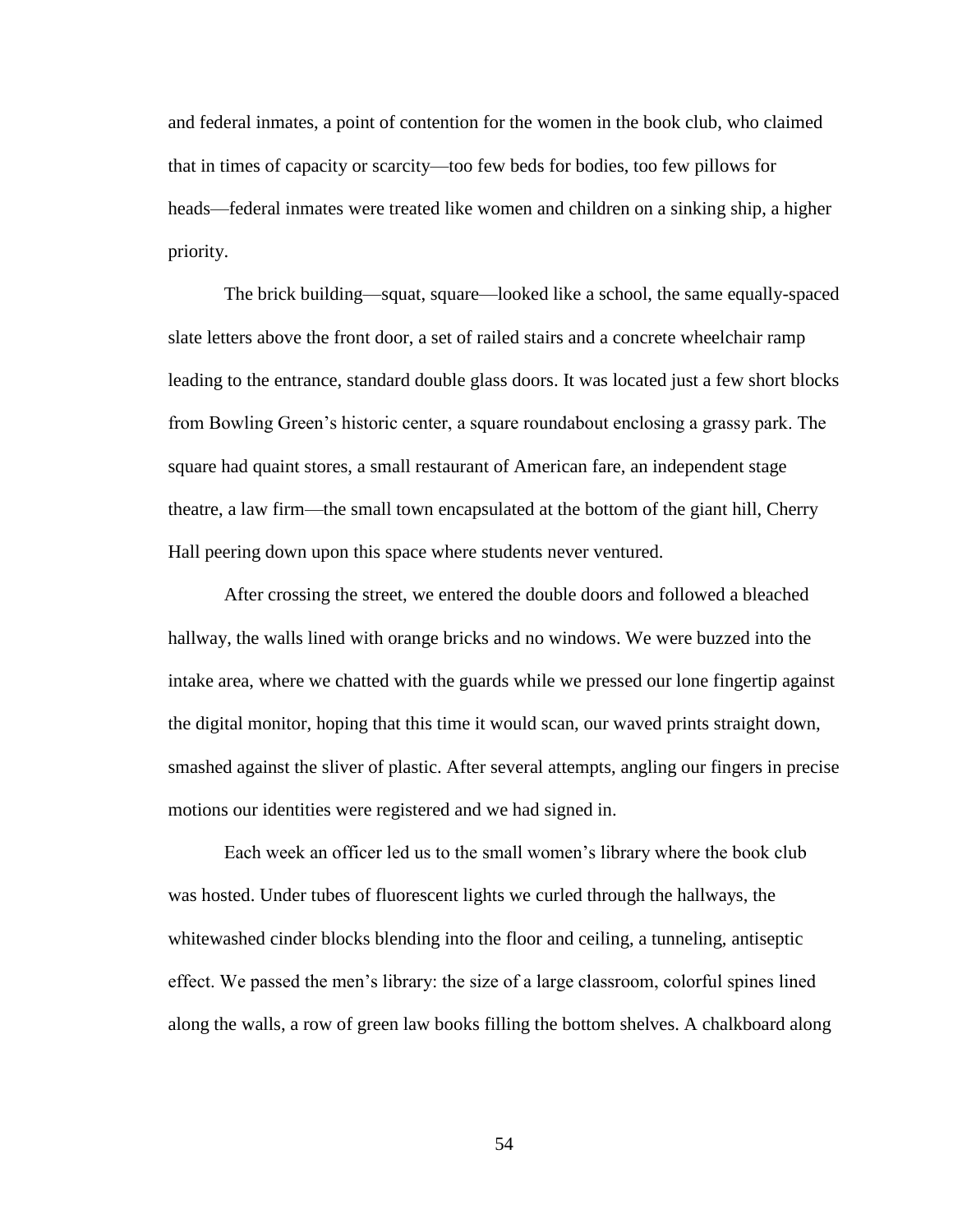a side wall. Chairs with plush, cushioned seats stacked in the far side of the room. Some weeks, men would gawk and holler as we passed.

We followed to the G Dorm area, where a security officer, a woman, sat at a desk partitioned behind a wall of bricks, the same composition as the walls, as if she were defending her castle, her fortress of paper clips and monitor screens. On the floor was a thick ocean of red paint, a moat past which the inmates could not dip their feet. They must stand beyond the red sea.

We were left in the women's library, a space a third the size of the one we passed previously. Red, hard-backed plastic chairs were stacked against the wall, and together, Megan and I began to form a circle, lifting a single chair away, the sharp edges digging into the groove between our palms and fingers. We placed chairs in front of the single utility shelf housing the women's books: a haphazard stuffing of romance novels, past book club titles, worn donations. A beige cabinet—locked—housed their law books. They must ask for the key, as they must ask for so many other things, an official protocol for aspirin.

After a few minutes, the women filed in, led by a guard. A heavy, blue door shut behind her, sealing us within the room. And we began.

#### *The Vagina Monologues*

We inherited this responsibility from two other passionate, like-minded young women, both of whom had graduated and left the county. At a conference in St. Louis, they stood together and described their experiences with the book club to Azar Nafisi,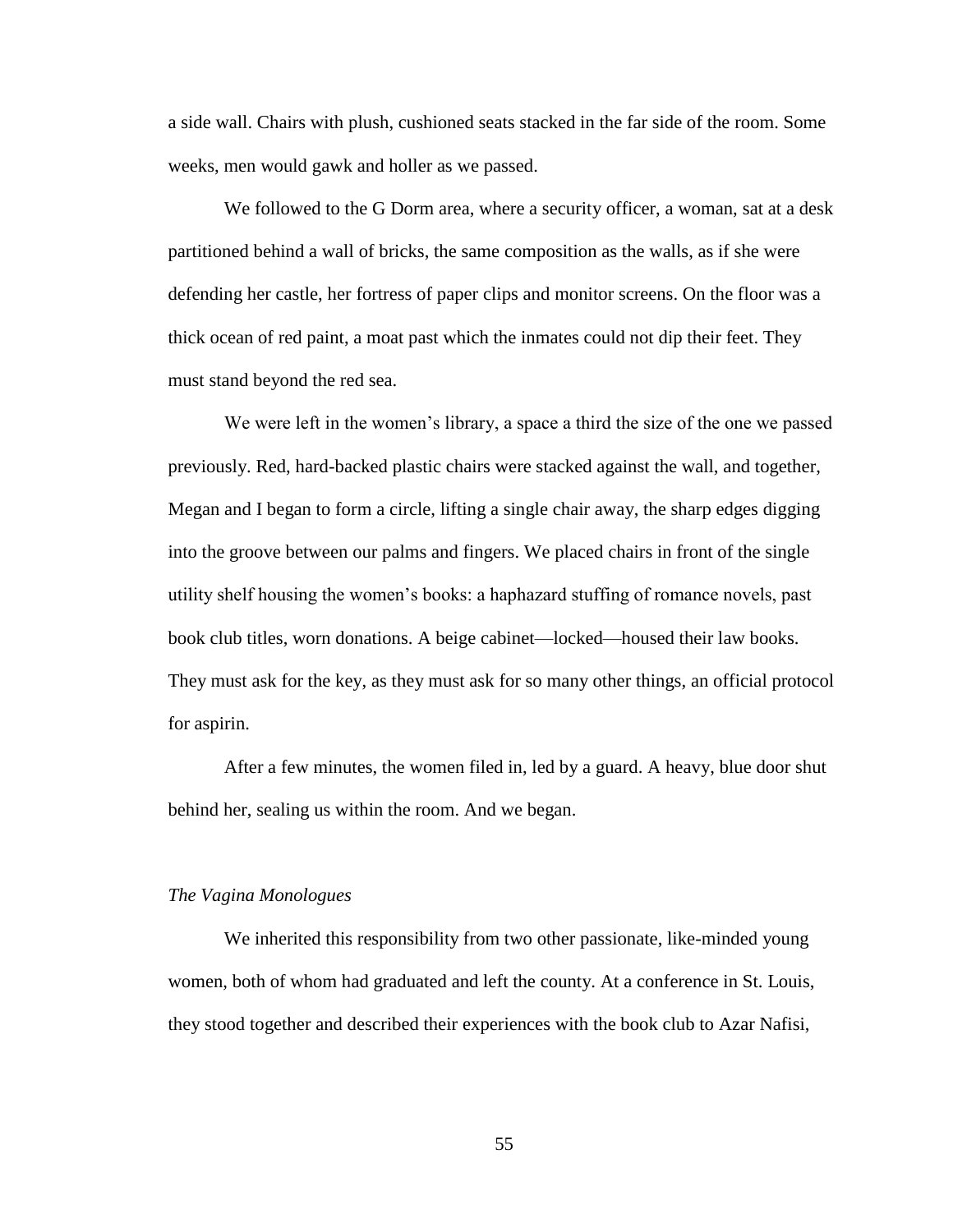who stood at the edge of the stage, away from her microphone, an intimate conversation in the midst of a crowded auditorium.

They invited us to their final session, to pass on the torch. We were told that the club was reading *The Vagina Monologues*, and in a quick sitting, I read and finished the play. The day I arrived for my first meeting, I was informed to leave the book in my car. The woman in charge of approving the book selections had rejected it on the basis that it would "incite sexual frustration." We read and discussed a short story instead.

"Honey, we're already frustrated. Ain't no book gonna make it any worse," one woman said to laughter.

On the miniscule, untidy bookshelf behind the circle of women the number of visible romance paperbacks, the embarrassing guilty-pleasure books heaping thrift store shelves with cracked spines, their covers adorned with sweat-speckled men and swooning women, quickly outnumbered my fingers.

But *The Vagina Monologues* has that word, that dirty, feminist, bra-burning, 1960s word in the middle of the title. Even Eve Ensler admits: "It's a totally ridiculous, completely unsexy word." But it's there, unmasked by euphemism (not *pussy,* not *coochi,*  not *privates*, not even *down there*), promoting its ugliness, its anatomical reminder that is unfit for these women behind bars, as if they have a void between their legs. This book would only serve as a wake up call. This book about pubic hair. This book about genital mutilation and rape.

But these women must play dumb: *There is something between my legs. I do not know what it is. I do not know where it is. I do not touch. Not now. Not anymore. Not since.*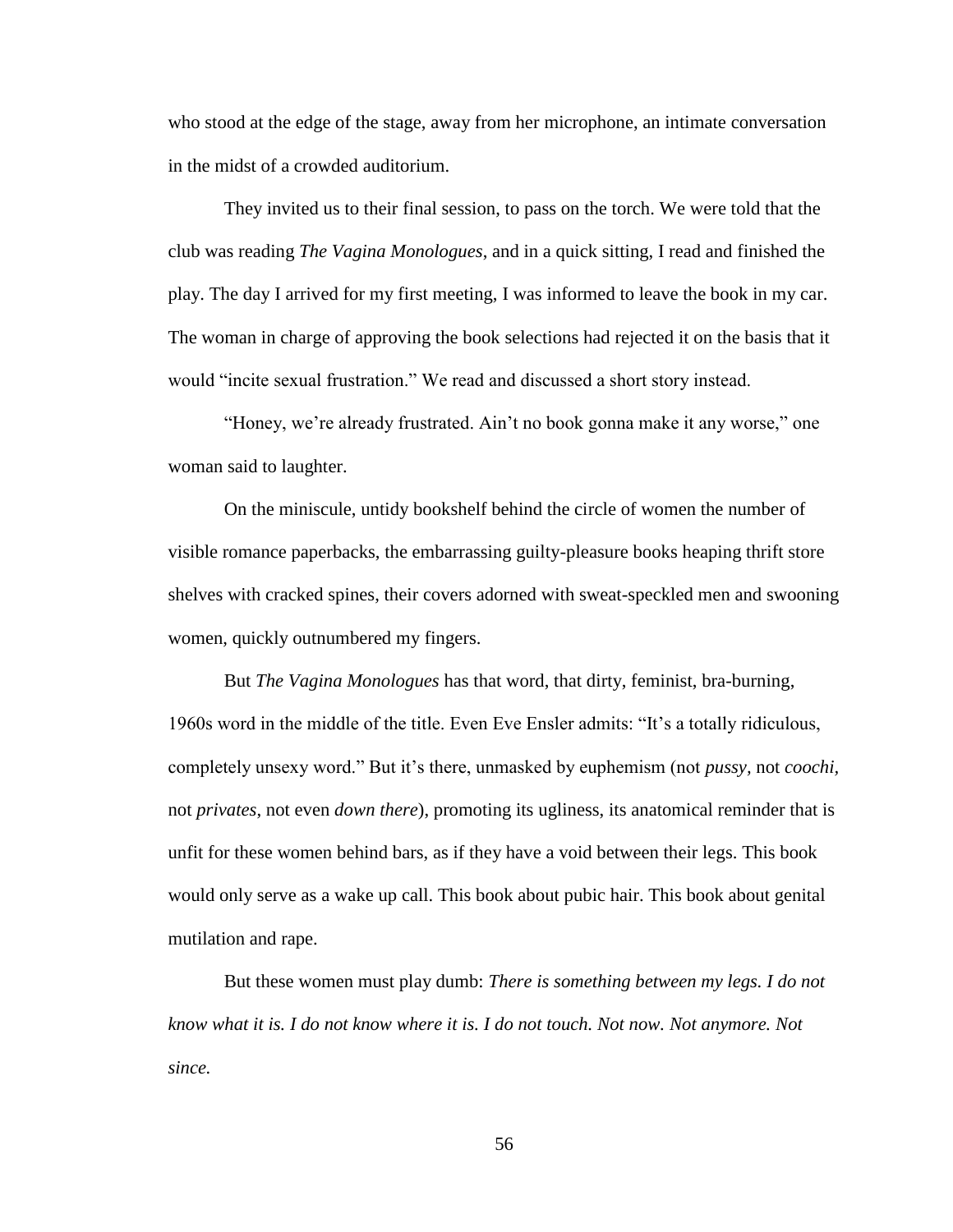So they air their womanly grievances: they are allowed only a miniscule number of pads or tampons at any one time, having to ask sometimes several times a day to replenish. A quiet humiliation on top of embarrassment, on top of damning splotches of red.

"What do they think we're going to do if they give us more than two pads at a time? Do they know something we don't?"

Years later I worked for Dismas Charities, a transitional program for state inmates. My official title was administrative assistant, but my main duties were upholding the rules of the facility—a male-only site which housed 225 residents at full capacity. My experiences there gave me questions too late to ask about the pad rationing: Did they have personal storage space to keep these items? Had there been a prior history of clogging toilets with an excessive number of pads?

"Hate to see a woman having pleasure, particularly sexual pleasure."

### *Little Bee*

Little Bee's story begins the same way as many of the protagonists of our book selections: *The men came and they…*

Little Bee can finish this sentence many times over. *The men came and they destroyed my village. Killed my family for oil, everyone but my sister and me.*

Chris Cleave's novel about a young girl, a refugee from Nigeria whose life is saved by Sarah O'Rourke, a journalist on vacation.

*The men came and they were caught off guard by British tourists.* The men bartered with the tourists, Sarah and her husband, Andrew: your fingers for their lives. A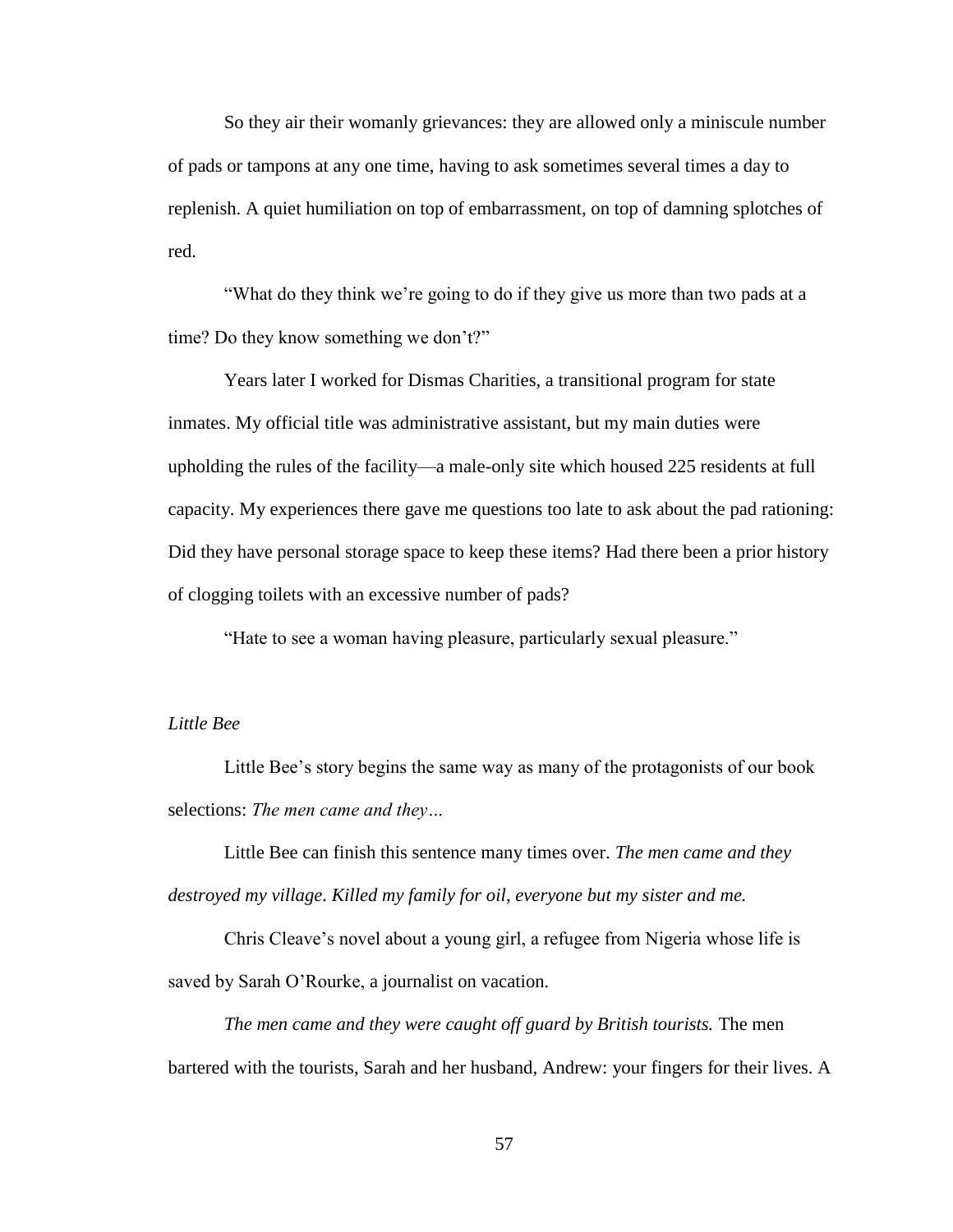sharp blade fell into the sand, quickly stained with blood. But only Sarah's finger. Little Bee crouches beneath an over-turned boat as more blood saturates the sand. Sarah returns to England; days after her husband, Andrew, commits suicide, Little Bee presses the button of her doorbell, recently released from a British immigration center, after hiding as a stowaway.

Although Azar Nafisi says fiction should not be a stand in for our lives, I can't help but finish the line drawing from the dots: Megan and I were the wife missing her finger, dipping only a digit into their chaos. We were the careful women, the ones pursuing our degrees in four years, pressing a single digit onto a digital reader to record our coming—and, just an hour or so later—our goings. My fingerprints are cataloged, probably still, in this database, collecting binary dust. We wandered away from our tourist habitat to give our fingerprints away to a scanner with every visit. But we regained our digit at the end of the evening. Our finger is not buried in Nigerian sand.

The women of the Warren County Jail were the small Nigerian girl, those who hoarded nail polish, who lived in a maze of fluorescent lighting, passing their time reading—often completing the entire book in their boredom while we struggled to reach the allotted page count—let alone set up a discussion—while balancing our other work.

The same over-bright, whitening fluorescent filled the hallways between the dormitories and cafeteria at Dismas Charities, a transitional program for Kentucky inmates within two years of parole. In my role as administrative assistant, I remained mostly attached to my desk, ever-present to a small button which unlocked the door. My desk was part of the offices, removed from the blinding, bleached whites of the hallways;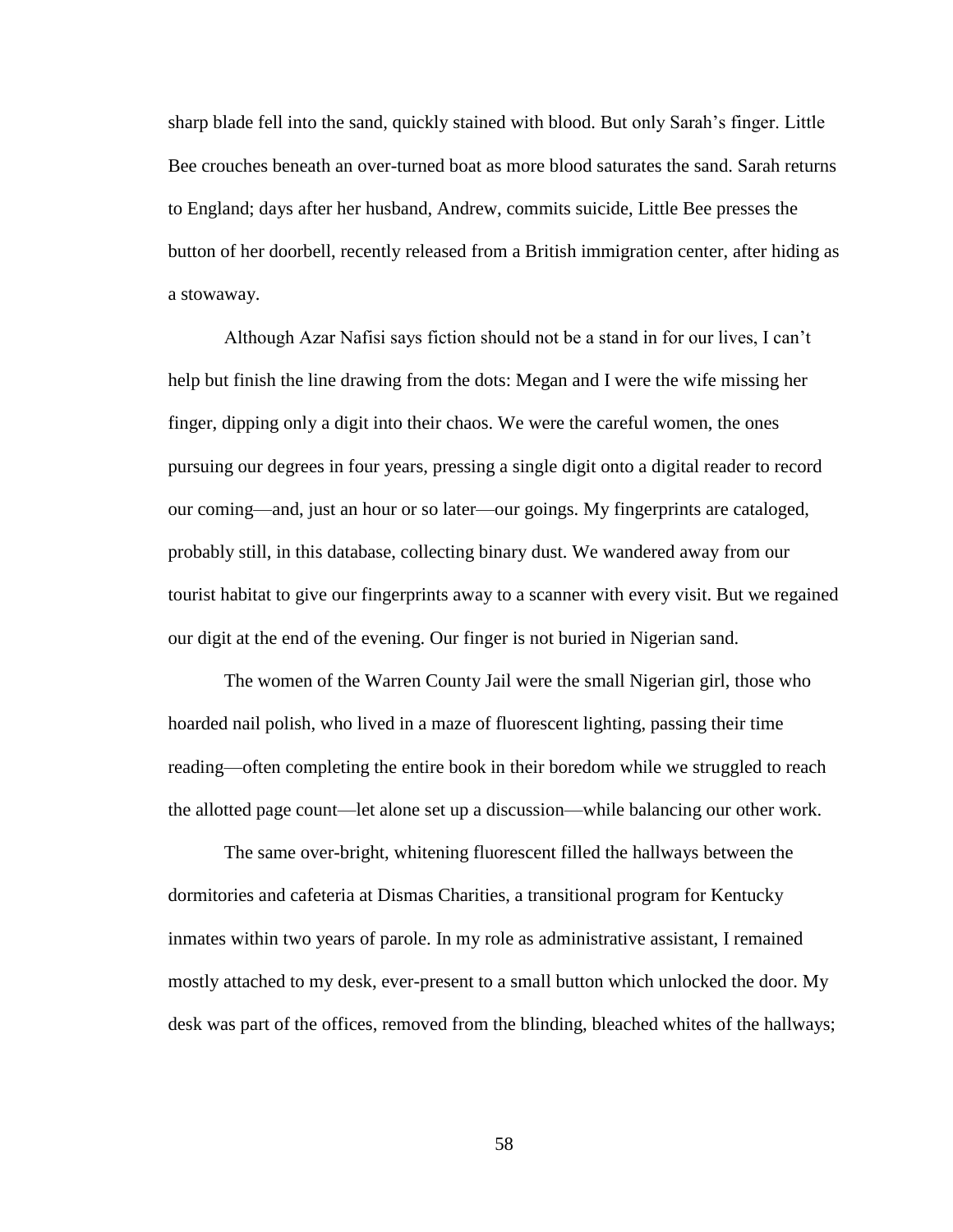instead, my chair rolled over dark-colored carpet, the desk an oversized C shape in the middle of gray and green wallpaper.

There were only three places I frequented: the administrative offices orbiting my desk; the glass-enclosed room where resident monitors scanned fingerprints, the ins-andouts of the building; and a small meeting room beyond the disciplinary room where I distributed handwritten envelopes filled with dirty bills and coins. Though I had been given a tour of the facility, in the two years of my employment, the majority of the space remained a secret, a maze beyond the door separating the administration from the residents.

Even amidst the other staff, years my senior in their positions, I had more power: access to the internet; down time enough to read whole books on a computer screen facing away from the security camera; the ability to turn away residents, to disallow their entry through the self-closing door between the fluorescent, sanitized white and the cushioned carpet.

All this minute power, my upkeep on black and white. Measuring TV screens diagonally, gauging whether the expanded past the 15-inch mark. Plucking candy, canned ravioli, and crinkling chips from packages, leaving in their place an annotation of what had been removed and the coordinating rule. No exceptions except per the director's intervention.

I counted stained t-shirts stuffed into stretched plastic trash bags—sometimes instead a series of crushed cardboard, fifteen dollar postage stickers affixed in the corner—dropped at the side of my desk days after a new resident's early morning and long ride to the facility, well past the map line of acceptability at 15th and Portland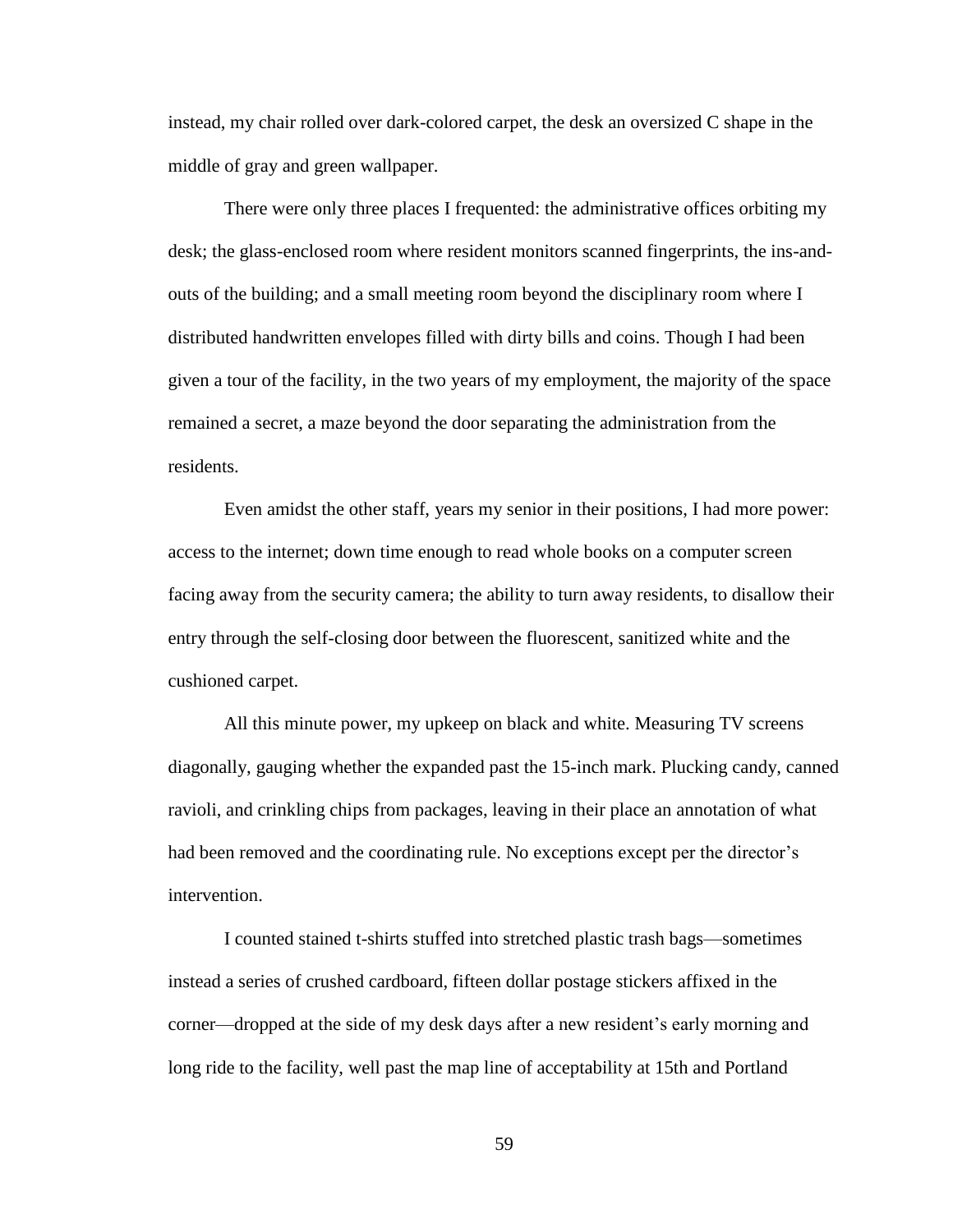Avenue. After counting, still in the square, beige garb of the state, he must decide, must stoop and dig, must pick out which twenty tops he wants to keep.

"Tops include anything you wear on your torso," I'd say, pointing to the property list and stipulations, as if it could make the number seem less arbitrary.

The excess bagged, I ventured into the fluorescence to store the tagged bundle behind more locked doors, into a cramped cabinet to be taken back.

\* \* \*

Too often we veered off topic in Bowling Green, focused not on the fiction but on their isolated lives inside the grayed walls. The book club became a safe place, a place where—even if nothing but hot air would or could be produced—they were able to speak their frustrations. Their stories became their own myths, their own fiction; with no way to verify their stories, or to understand an alternative perspective, we could only trust them, give them our mirrored outrage, give them our *yes, and…*

The tallest tale being the pregnant woman. The fable unwound: the women were now unable to leave the jail to earn their state pay because one woman got pregnant, apparently while outside the facility, perhaps cleaning rubbish from roadsides. From my perspective, years later, I question how this would happen. How would they slip away from guards, to burrow and moan in a ditch, in sandy gravel? Or was it beneath overgrown grass, the tips bunched with seeds ready to drop? How weren't they heard in their throes by the guards? Did she bite her lip to keep from calling out? Did he clench his hands into pale fists? Surely they were quick, in and out, back and dressed, their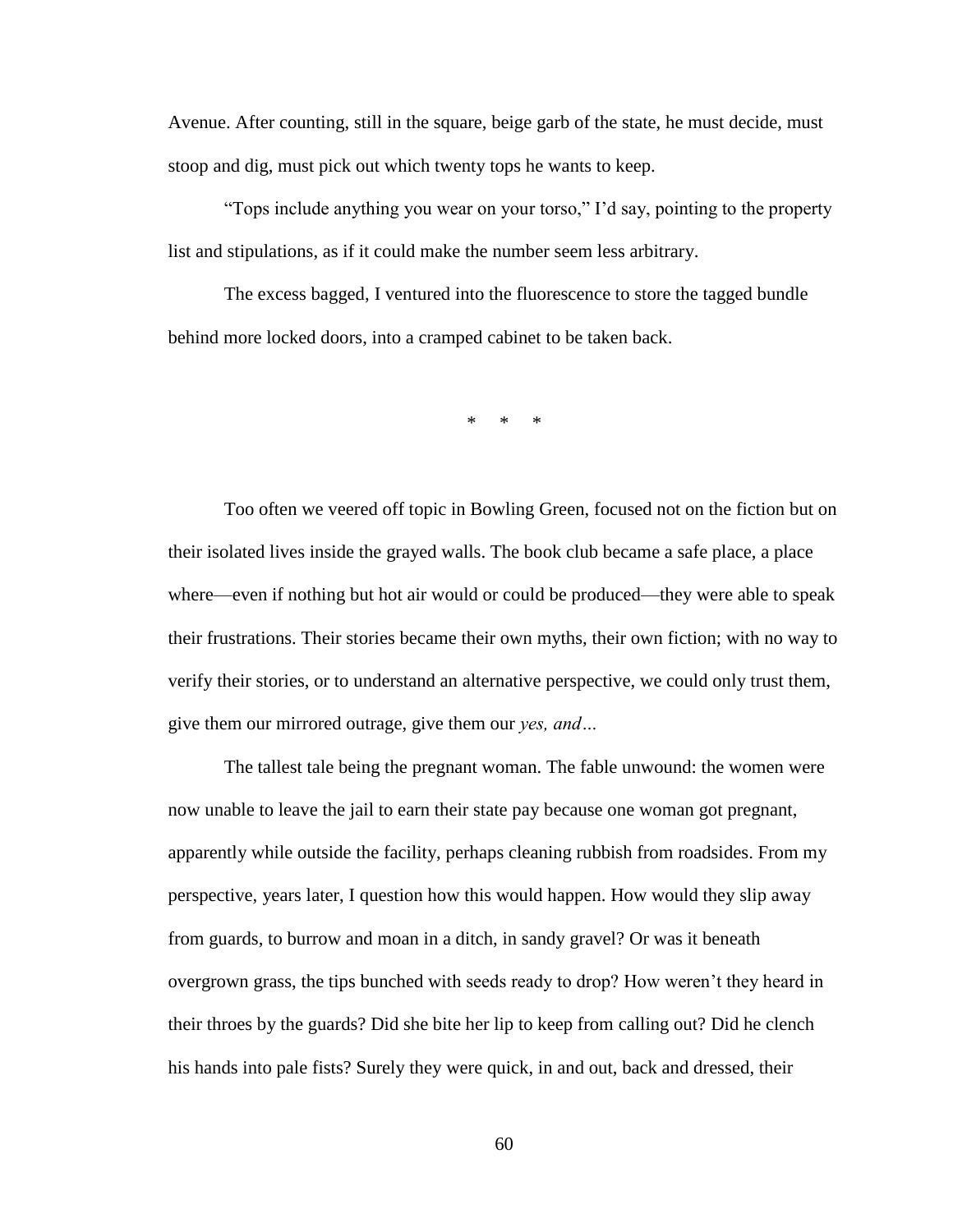sweaty lust mistaken for elbow grease, eyeing each other between head counts. Was this a woman they knew, a face, a name? Or was she herself a telephoned fairy tale, a whispering of vague gossip, the story slightly morphed with each retelling.

These are questions I cannot answer; likely questions the women telling this story could not answer. But whatever the tall tale, be it fabrication or truth, the result was this: the women could not leave the jail for work. Instead, they worked in the kitchen or the laundry, always second place to their male counterparts. Only allowed to feel fresh air in the yard, never by the roadside, always the same metal diamond cage, the same patch of clouds, the same everything.

And more horrors: there was the frugal woman—an employee—who oversaw the kitchen. This story begins: this supervisor wanted a raise, and she thought she could earn it by saving the jail money, by instructing the women working the kitchen to purposefully cut corners, to stretch the boundaries of what constituted a meal, to skimp even with a fully-stocked kitchen.

They described "chili". "It was sad. It was like a pool of spiced water with three beans," they said. "And this lady, she wouldn't let us add anything to it. No meat, not more than this one can of beans, even though we got ten cans on the shelf."

A co-worker, another woman, refused to serve it. In our hard-backed, red plastic circle, the women said the last time she served the men an unsatisfactory meal, she was met with a broken jaw. One look at his meal and he curved the plastic, sliced through the air, food plopping onto the floor as the tray came up and into her chin, the bone cracking, becoming displaced. "Ain't no way she's going to serve this so-called chili. Three fuckin' beans."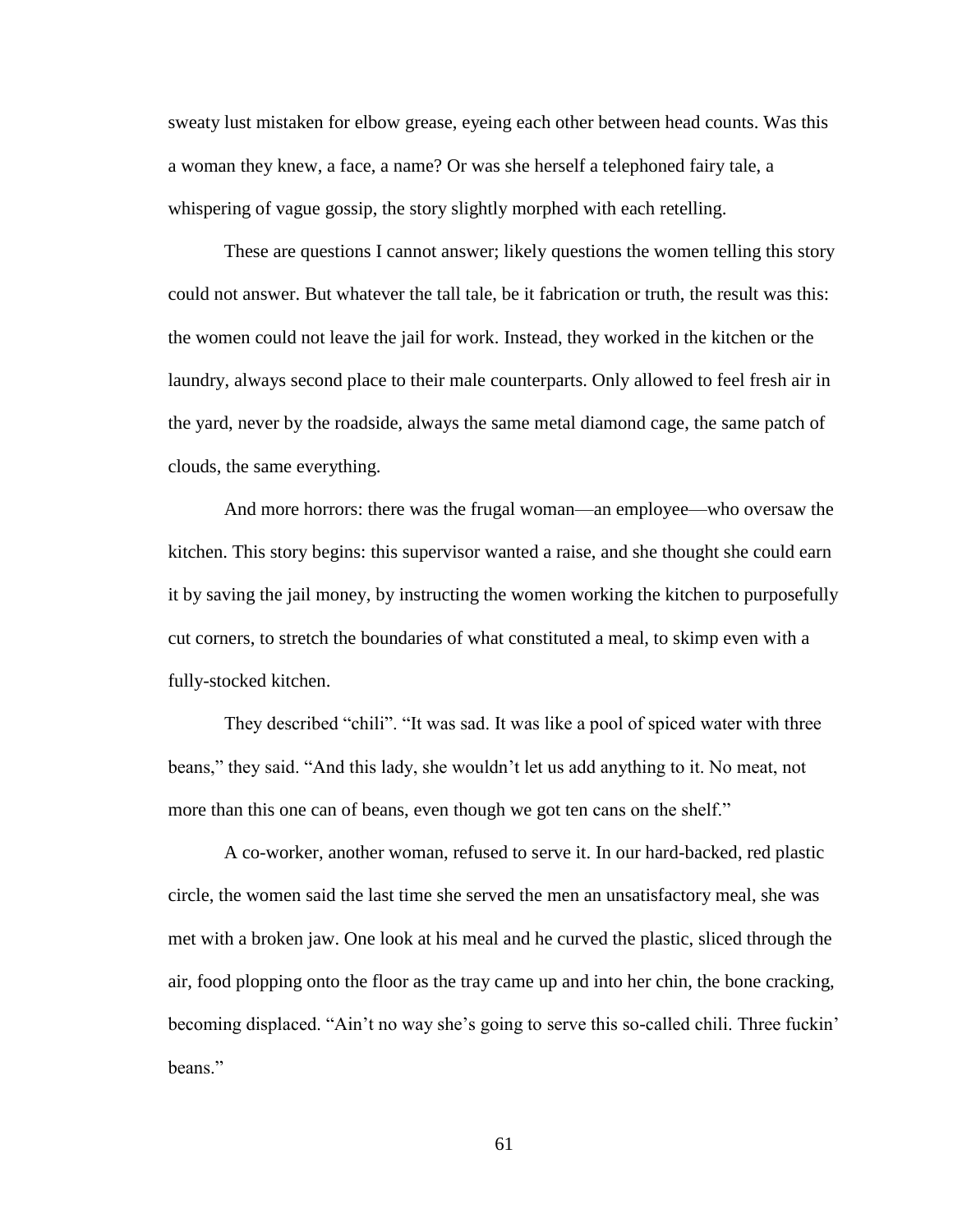\* \* \*

At my interview in October, after a few months of unemployment, I sat in the conference room where I would soon stuff envelopes with two fives, two ones, two quarters, and two nickels for hours, once a month—the residents' measly pay for a month's work. In my interview, I discussed my "passion for inmates' rights" after my time leading the book club at the Warren County Jail, my desire to continue that work, to create another book club and literacy program.

Two months later, I began my main work, training with a woman who was retiring after decades. Although pip-squeaking and eager, there could—and would—not be a book club at Dismas. I looked to a separate facility, Diersen: my minute power would create an imbalance, the perception of favoritism for those residents in the club. Neither the company's budget nor my peanuts of a paycheck could afford a complete set of books to distribute. I never submitted applications to the few grants I researched. After a few short months, it was tabled, where it gathered dust for the remainder of my twoyear stint.

#### *As I Lay Dying*

In hindsight, this was a mistake. I'm not sure how this one passed the censures of the Women's Studies department, who provided funding for the books provided they could be argued to have value to a gender studies reading, let alone the censure at the jail.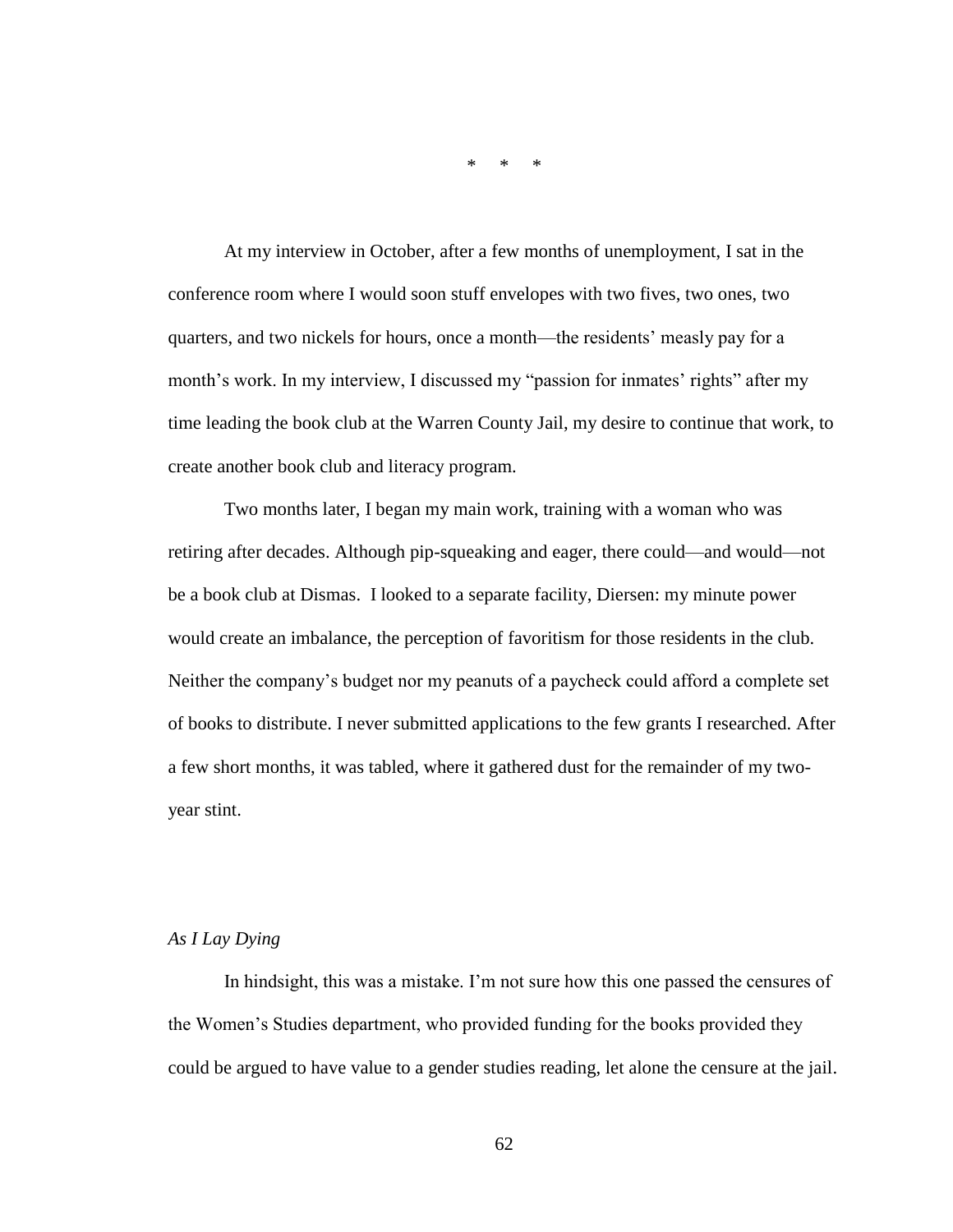I'm not even sure why we thought this title would work, in any sense. Faulkner in the midst of cooped-up women? A long tangent about an insane family trek through earth, water, and fire to bury one of the only characters they might relate to?

The meetings were sparse and quiet. A woman who showed up reported that a woman not in attendance had hurled the book across the room, yelling for it to go fuck itself.

\* \* \*

In our roundtable in Bowling Green, the women raged at confiscated shampoo, soap, nail polish.

"They probably take it home for themselves," they said, side-eyes toward the guard at her C-shaped desk outside the door.

Megan and I nodded, able to produce neither verification nor the plucked toiletries. We could do nothing but mask confusion, never pressing, never asking, never knowing as I'd know five years later. Was there space? Had the containers broken in transit? Had anything been removed at all? Was there something other than malice, than conspiracy?

I don't believe these women had motive to lie to us. But even with my miniscule authority as an administrative assistant, I entertained supposed sore backs, sprained ankles, junk legs for the coveted bottom bunks. In a space I did not inhabit—and in fact never saw—the residents logged into a computer portal to send messages to staff, to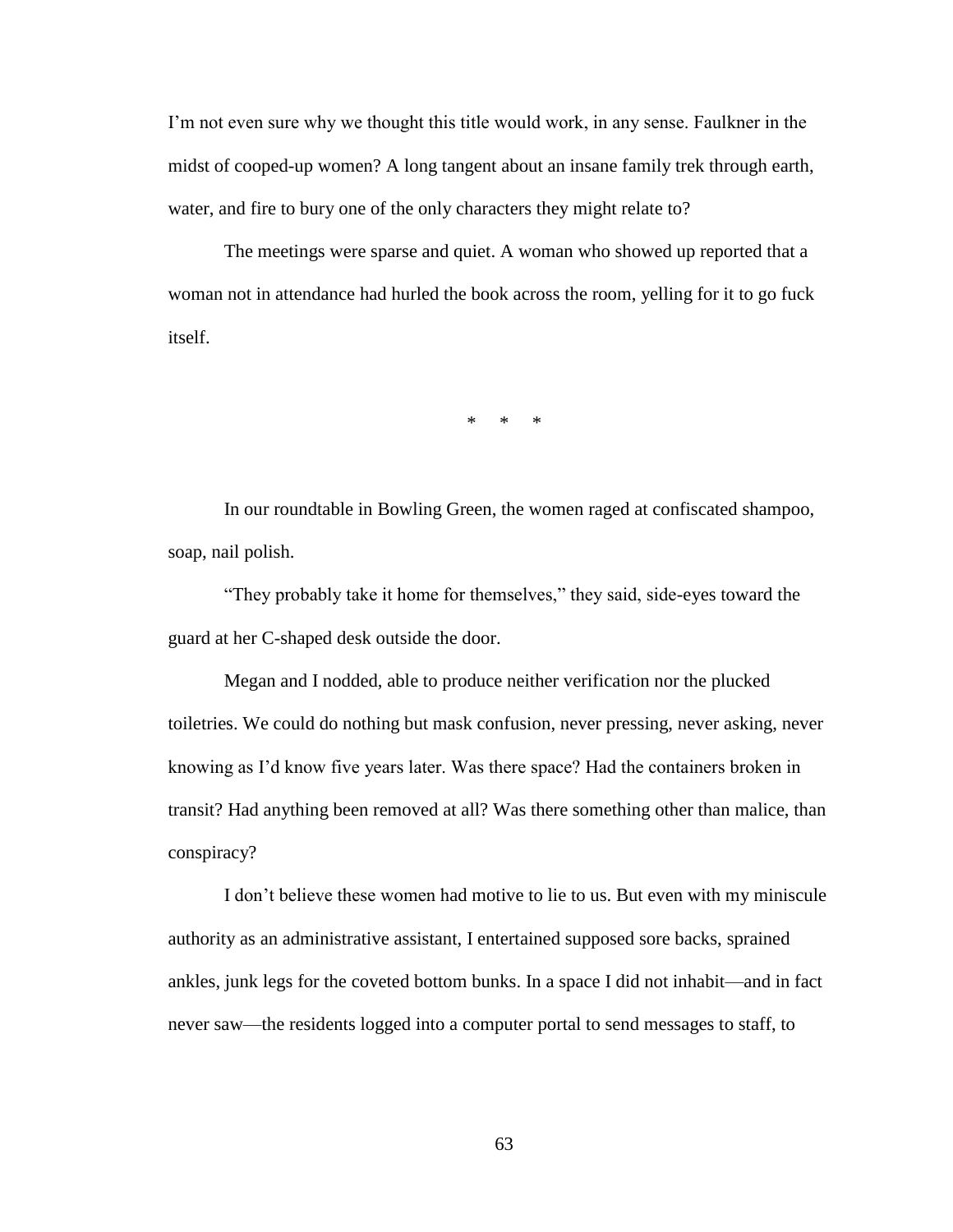complain in all capital letters about the missing items in their packages, to plead for rubber rules—almost every request ending in a masked NO.

"You must be a very sad person to take my son's money order," a parent sniped on the phone. Her voice poked through the earpiece like pinpointed daggers. She had sent a money order over the maximum amount of seventy-five dollars, and it had been marked return to sender, sent back the next morning inside the white plastic bin with the rest of the mail. Apparently it had not made it back.

In my most fluorescent, clinical voice, I neither confirmed nor denied. I repeated the postal service's steps to trace a lost money order.

#### *The Women of Brewster Place*

Upon re-reading this book as the late spring weather jumped from warm to blazing, the scene that pierced me (just two days after fifty are killed in a gay club in Orlando) was the climax of the novel, in which Lorraine, a gay woman, is trapped, caught like a mouse in the unlit alley near the brick wall that separates Brewster Place from the economic hub beyond. Five men surround her, press her knees into the concrete, and cram a discarded paper bag into her mouth as they take turns raping her, leaving her crumpled against the clay until the morning, where she finds a stray brick as she crawls to the bustle, to the drunk at the end of the alley, who she bludgeons to death: Ben, the always-intoxicated caretaker, of Brewster Place and of Lorraine, who often visited him to talk. In fact, she was headed to Ben's basement apartment that night. This scene haunts my sleep as it does the residents of Brewster Place, who see the light-skinned girl in a green and black dress, pleading in the dark alley. Some imagine the girl is them, even if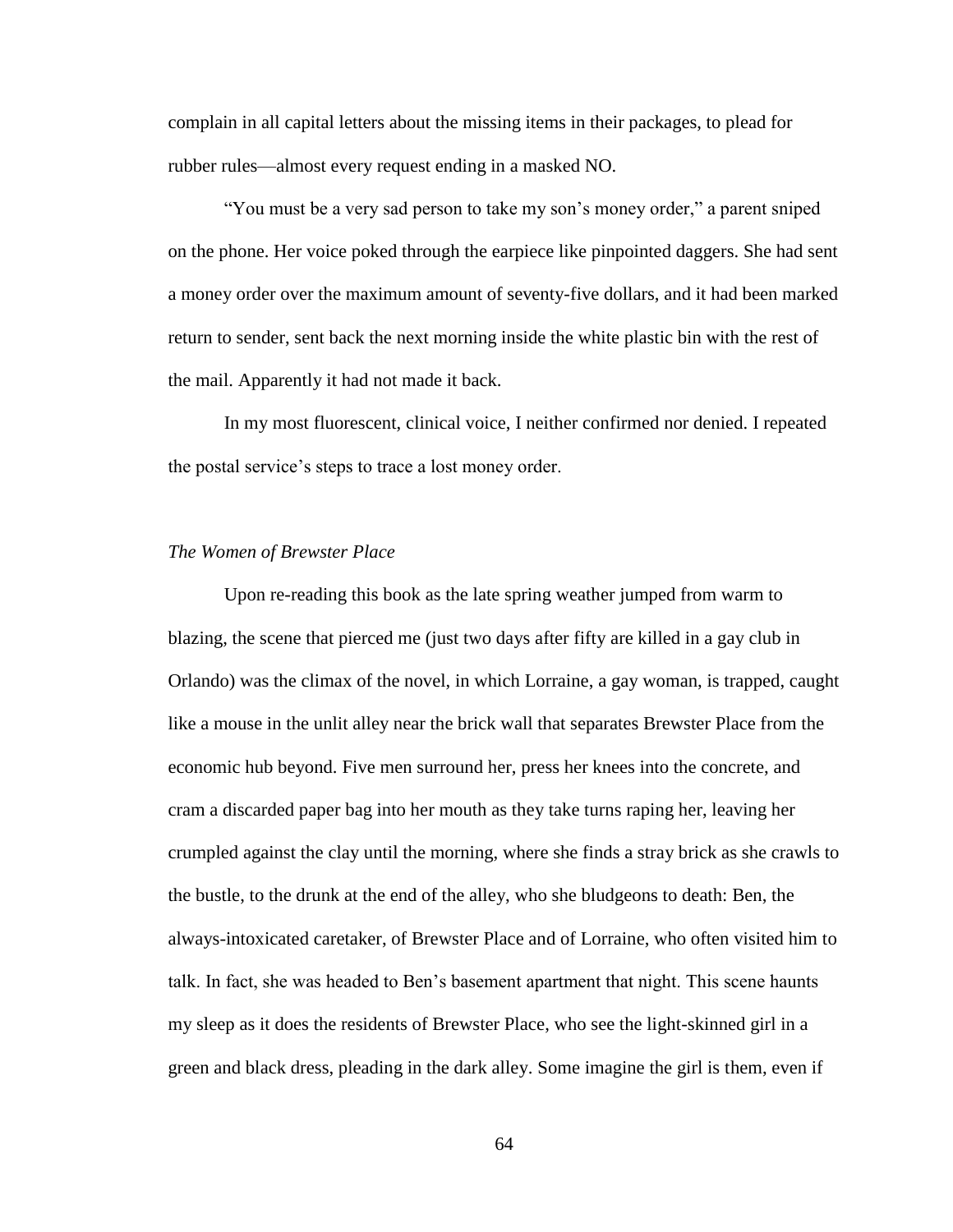their skin is hues darker. I don't remember my dream, but upon awaking, my jaw ached from grinding, from clenching.

But the only character I had remembered from my previous reading was Cora Lee, the fertile mother obsessed with babies. Continually pregnant with men looking only to do *the thing that feels good in the dark*, she coddles Sopha, her seventh, the other six running wild in tattered clothing, truant notices from school piling in the mailbox, furniture ripped and destroyed. The scent of the baby's curls, her soft skin distract Cora Lee from her other neglected children. "But babies grow up," Kiswana reminds her. And by the end of the novel, at the block party, she is rounded with her eighth, Sopha now able to wander and nowhere in sight.

They don't latch onto Mattie Michaels, whose son is arrested for manslaughter, who pleads with his momma that he can't stay in jail anymore, not that horrible, loud, dirty place. Who predictably disappears before his court date after Mattie puts her house up for bail. Whose missing items leave gaps in the dust as Mattie cooks her last meal for two. It is a different mother they want to discuss.

The women in the book club latched onto Cora Lee. They want to talk about their babies. *But babies grow up.* Their babies were growing up without them, a new half inch between visits, cataloguing their childhood through mailed photos instead of notches on the door frame. Seeing them for an hour or two a week—if they are lucky enough to receive weekly visits—and then their baby disappears with a grandmother, with an aunt. These women, the mothers of the group, are all too aware that babies grow up.

Natalie checks off the mothers she encountered: those unsure of their child's new guardianship, either in the familiar, knowing hands of an aunt, a grandmother, a brother,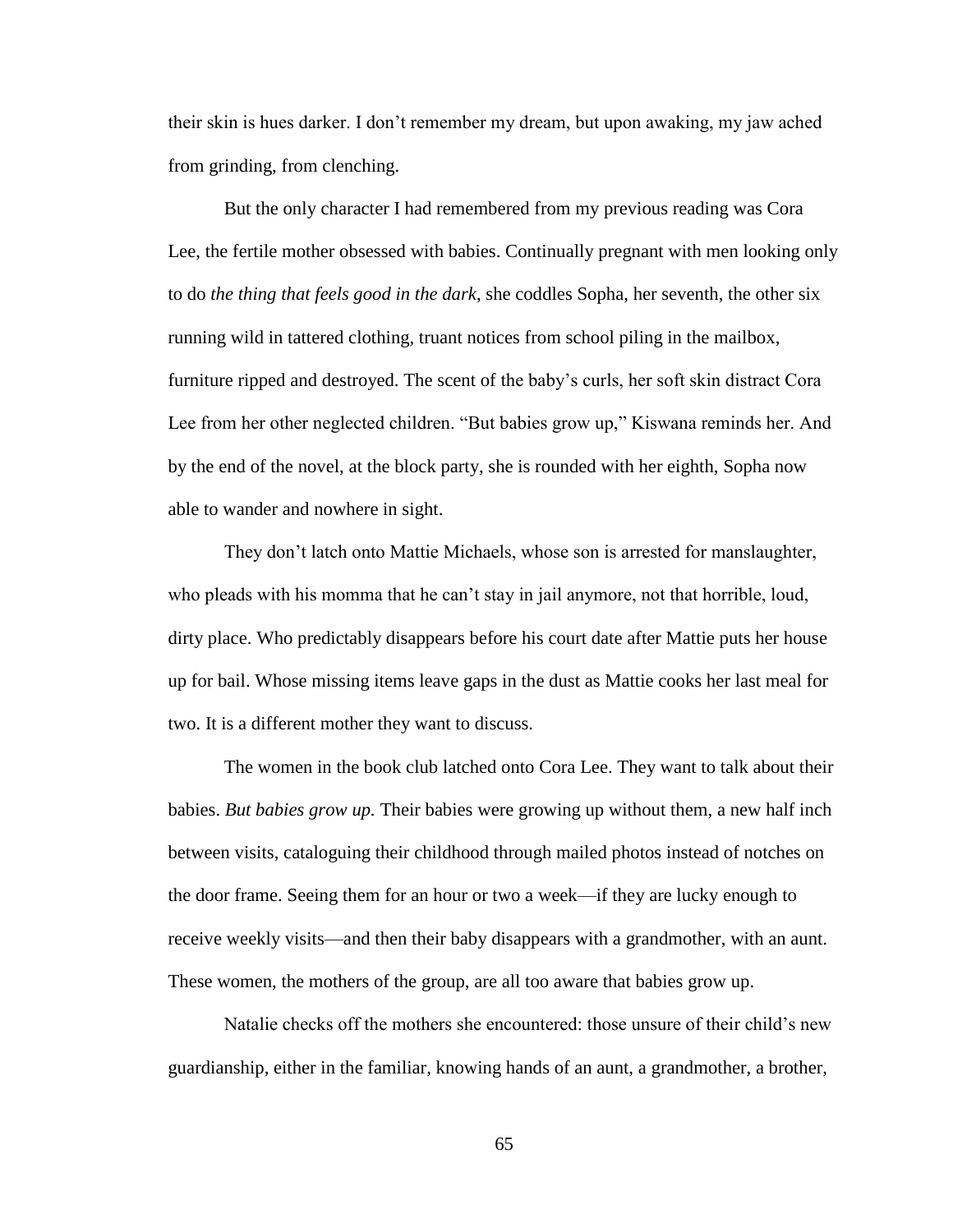or in the wrinkled hands of the state; those who remembered their children only as a thing they could no longer lay their hands on, red prints left behind amongst freckles; those who tore their cuticles to shreds in their teeth, waiting for a letter or phone call, who left an empty seat at graduations, weddings, nighttime homework. There are the mothers who are passing through, who keep quiet and keep their heads down, their fingers fluttering the pages of a book until they can go back to their child after a few short months, knowing that *babies grow up.* 

There are those who know all too well that their babies have grown up, babies who are now teenagers, adults, who have never been tucked into bed by these women, their biological mothers, the mothers who don't tear open envelopes with scrawled addresses, whose bitter hands remain empty. These women don't tuck their heads; they don't care to be well behaved. They can afford to yell and thrash and mouth off because there's no expectant mouth waiting to be fed.

There are the mothers who arrive with watermelon bellies, whose tendrils snake across the floor, twisting and attaching on the bars. The mothers who cried through labor during their sentence, the babies cleared from the room before their weight settles even in the damp, wilted hands of the new mothers.

There is a stereotype about fathers in prison, but the residents at Dismas, the fathers, were also relegated to inconvenient visitation hours, pay phone calls, Christmas in the converted cafeteria. In my daily scouring of the mail, pulling out candy bar contraband, I opened each birthday card with not-yet-steady, not-yet-practiced handwriting; letters from mothers or grandmothers with tucked school photos of missing teeth; photocopies of proud report cards or school awards among the envelopes marked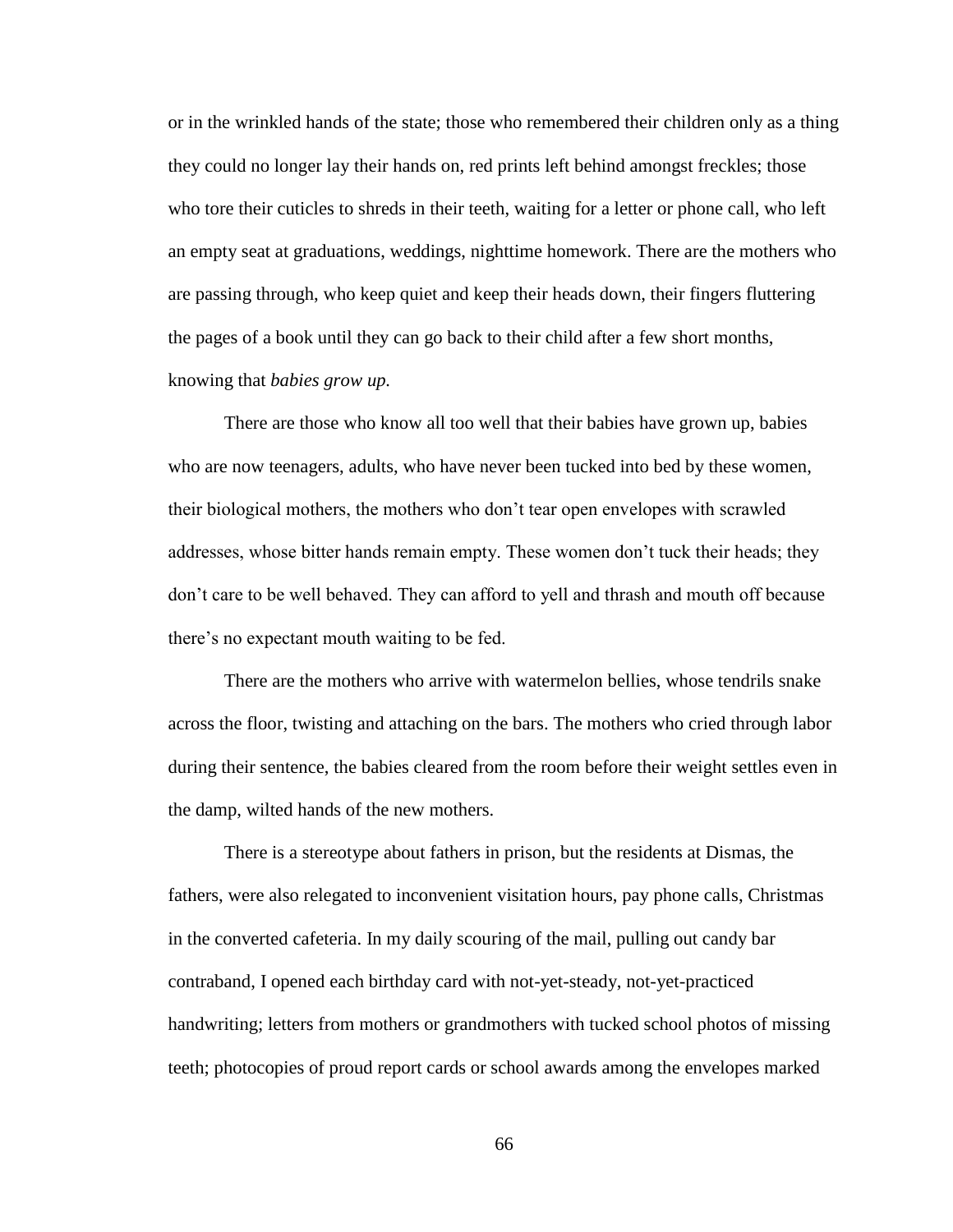with greasy lipstick stains. I opened each letter, not purposefully reading the text, checking for money orders, contraband. Each one almost a punch in the face for its future recipient: *See how they have grown. See how they can read and write. Without you.*

The first Christmas at Dismas, only a shy month in, the facility handed out donated stuffed elephants to the residents—a soft, gray toy the size of a newborn, the toes full of plastic beans—to give as presents to their children during the Christmas celebration. A room full of identical long nosed animals. The excess toys were dropped in their plastic bags on the fourth floor—an unfinished attic space used for storage, collecting dust. One of these elephants sits in the corner of my living room floor, its fur matted in places with spit—my dog's toy, nearly half his size, which he will clamp between his teeth and shake. The seams have not yet split for him to gut, to pull out the white cloud stuffing, as he does with nearly every toy he has.

The second Christmas, I spent three hours doling candy canes and miniature toiletries into undersized paper bags, makeshift stockings for the residents on Christmas morning.

#### *Downing a Duck*

In the bowels of the administrative computer, I found a Microsoft Word file, a seven-page, single-spaced story titled "Downing a Duck". Sleuthing behind the corner of my desk, the assistant director said, "You should read that."

The story entailed, from an inmate's perspective, how he'd plucked the feathers from his duck, his unit's officer, with minute precision, until his skin was left pruned, speckled with pock marks. The con gained friendship and small favors, praising the guard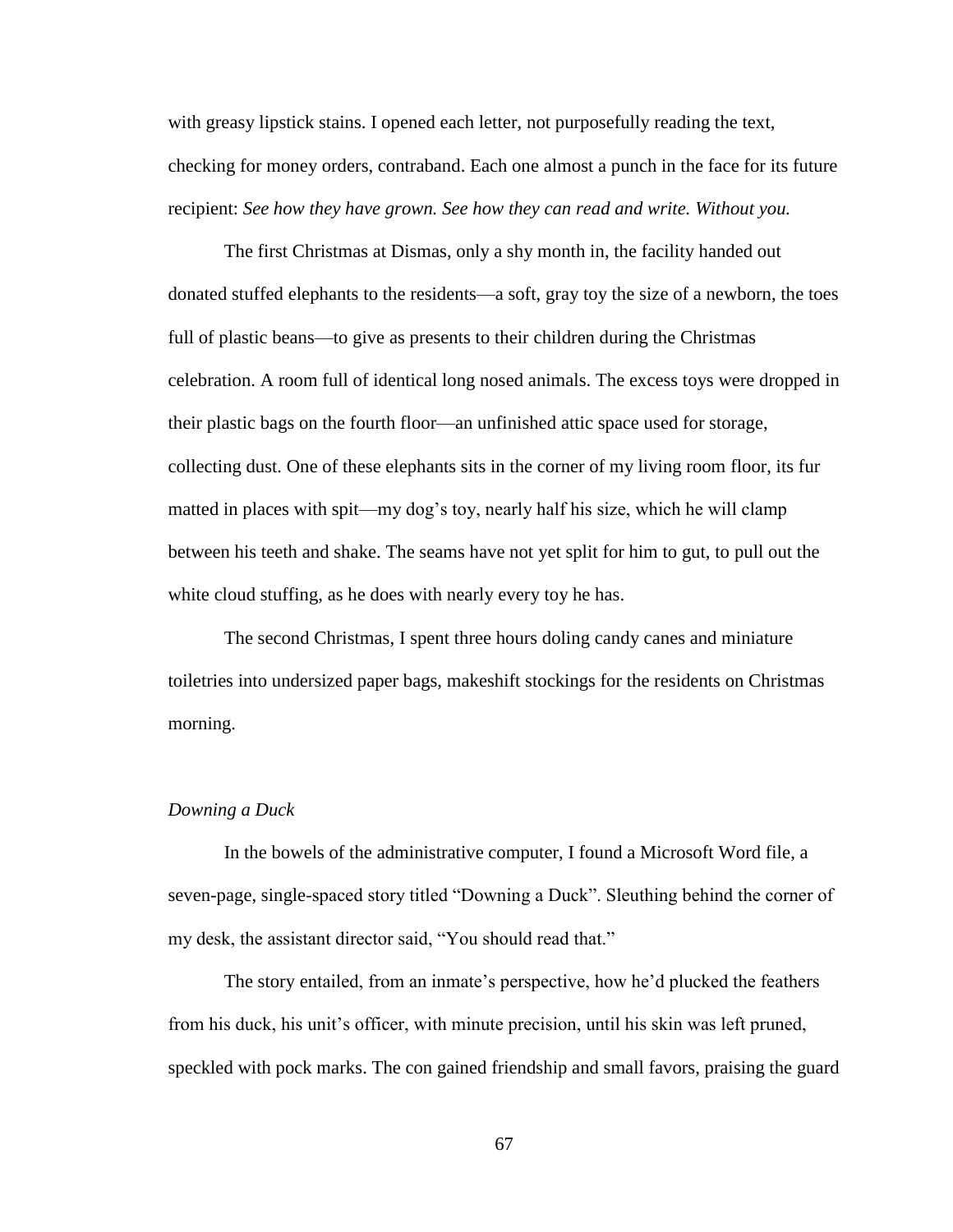for doing his job, requesting extra notebooks and pencils. The typo-ed, misspelled narrative continued to relay the escalations: slipping the guard's cigarettes from the box on his desk; guilting him into mailing a card full of cash, under the guise of newly, nearly orphaned children of one of the inmates; delivering an uninspected package. Mounting until the offenses had already crossed the line of acceptability, until the con yanked the last feather, the stiff end pulling at skin, until the guard was bringing in pieces of his uniform. The con successfully escaped in his disguise.

I read this story closer to the end of my stint at Dismas than at the beginning. The duck of the story disturbed his nest by giving into gray, by abandoning the black and white rules, the innumerable NO, the scant YES.

Absent of power, I could give into this gray with the women in Bowling Green, down the hallway of fluorescent, in our bubble of outrage, of repressed genitals, of babies, education, words formed as complaints we could not relieve. But I could never leave the black and white at Dismas; I could not alter or push against the arbitrary numbers, the two bags of hard candy per week, the allotment of ten pairs of pants, including shorts. I could only dole out my NO, my *I don't make the rules, I just enforce them, lest I become a duckling, molting.*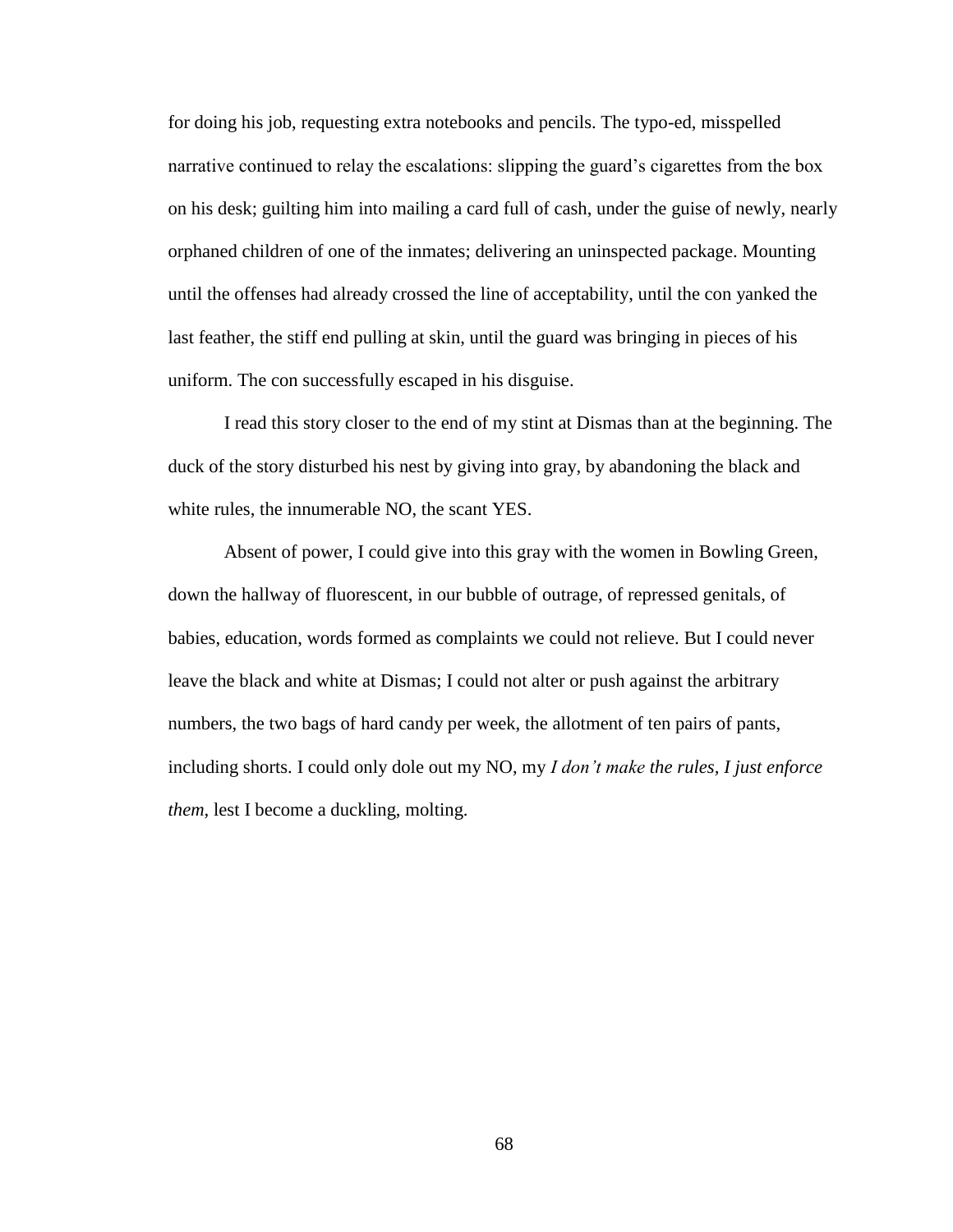# CURRICULUM VITA

#### Jennifer Kiefer 654 N Barbee Way Louisville, Kentucky 40217 (502) 938-3651 Jennifer.kiefer@louisville.edu

## **Education**

| $2015$ – Present<br>of | <b>Masters of Arts in English, focus in Creative Writing, University</b>                                                                                                                                                                                                                                                                                            |
|------------------------|---------------------------------------------------------------------------------------------------------------------------------------------------------------------------------------------------------------------------------------------------------------------------------------------------------------------------------------------------------------------|
|                        | Louisville.                                                                                                                                                                                                                                                                                                                                                         |
| $2007 - 2011$          | <b>Bachelor of Arts in Creative Writing, Minor in German. Summa</b><br>Cum Laude with Honors. Major GPA: 4.0. Overall GPA: 3.94.<br>Western Kentucky University.                                                                                                                                                                                                    |
| Spring 2009            | Study Abroad, Universität Regensburg. Regensburg, Germany.<br>Program through Western Kentucky University.                                                                                                                                                                                                                                                          |
| Winter 2008            | <b>Study Abroad, Berlin and Dresden, Germany. Program through</b><br>Western Kentucky University.                                                                                                                                                                                                                                                                   |
|                        | <b>Experience</b>                                                                                                                                                                                                                                                                                                                                                   |
| $2016$ – Present       | <b>Assistant Director, Creative Writing Department, University of</b><br>Louisville. Responsibilities include: Managing and scheduling<br>itineraries for author visits, recording author talks, posting author<br>talks online, producing promotional materials, managing entries to<br>Calvino Contest, photocopying student writing, selling books at<br>events. |
| $2016$ – Present       | Intern, Louisville Magazine. Responsibilities include: Sending<br>media requests, scheduling interviews and photo shoots, promoting                                                                                                                                                                                                                                 |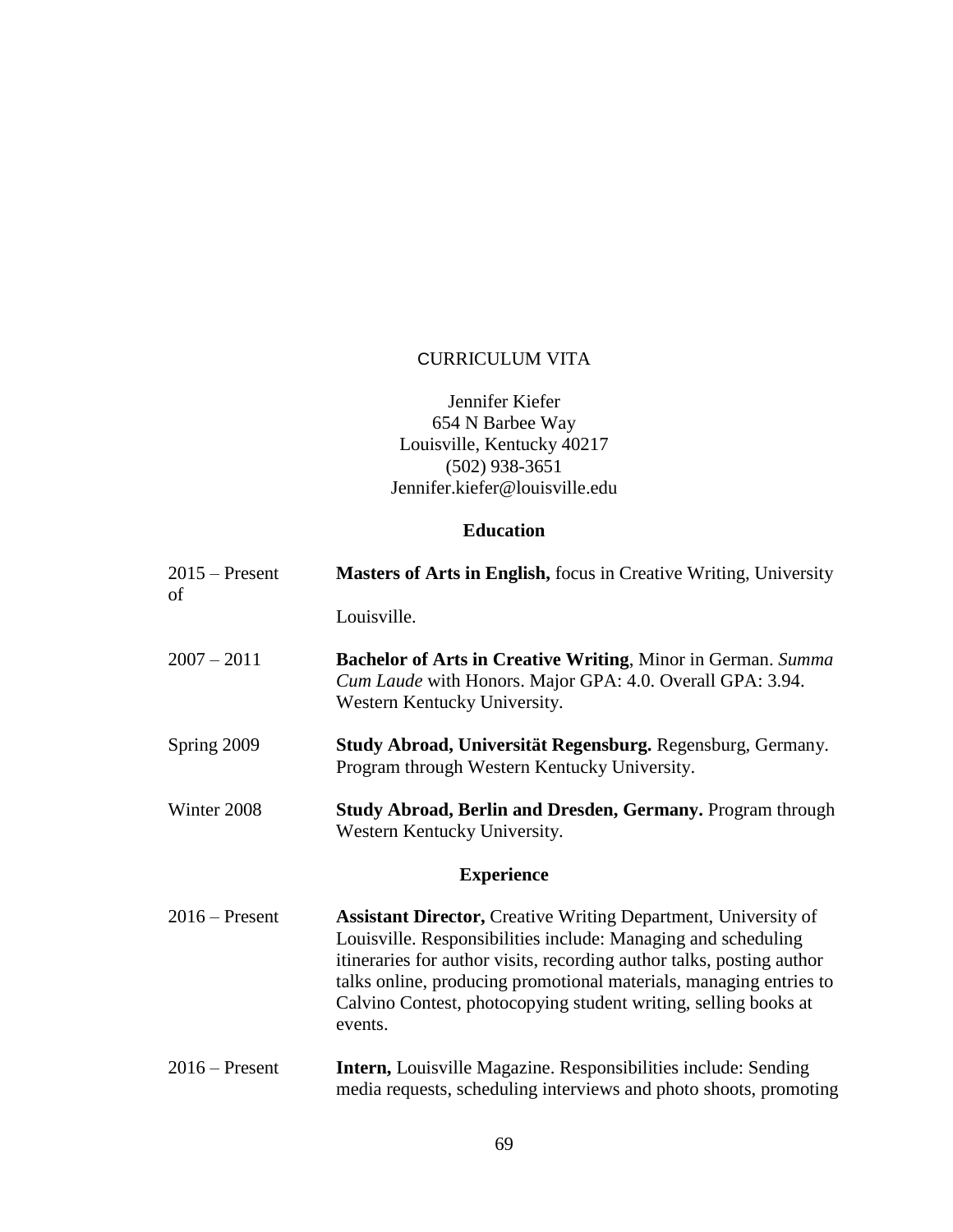|                  | events and publications, writing articles, typing transcripts,<br>proofreading and editing final copy.                                                                                                                                                                                                                                                                                                                                                 |
|------------------|--------------------------------------------------------------------------------------------------------------------------------------------------------------------------------------------------------------------------------------------------------------------------------------------------------------------------------------------------------------------------------------------------------------------------------------------------------|
| $2015$ – Present | <b>Writing Tutor, University Writing Center, University of</b><br>Louisville. Responsibilities include: tutoring and assisting writers<br>in all disciplines, assisting with administrative tasks, respond to<br>writing electronically, host online chat tutoring sessions.                                                                                                                                                                           |
| $2013 - 2015$    | <b>Administrative Assistant, Dismas Charities. Responsibilities</b><br>include: assisting directors and other staff; tracking resident<br>property, money, and bed assignments; assisting new residents<br>with intake and discharge; holding orientation for new residents                                                                                                                                                                            |
| $2012 - 2013$    | Editor/Video Editor, Measure Consumer Perspectives.<br>Responsibilities include: editing and proofreading contracted<br>reports and recordings for consistency, grammar, typographical<br>and spelling errors; editing video files; assisting contractors with<br>correct instructions                                                                                                                                                                 |
| Summer 2011      | Summer School Teacher, R. H. Bearden Elementary, Sumner,<br>Mississippi. Responsibilities include: planning and developing<br>individual lesson plans; deliver lessons to students; track progress<br>of students                                                                                                                                                                                                                                      |
| $2010 - 2011$    | Book Club Leader, Warren County Jail, Women's Studies<br>Department, Western Kentucky University. Responsibilities<br>include: engage in discussion of gender-based literature with<br>female inmates; lead writing prompt activities; select appropriate<br>literature                                                                                                                                                                                |
| $2008 - 2011$    | Tutor/Advisor/Office Assistant, Modern Language Department,<br>Western Kentucky University. Responsibilities include: tutoring<br>undergraduate students in German language mechanics,<br>pronunciation, and grammar; proofreading student-written German<br>pieces; advise students of policies and procedures of the Modern<br>Language Department; administrative duties including lab<br>maintenance, computer mechanics, and professor assistance |
| $2008 - 2011$    | <b>Creative Writing Editor, Zephyrus, Western Kentucky</b><br>University. Responsibilities include: coordinate with peer editors<br>to select final pieces for publication; edit final pieces for quality<br>and content                                                                                                                                                                                                                               |
| Spring 2010      | <b>Teaching Assistant, German Department, Bowling Green High</b><br>School. Responsibilities include: teaching advanced German to                                                                                                                                                                                                                                                                                                                      |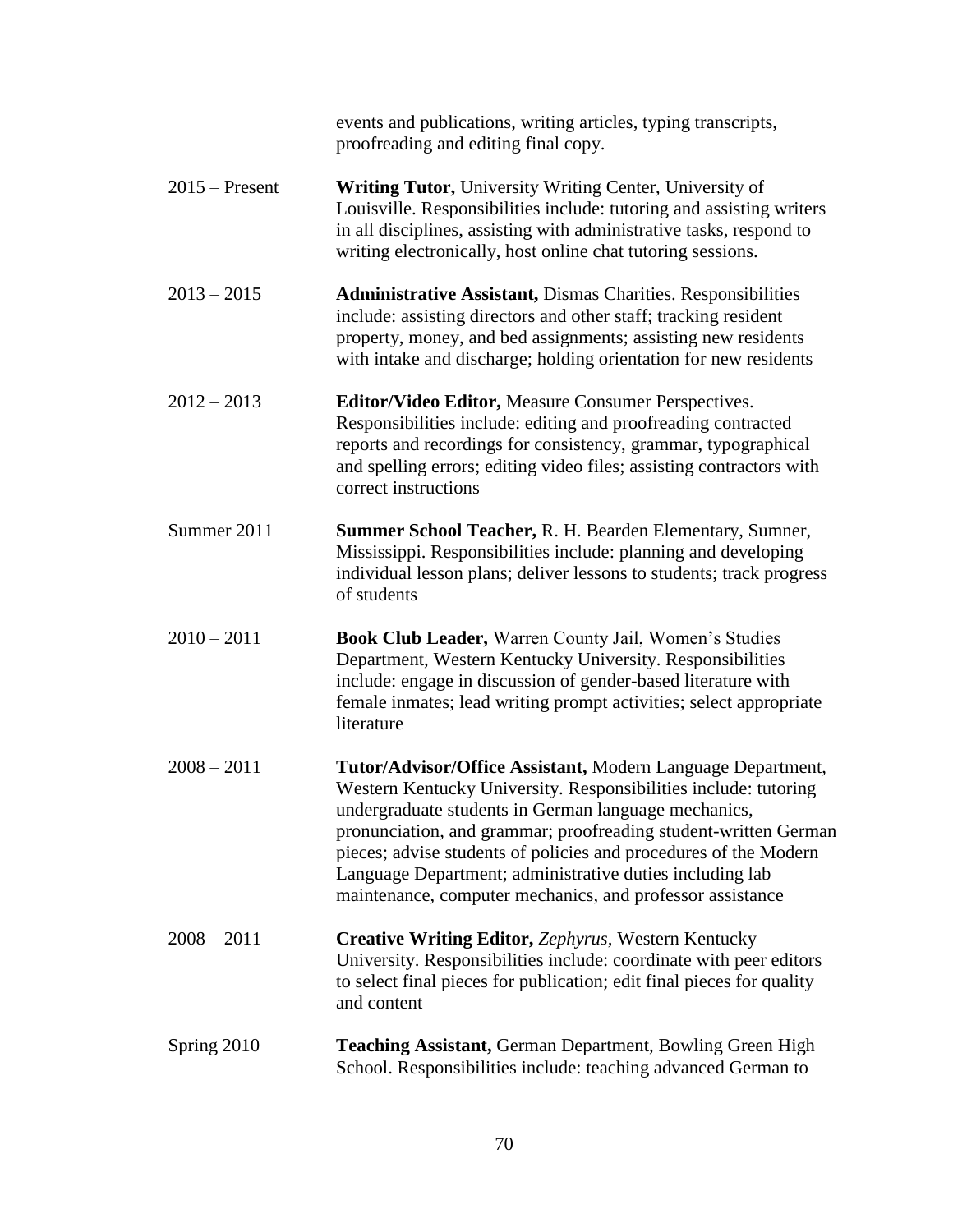|                    | students; assisting with individual tutoring; prepare lesson plans;<br>grading papers and exams                                                                           |
|--------------------|---------------------------------------------------------------------------------------------------------------------------------------------------------------------------|
|                    | <b>Conference Presentations and Workshops</b>                                                                                                                             |
| September 24, 2016 | "Of Lore and Stagnation". Creative Writing Studies Conference,<br>Asheville, North Carolina. Oral presentation.                                                           |
| October 30, 2015   | <b>Axton Master Workshop</b> with Dan Rosenburg, Axton Master<br>Series, University of Louisville.                                                                        |
| April 29, 2011     | "Between Our Legs: On Books and Women of the Warren<br><b>County Jail".</b> Women's Studies Writing Celebration, Bowling<br>Green, Kentucky, Western Kentucky University. |
| April 5, 2011      | "Der Teufel Unter der Brücke". Goldenrod Poetry Festival,<br>Bowling Green, Kentucky, Western Kentucky University.                                                        |
| March 25, 2011     | "Hands". Sigma Tau Delta International Convention. Pittsburgh,<br>Pennsylvania. Oral presentation, panel: "Original Fiction:<br>Connections with Youth"                   |
| March 30, 2010     | "Shallow Roots". Sigma Tau Delta International Convention. St.<br>Louis, Missouri. Oral presentation, panel: "Original Fiction"                                           |
| March 27, 2009     | "Solstice". Sigma Tau Delta International Convention,<br>Minneapolis, Minnesota. Oral presentation, panel: "Original<br>Fiction: Natural Wonders"                         |
|                    | <b>Grants and Awards</b>                                                                                                                                                  |
| April 29, 2011     | First Place, "Between Our Legs". Women's Studies Writing<br>Contest, Bowling Green, Kentucky, Western Kentucky University.                                                |
| April 18, 2011     | <b>Outstanding Creative Writing Major.</b> Bowling Green, Kentucky,<br>Western Kentucky University                                                                        |
| April 17, 2011     | Gordon Wilson, Sr. Award. Bowling Green, Kentucky, Western<br>Kentucky University.                                                                                        |
| April 5, 2011      | First Place, "Der Teufel Unter der Brücke". Goldenrod Poetry<br>Festival, Bowling Green, Kentucky, Western Kentucky University.                                           |
| March 26, 2011     | First Place, "Hands". Original Fiction category, Sigma Tau Delta<br>International Convention, Pittsburgh, Pennsylvania.                                                   |